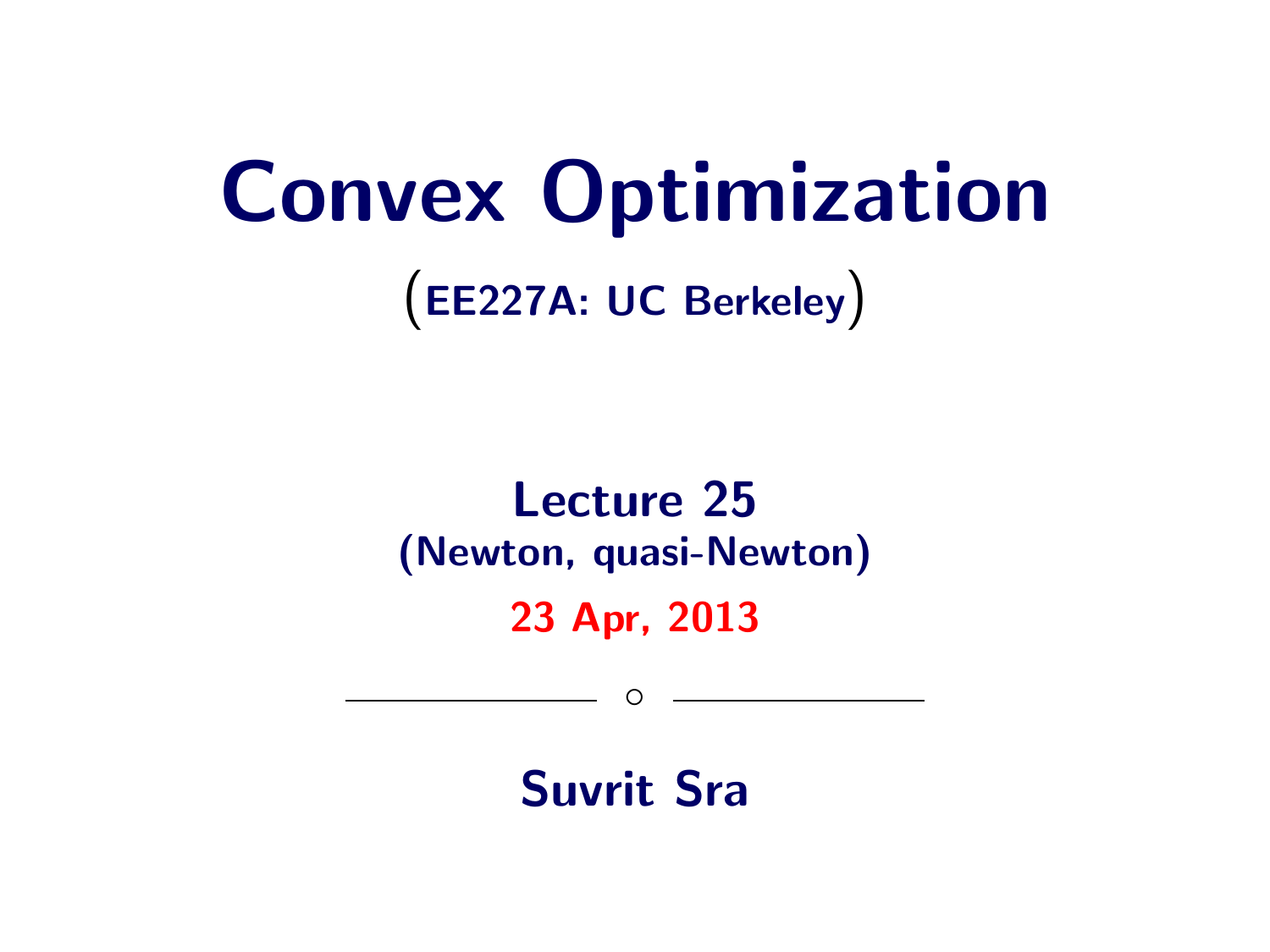♦ Project **poster** presentations:

Soda 306 HP Auditorium Fri May 10, 2013 4pm – 8pm

♠ HW5 due on May 02, 2013 Will be released today.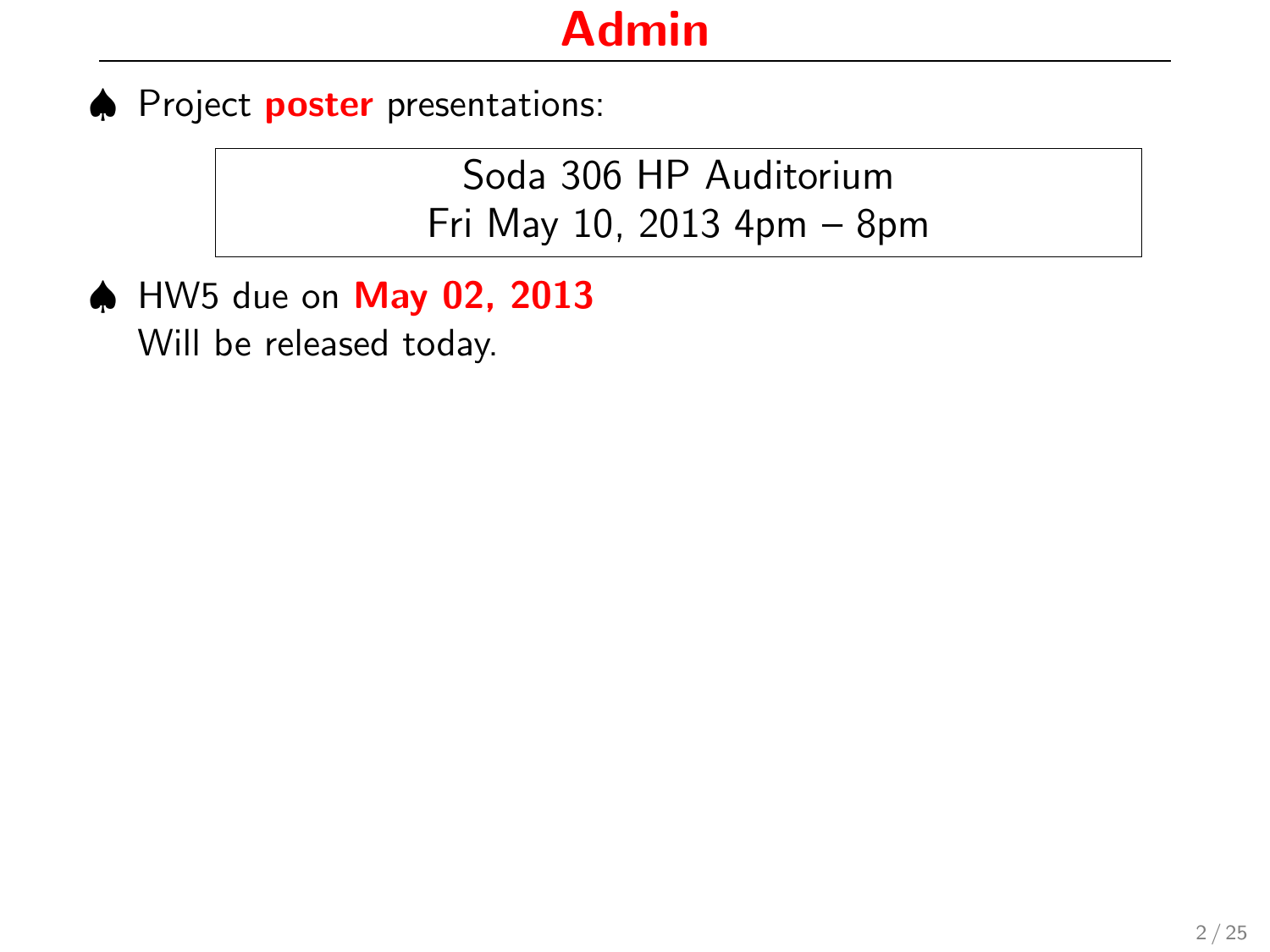$\triangleright$  Recall numerical analysis: Newton method for solving equations

 $g(x) = 0 \quad x \in \mathbb{R}.$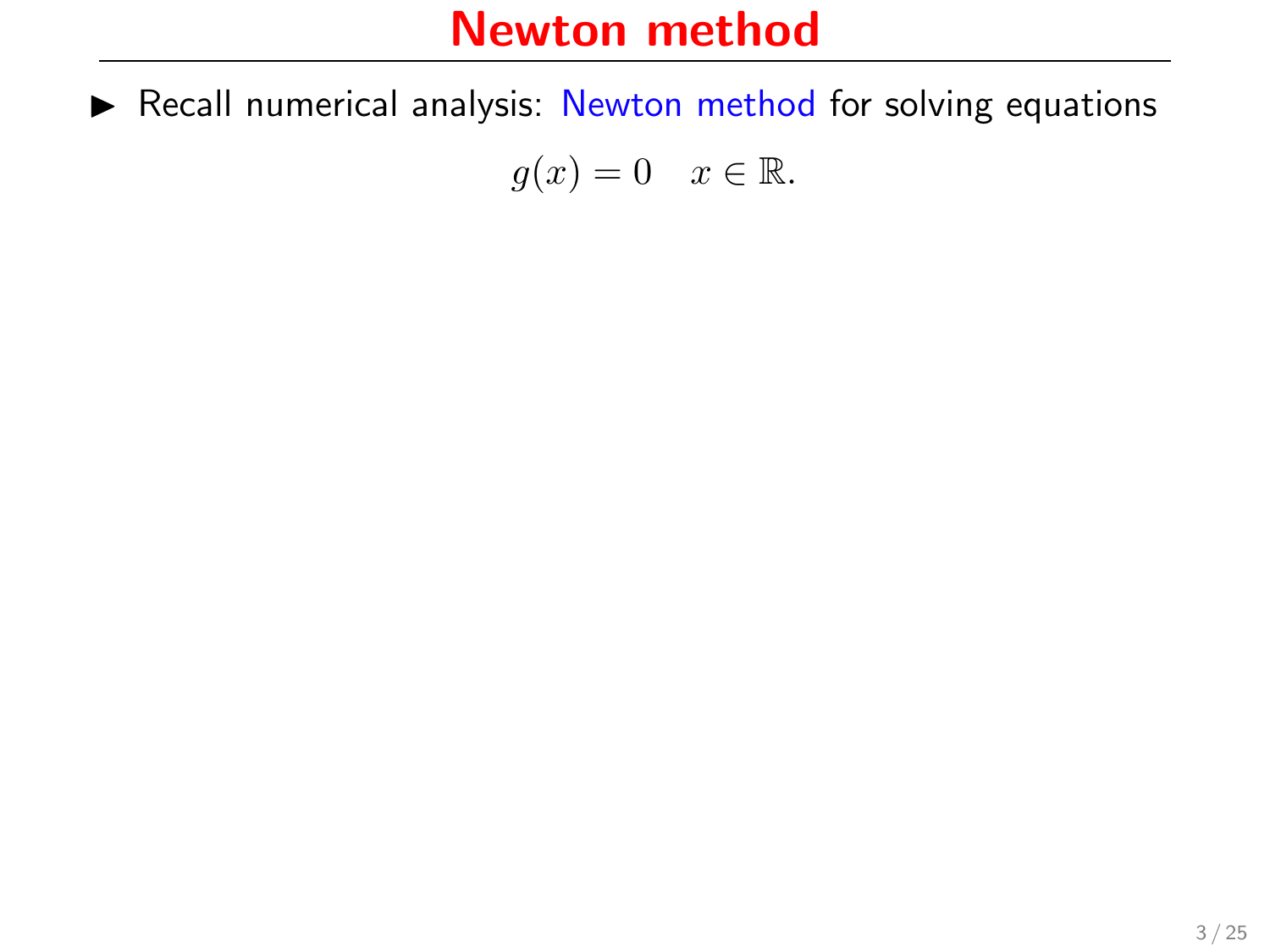$\triangleright$  Recall numerical analysis: Newton method for solving equations

 $g(x) = 0 \quad x \in \mathbb{R}.$ 

 $\blacktriangleright$  Key idea: linear approximation.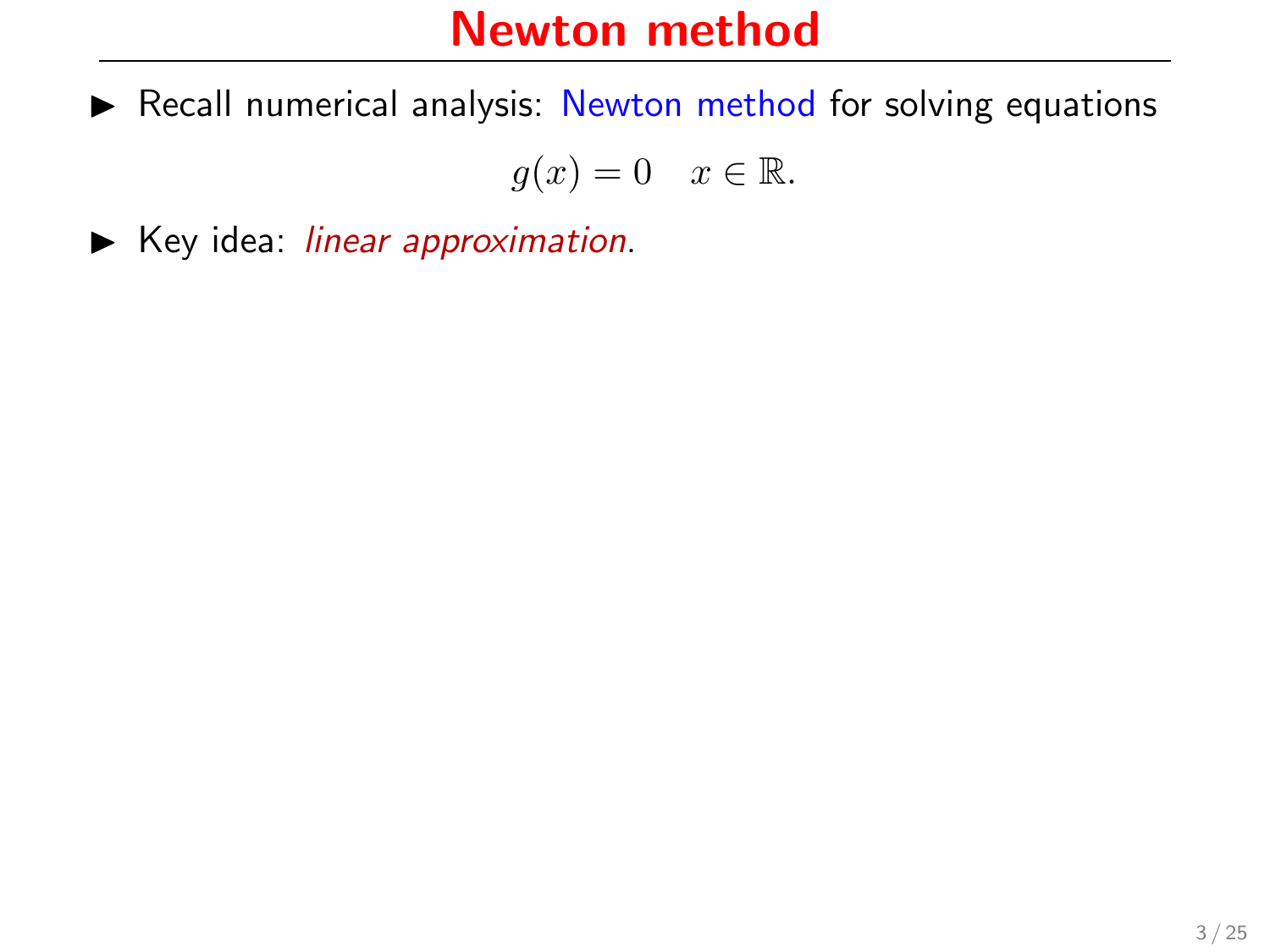$\triangleright$  Recall numerical analysis: Newton method for solving equations

$$
g(x) = 0 \quad x \in \mathbb{R}.
$$

- $\blacktriangleright$  Key idea: *linear approximation*.
- ► Suppose we are at some x close to  $x^*$  (the root)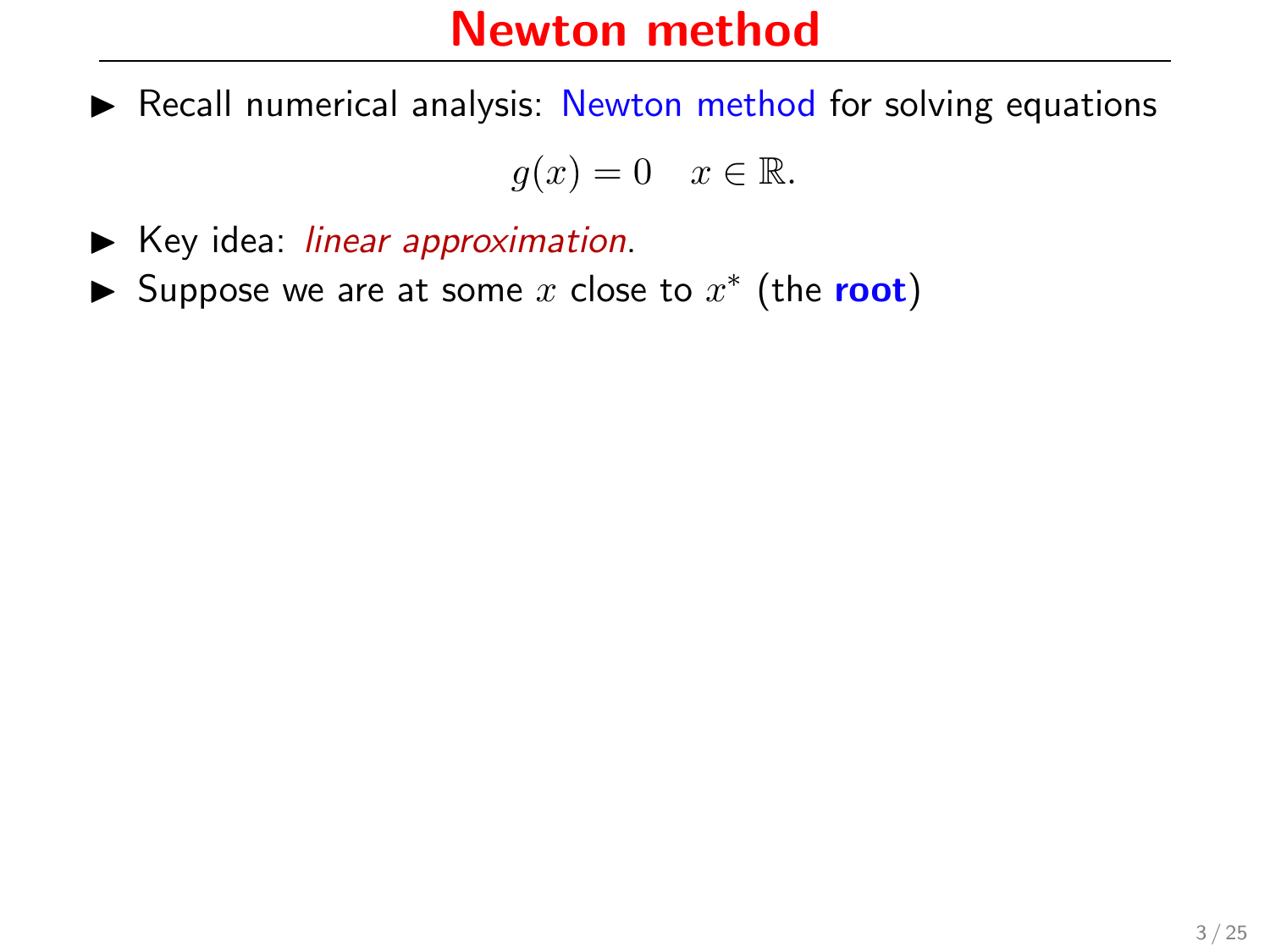$\triangleright$  Recall numerical analysis: Newton method for solving equations

$$
g(x) = 0 \quad x \in \mathbb{R}.
$$

- $\blacktriangleright$  Key idea: *linear approximation*.
- ► Suppose we are at some x close to  $x^*$  (the root)

$$
g(x + \Delta x) = g(x) + g'(x)\Delta x + o(|\Delta x|).
$$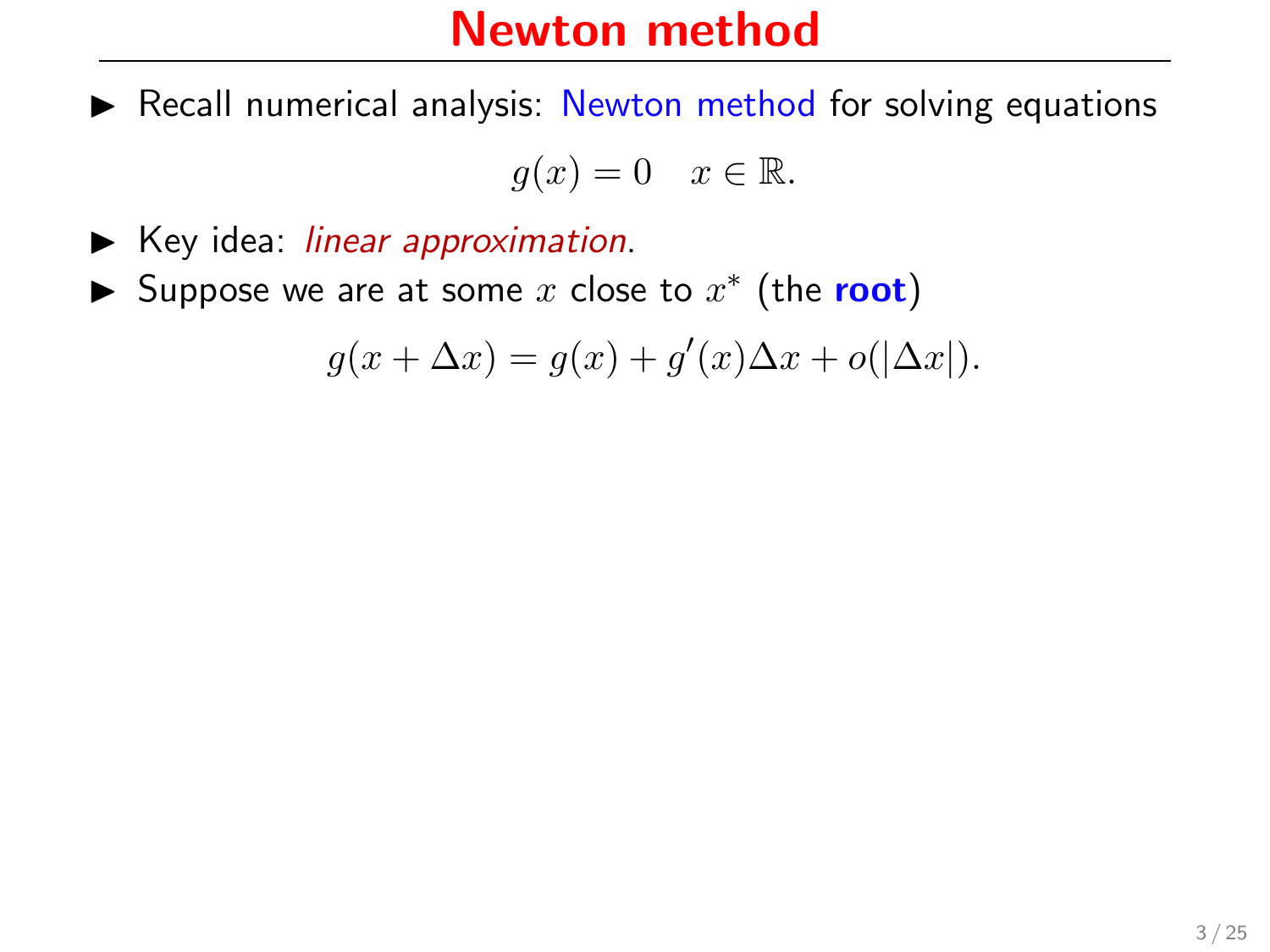$\triangleright$  Recall numerical analysis: Newton method for solving equations

$$
g(x) = 0 \quad x \in \mathbb{R}.
$$

- $\blacktriangleright$  Key idea: *linear approximation*.
- ► Suppose we are at some x close to  $x^*$  (the root)

$$
g(x + \Delta x) = g(x) + g'(x)\Delta x + o(|\Delta x|).
$$

► Equation  $g(x + \Delta x) = 0$  approximated by

$$
g(x) + g'(x)\Delta x = 0 \qquad \Longrightarrow \Delta x = -g(x)/g'(x).
$$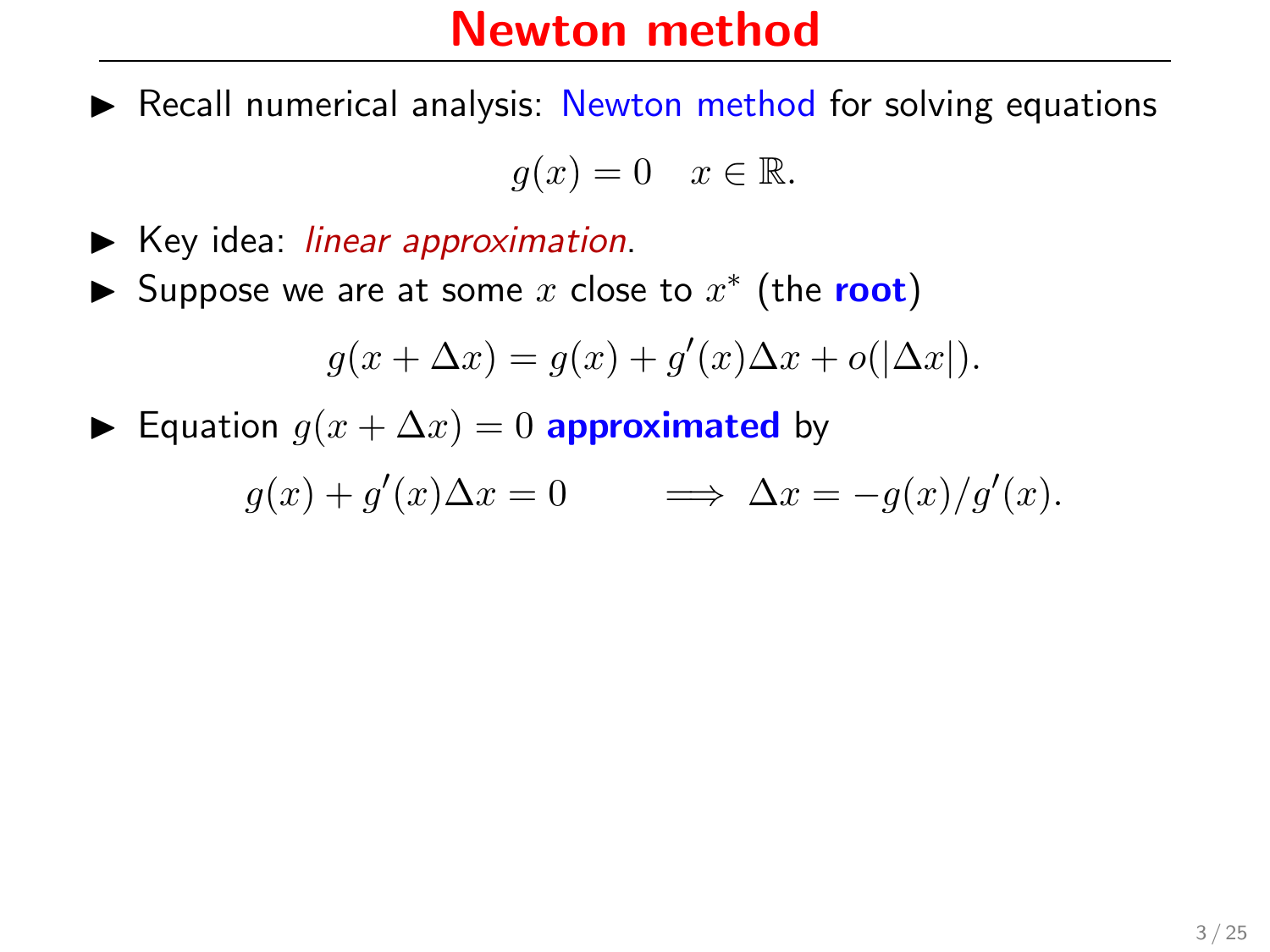$\triangleright$  Recall numerical analysis: Newton method for solving equations

$$
g(x) = 0 \quad x \in \mathbb{R}.
$$

- $\blacktriangleright$  Key idea: *linear approximation*.
- ► Suppose we are at some x close to  $x^*$  (the root)

$$
g(x + \Delta x) = g(x) + g'(x)\Delta x + o(|\Delta x|).
$$

► Equation  $g(x + \Delta x) = 0$  approximated by

$$
g(x) + g'(x)\Delta x = 0 \qquad \Longrightarrow \Delta x = -g(x)/g'(x).
$$

► If x is close to  $x^*$ , we can expect  $\Delta x \approx \Delta x^* = x^* - x$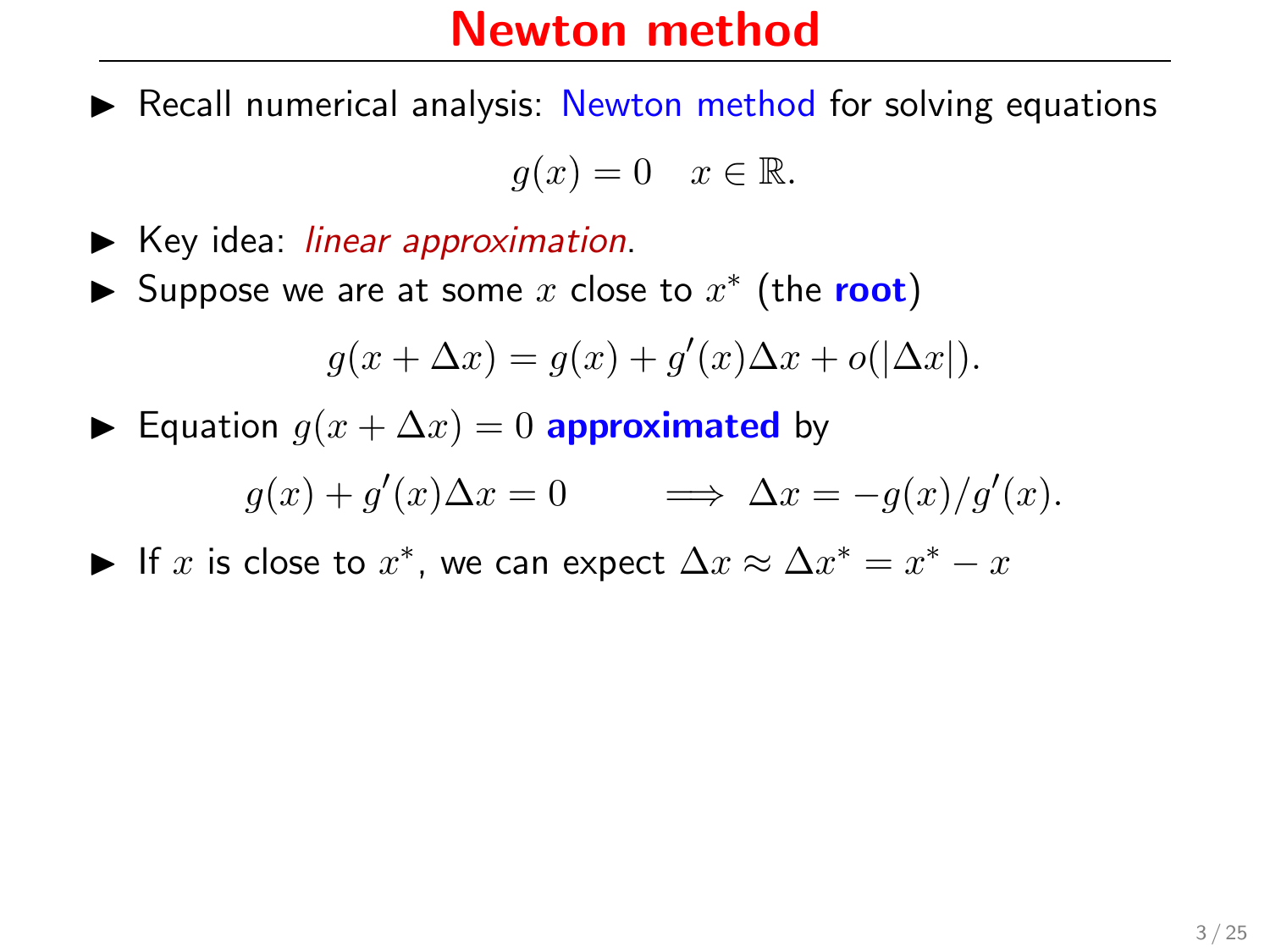$\triangleright$  Recall numerical analysis: Newton method for solving equations

$$
g(x) = 0 \quad x \in \mathbb{R}.
$$

- Key idea: *linear approximation*.
- ► Suppose we are at some x close to  $x^*$  (the root)

$$
g(x + \Delta x) = g(x) + g'(x)\Delta x + o(|\Delta x|).
$$

► Equation  $g(x + \Delta x) = 0$  approximated by

$$
g(x) + g'(x)\Delta x = 0 \qquad \Longrightarrow \Delta x = -g(x)/g'(x).
$$

- ► If x is close to  $x^*$ , we can expect  $\Delta x \approx \Delta x^* = x^* x$
- $\blacktriangleright$  Thus, we may write

$$
x^* \approx x - \frac{g(x)}{g'(x)}
$$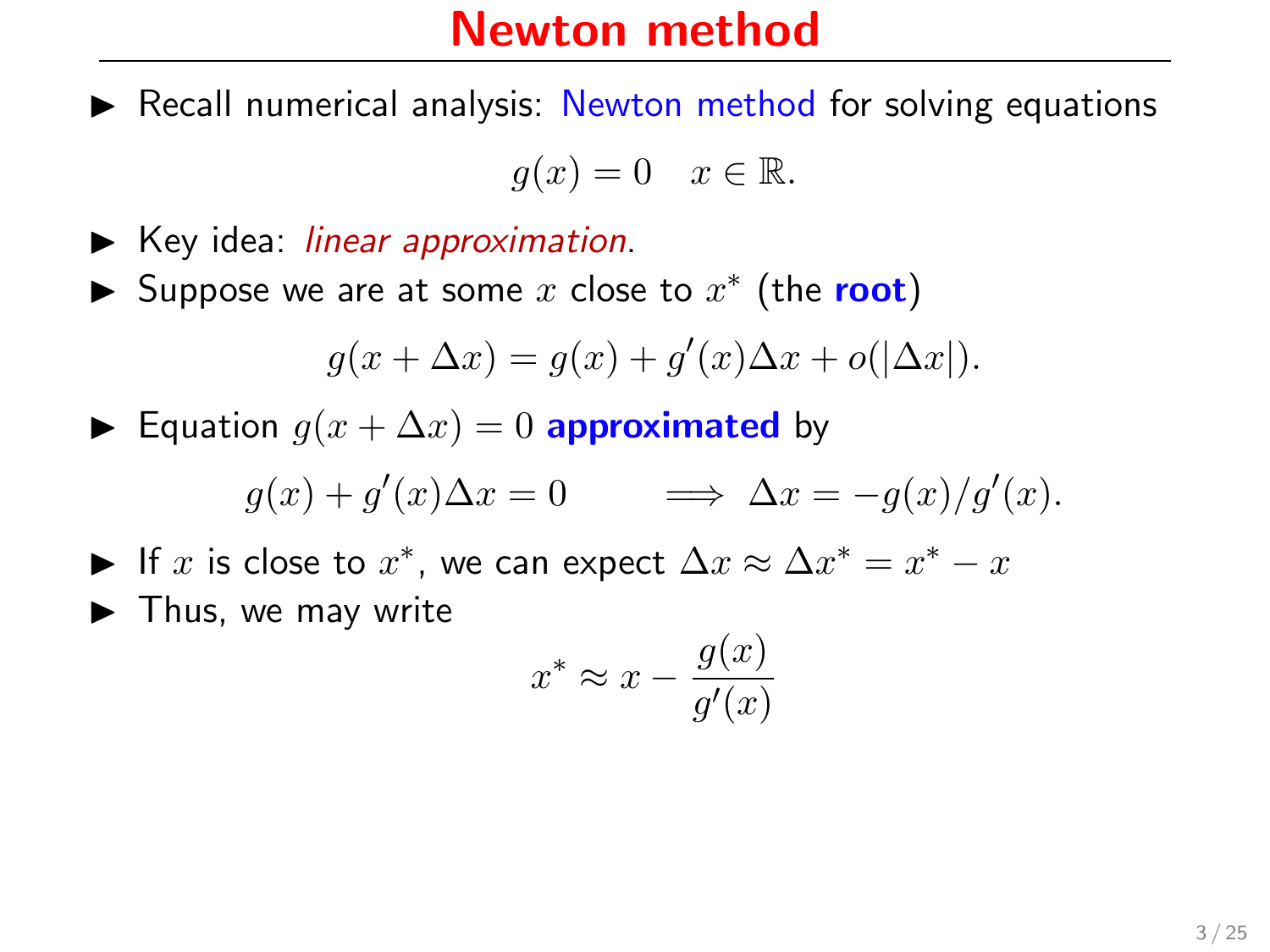$\triangleright$  Recall numerical analysis: Newton method for solving equations

$$
g(x) = 0 \quad x \in \mathbb{R}.
$$

- $\blacktriangleright$  Key idea: *linear approximation*.
- ► Suppose we are at some x close to  $x^*$  (the root)

$$
g(x + \Delta x) = g(x) + g'(x)\Delta x + o(|\Delta x|).
$$

► Equation  $q(x + \Delta x) = 0$  approximated by

$$
g(x) + g'(x)\Delta x = 0 \qquad \Longrightarrow \Delta x = -g(x)/g'(x).
$$

- ► If x is close to  $x^*$ , we can expect  $\Delta x \approx \Delta x^* = x^* x$
- $\blacktriangleright$  Thus, we may write

$$
x^* \approx x - \frac{g(x)}{g'(x)}
$$

 $\triangleright$  Which suggests the iterative process

$$
x_{k+1} \leftarrow x_k - \frac{g(x_k)}{g'(x_k)}
$$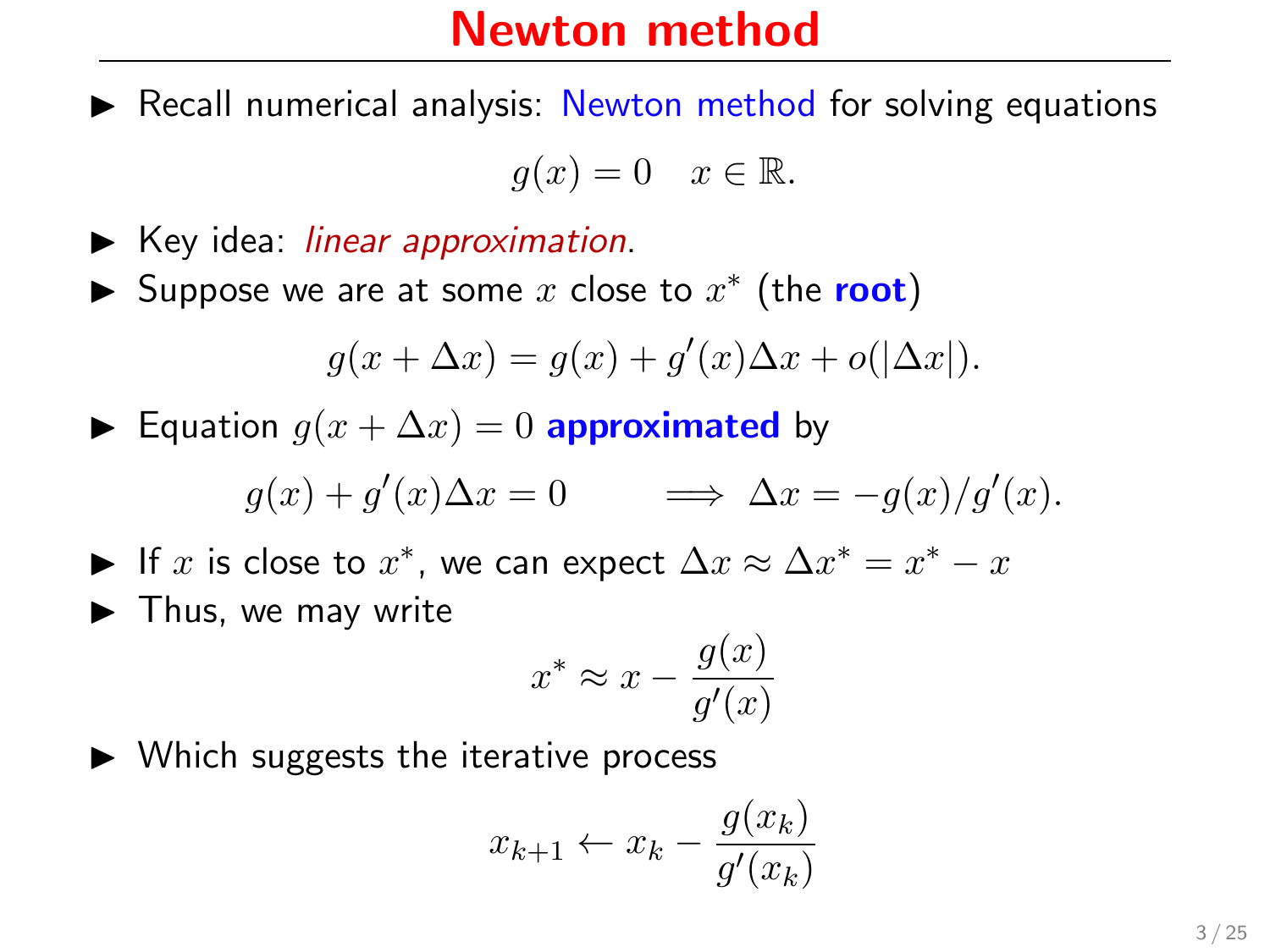$G(x) = 0$   $G: \mathbb{R}^n \to \mathbb{R}^n$ .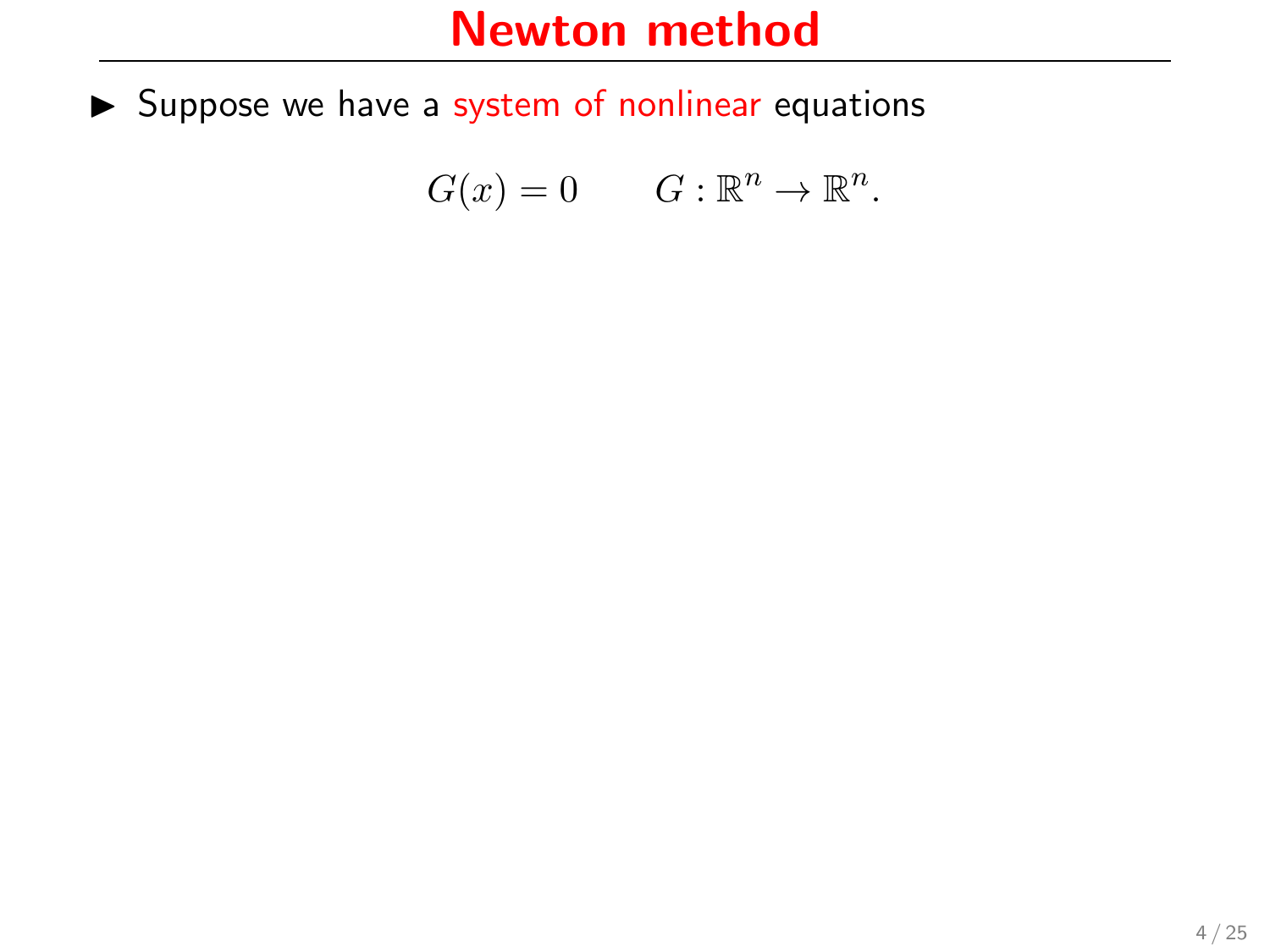$$
G(x) = 0 \t G: \mathbb{R}^n \to \mathbb{R}^n.
$$

Again, arguing as above we arrive at the **Newton system** 

$$
G(x) + G'(x)\Delta x = 0,
$$

where  $G'(x)$  is the **Jacobian**.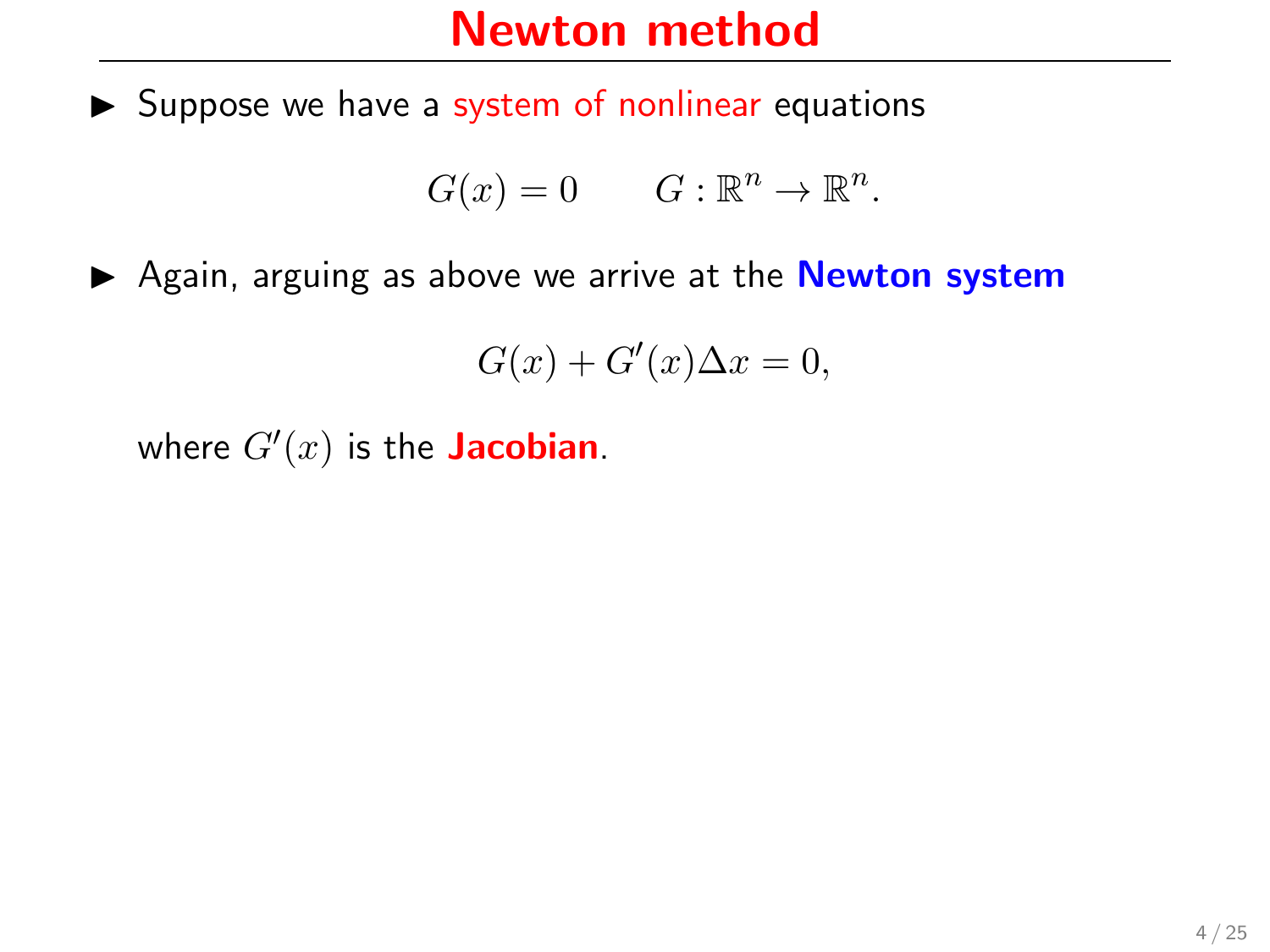$$
G(x) = 0 \t G: \mathbb{R}^n \to \mathbb{R}^n.
$$

 $\triangleright$  Again, arguing as above we arrive at the **Newton system** 

$$
G(x) + G'(x)\Delta x = 0,
$$

where  $G'(x)$  is the **Jacobian**.

 $\blacktriangleright$  Assume  $G'(x)$  is non-degenerate (invertible), we obtain

$$
x_{k+1} = x_k - [G'(x_k)]^{-1} G(x_k).
$$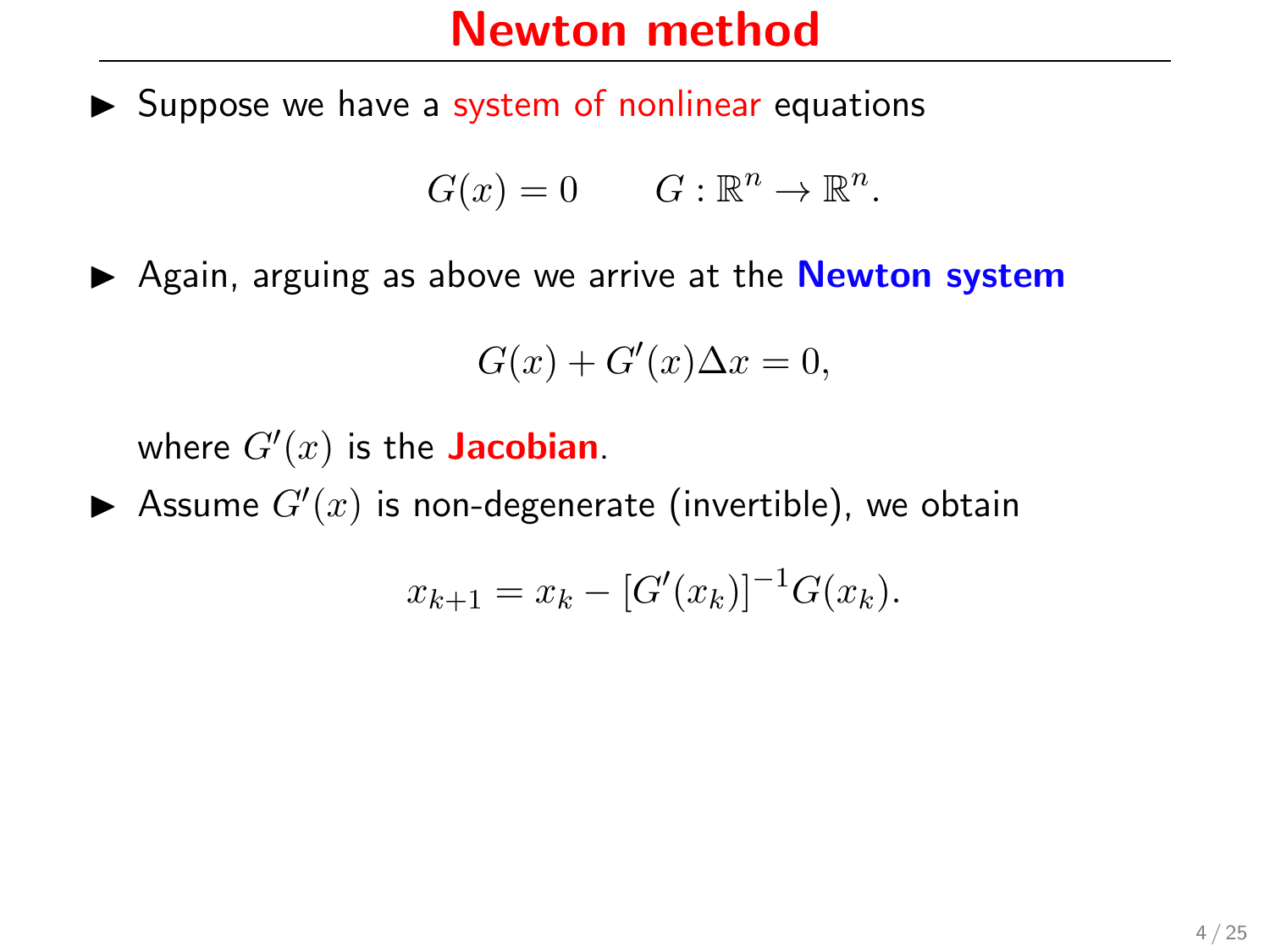$$
G(x) = 0 \t G: \mathbb{R}^n \to \mathbb{R}^n.
$$

 $\triangleright$  Again, arguing as above we arrive at the **Newton system** 

$$
G(x) + G'(x)\Delta x = 0,
$$

where  $G'(x)$  is the **Jacobian**.

 $\blacktriangleright$  Assume  $G'(x)$  is non-degenerate (invertible), we obtain

$$
x_{k+1} = x_k - [G'(x_k)]^{-1} G(x_k).
$$

 $\blacktriangleright$  This is Newton's method for solving nonlinear equations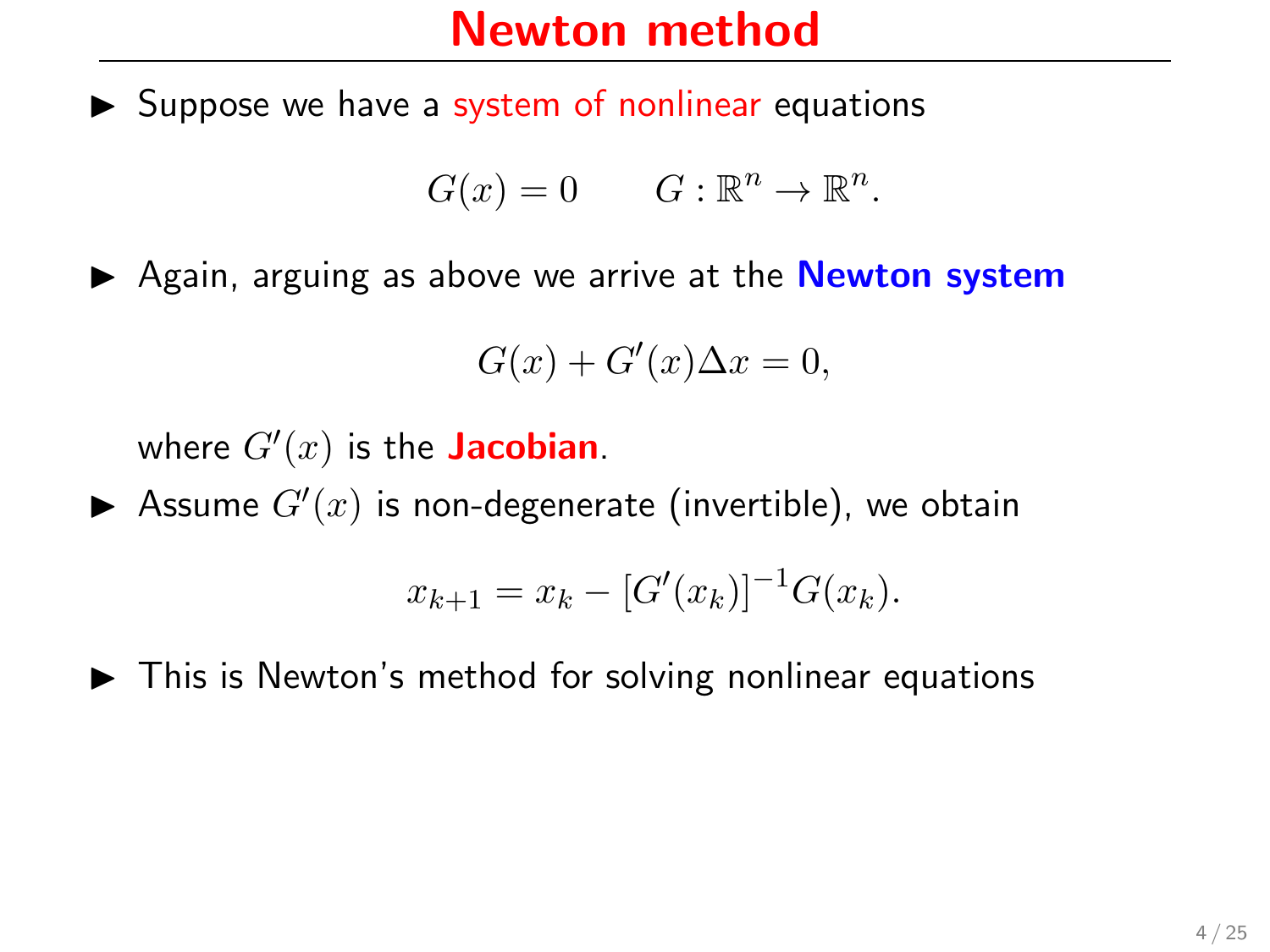| mın |  | $f(x)$ such that $x \in \mathbb{R}^n$ |  |  |  |  |
|-----|--|---------------------------------------|--|--|--|--|
|-----|--|---------------------------------------|--|--|--|--|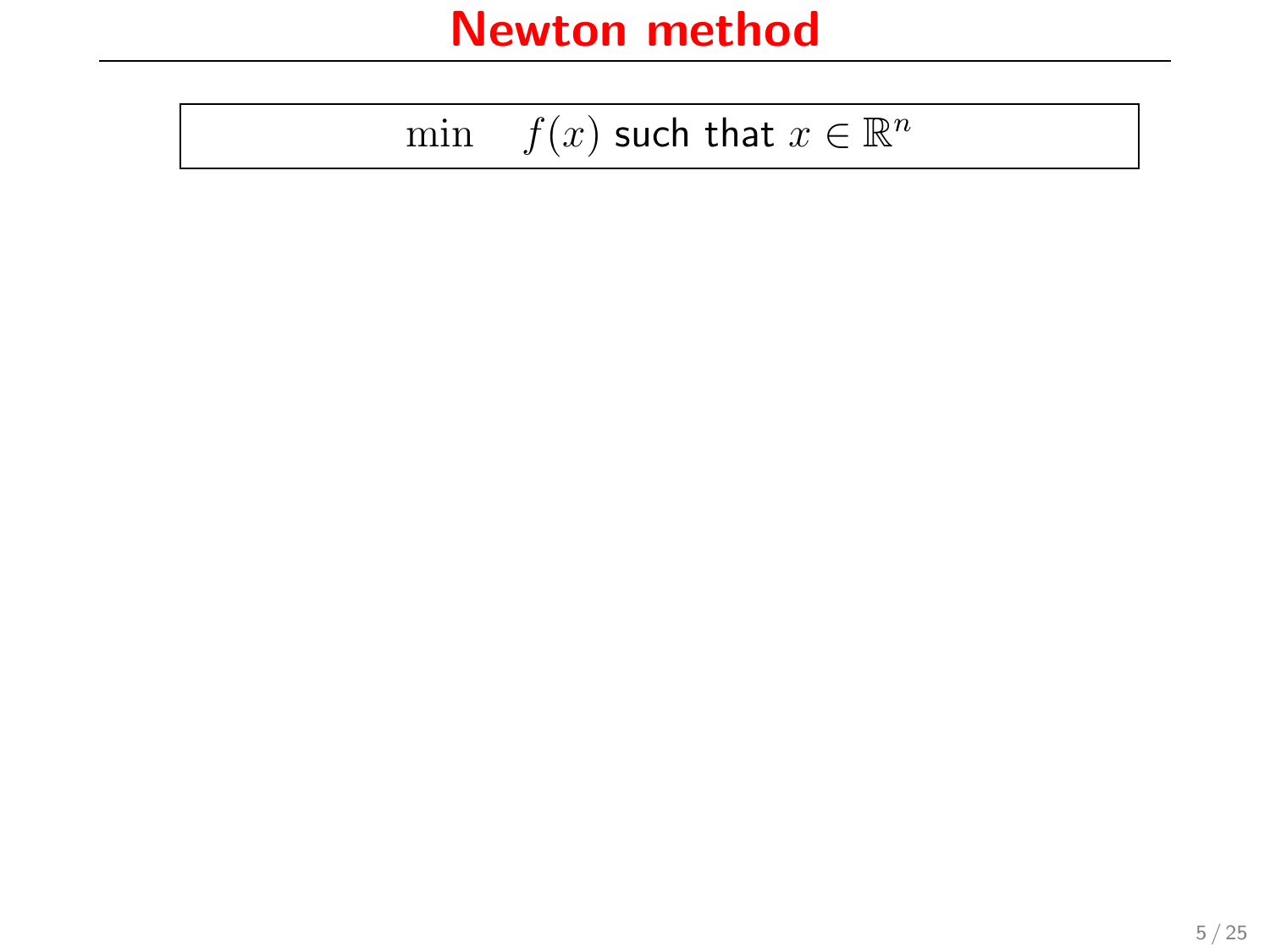$$
\min \quad f(x) \text{ such that } x \in \mathbb{R}^n
$$

 $\nabla f(x) = 0$  is necessary for optimality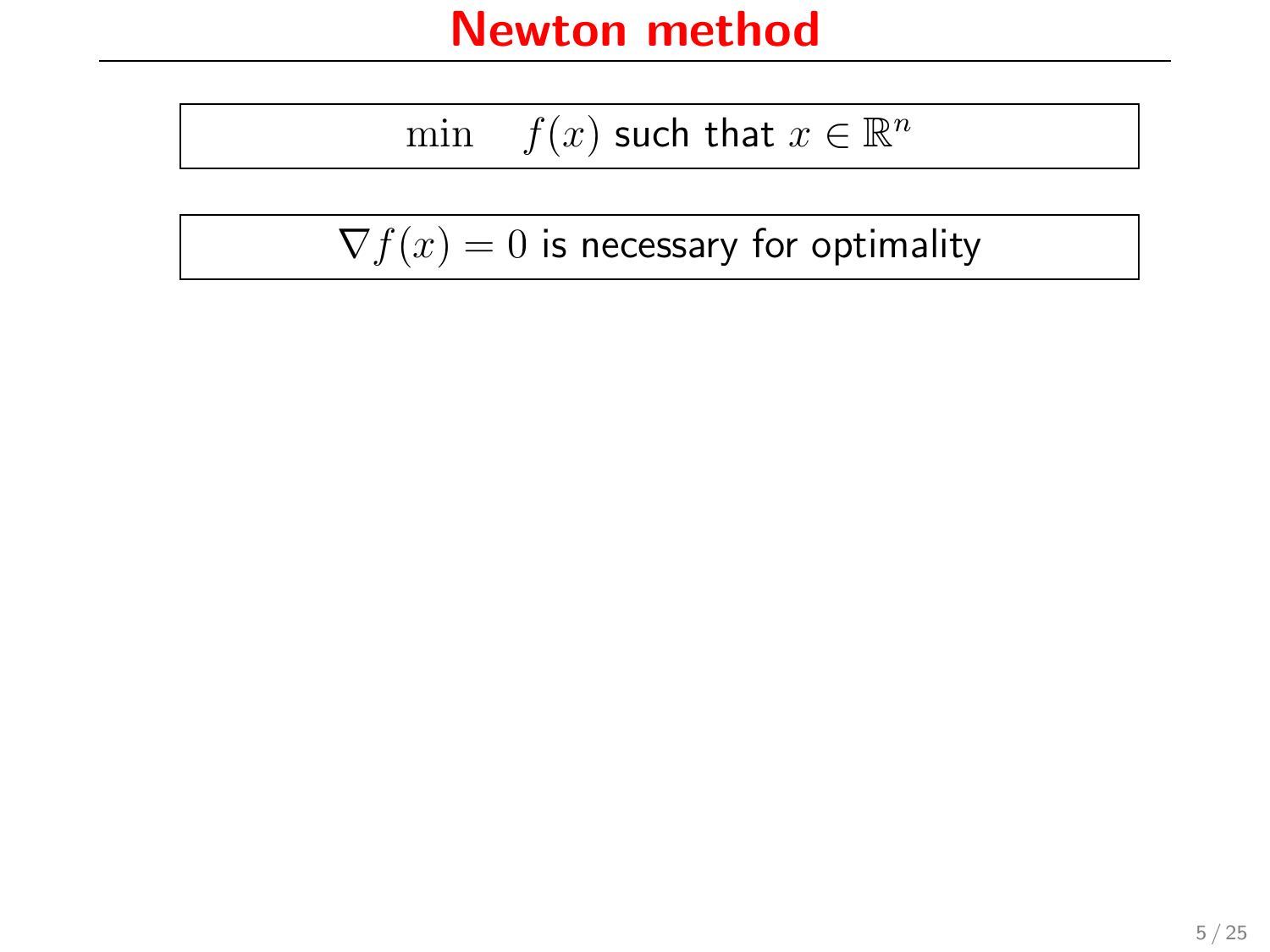$$
\min \quad f(x) \text{ such that } x \in \mathbb{R}^n
$$

 $\nabla f(x) = 0$  is necessary for optimality

Newton system

$$
\nabla f(x) + \nabla^2 f(x) \Delta x = 0,
$$

which leads to

$$
x_{k+1} = x_k - [\nabla^2 f(x_k)]^{-1} \nabla f(x_k).
$$

the **Newton method** for optimization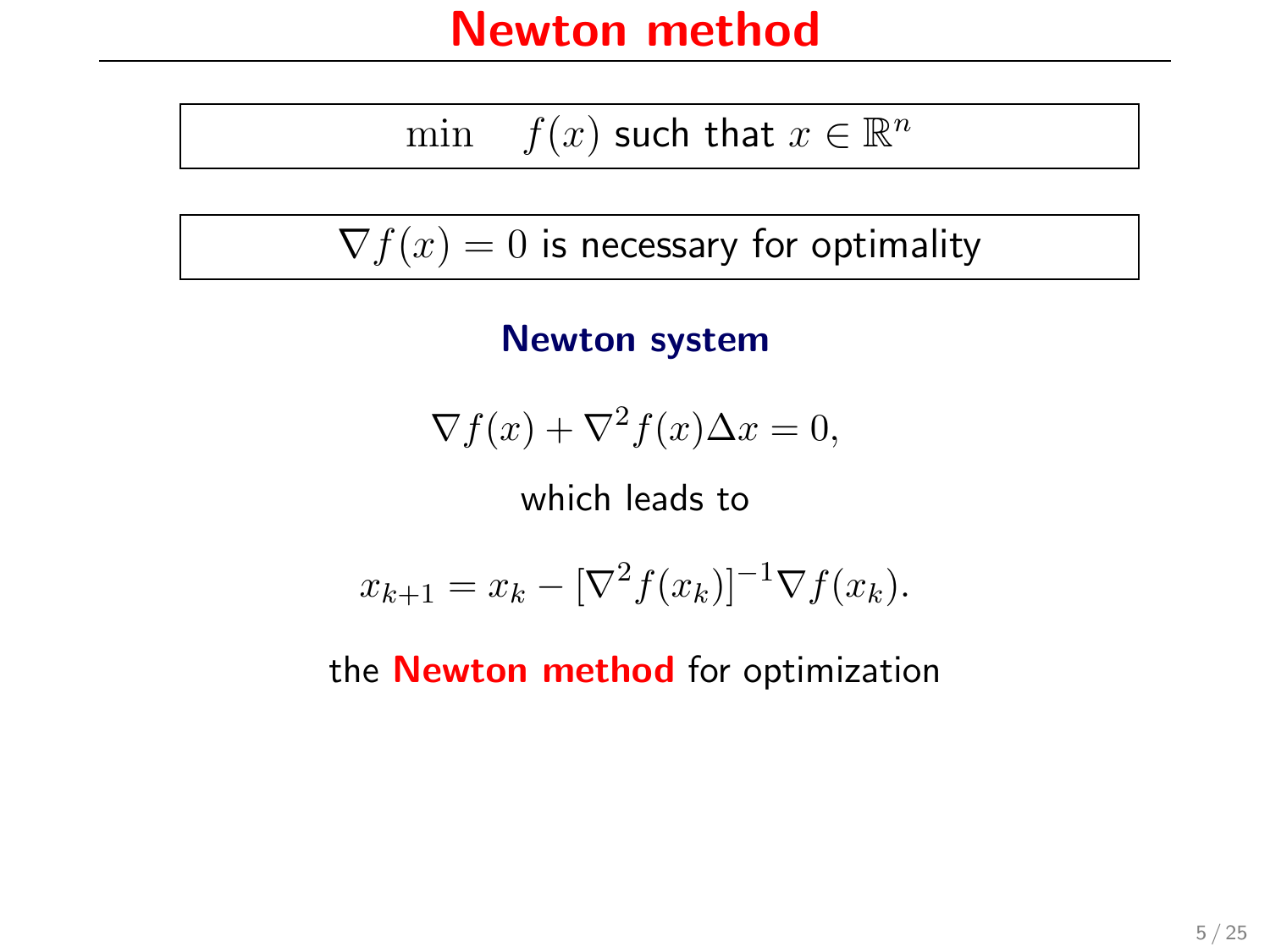$\triangleright$  Newton method for equations is **more general** than minimizing  $f(x)$  by finding roots of  $\nabla f(x) = 0$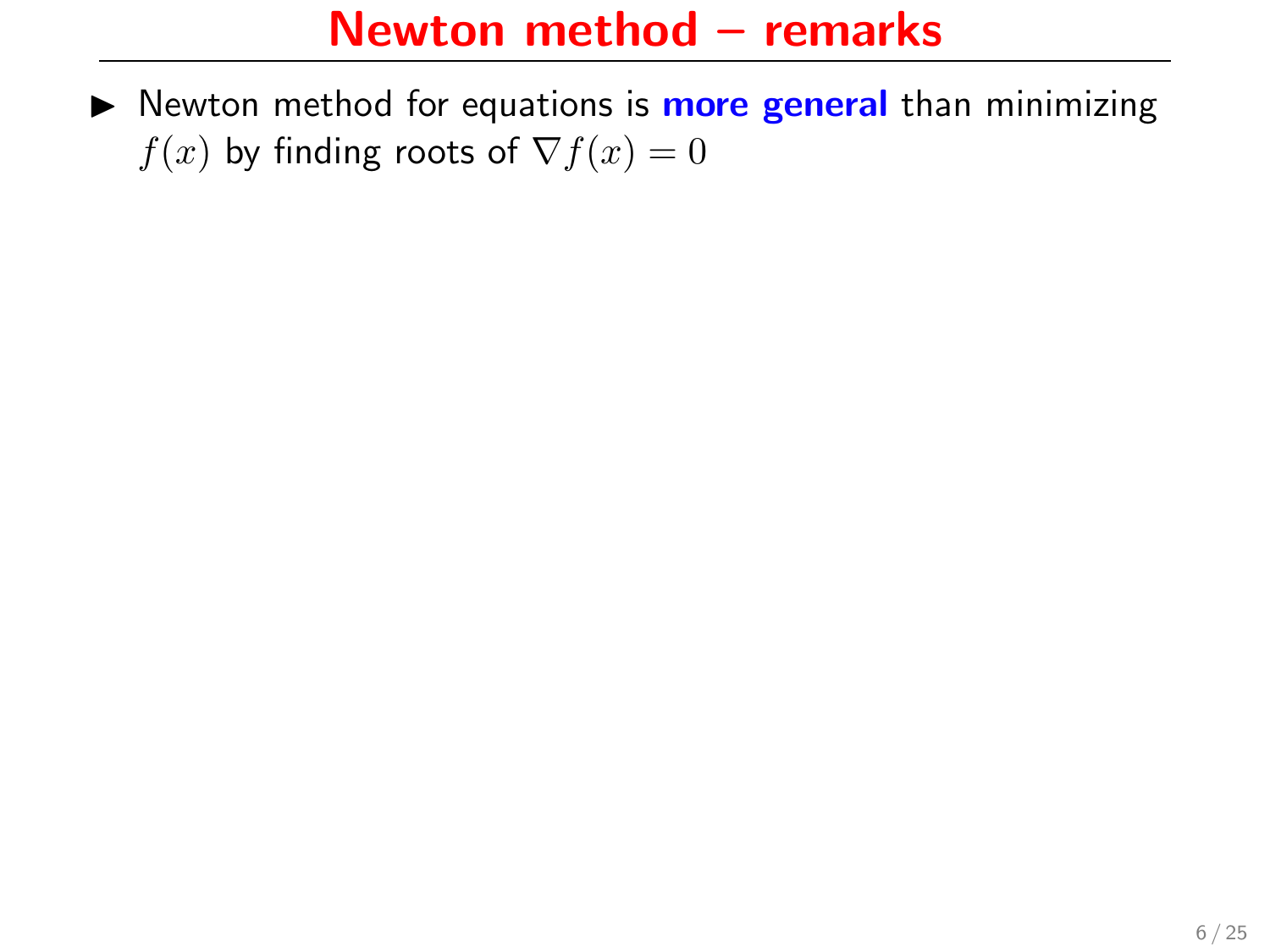$\triangleright$  Newton method for equations is **more general** than minimizing  $f(x)$  by finding roots of  $\nabla f(x) = 0$ 

**Reason:** Not every function  $G : \mathbb{R}^n \to \mathbb{R}^n$  is a derivative!

**Example** Consider the linear system

$$
Ax - b = 0.
$$

Unless  $\vec{A}$  is symmetric, does not correspond to a derivative (Why?)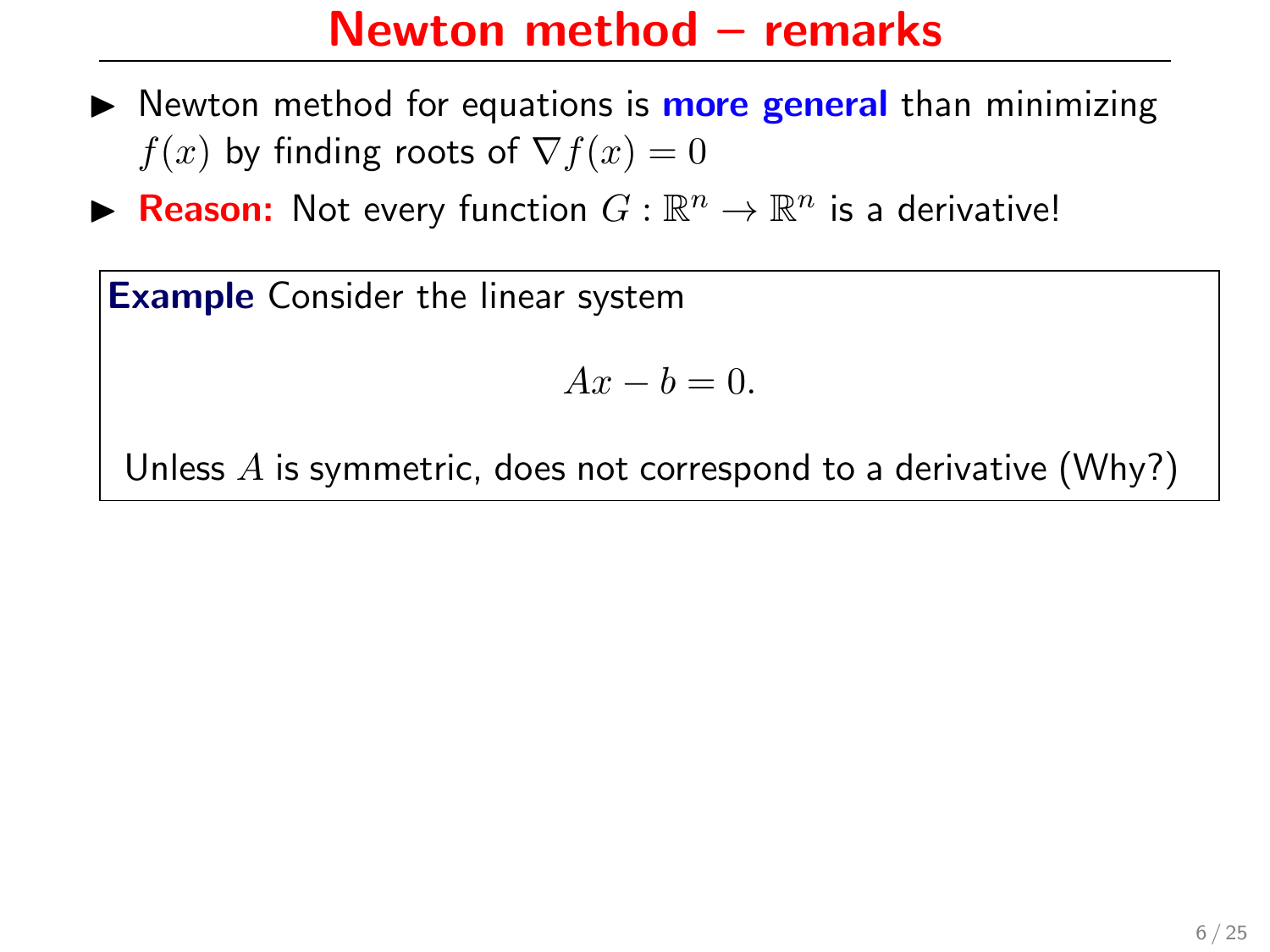- $\triangleright$  Newton method for equations is **more general** than minimizing  $f(x)$  by finding roots of  $\nabla f(x) = 0$
- **Reason:** Not every function  $G : \mathbb{R}^n \to \mathbb{R}^n$  is a derivative!

**Example** Consider the linear system

$$
Ax - b = 0.
$$

Unless  $\vec{A}$  is symmetric, does not correspond to a derivative (Why?)

 $\blacktriangleright$  If it were a derivative, then its own derivative is a Hessian, and we know that Hessians must be symmetric, QED.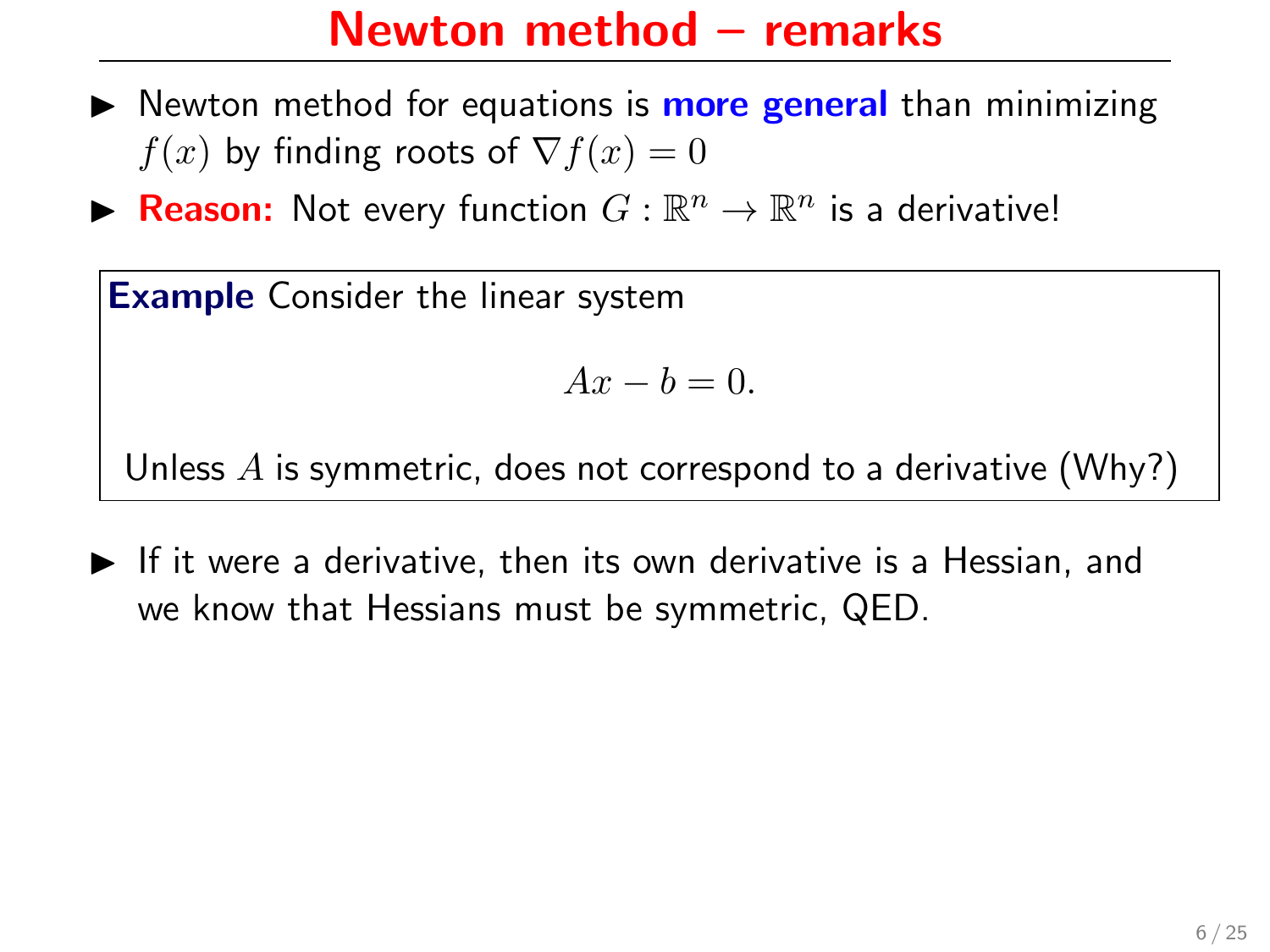$\triangleright$  In general, Newton method highly nontrivial to analyze

Example Consider the iteration

$$
x_{k+1} = x_k - \frac{1}{x_k}, \qquad x_0 = 2.
$$

May be viewed as iter for  $e^{x^2/2} = 0$  (which has no real solution)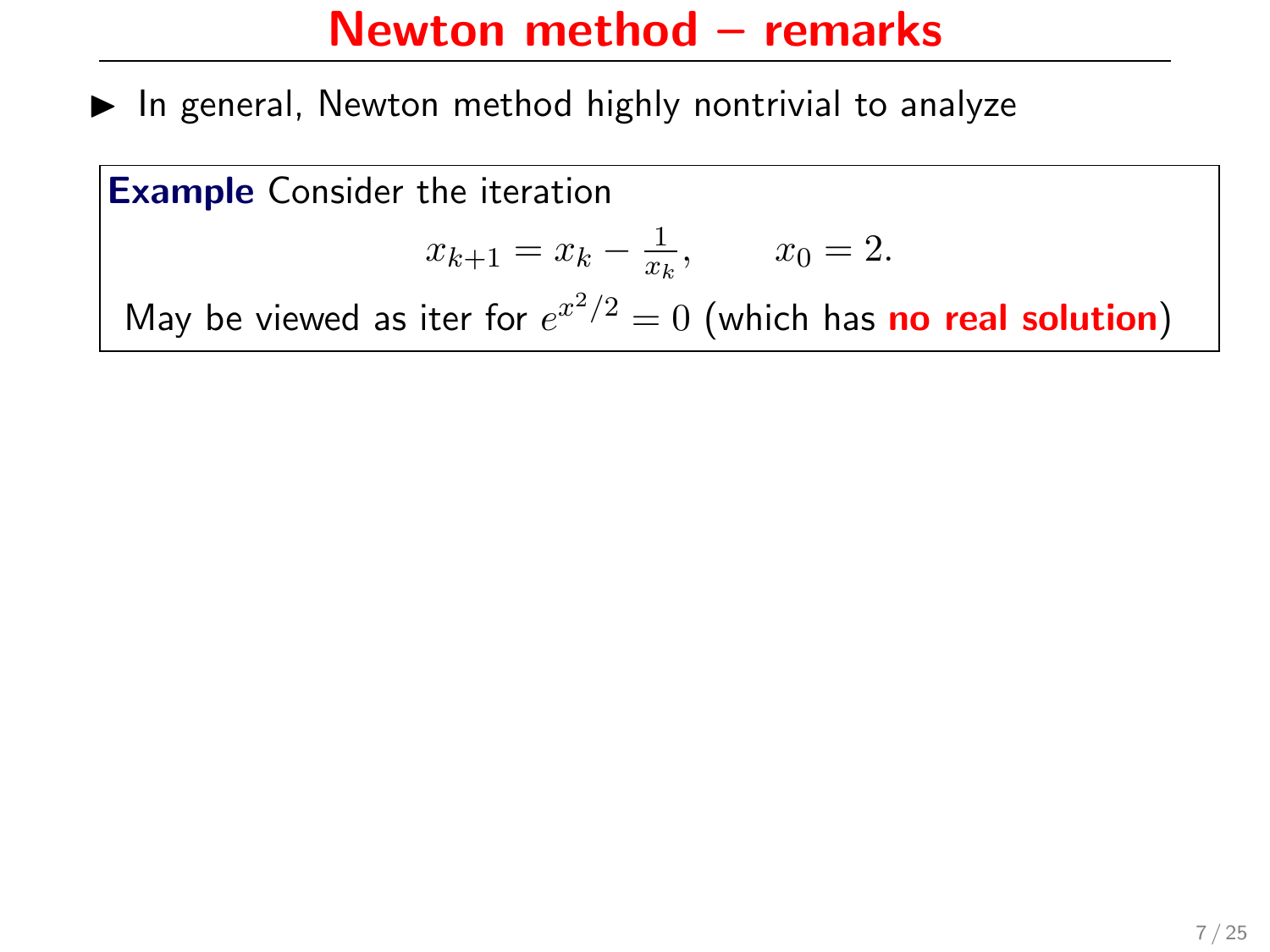$\blacktriangleright$  In general, Newton method highly nontrivial to analyze

Example Consider the iteration

$$
x_{k+1} = x_k - \frac{1}{x_k}, \qquad x_0 = 2.
$$

May be viewed as iter for  $e^{x^2/2} = 0$  (which has no real solution)

Unknown whether this iteration generates a bounded sequence!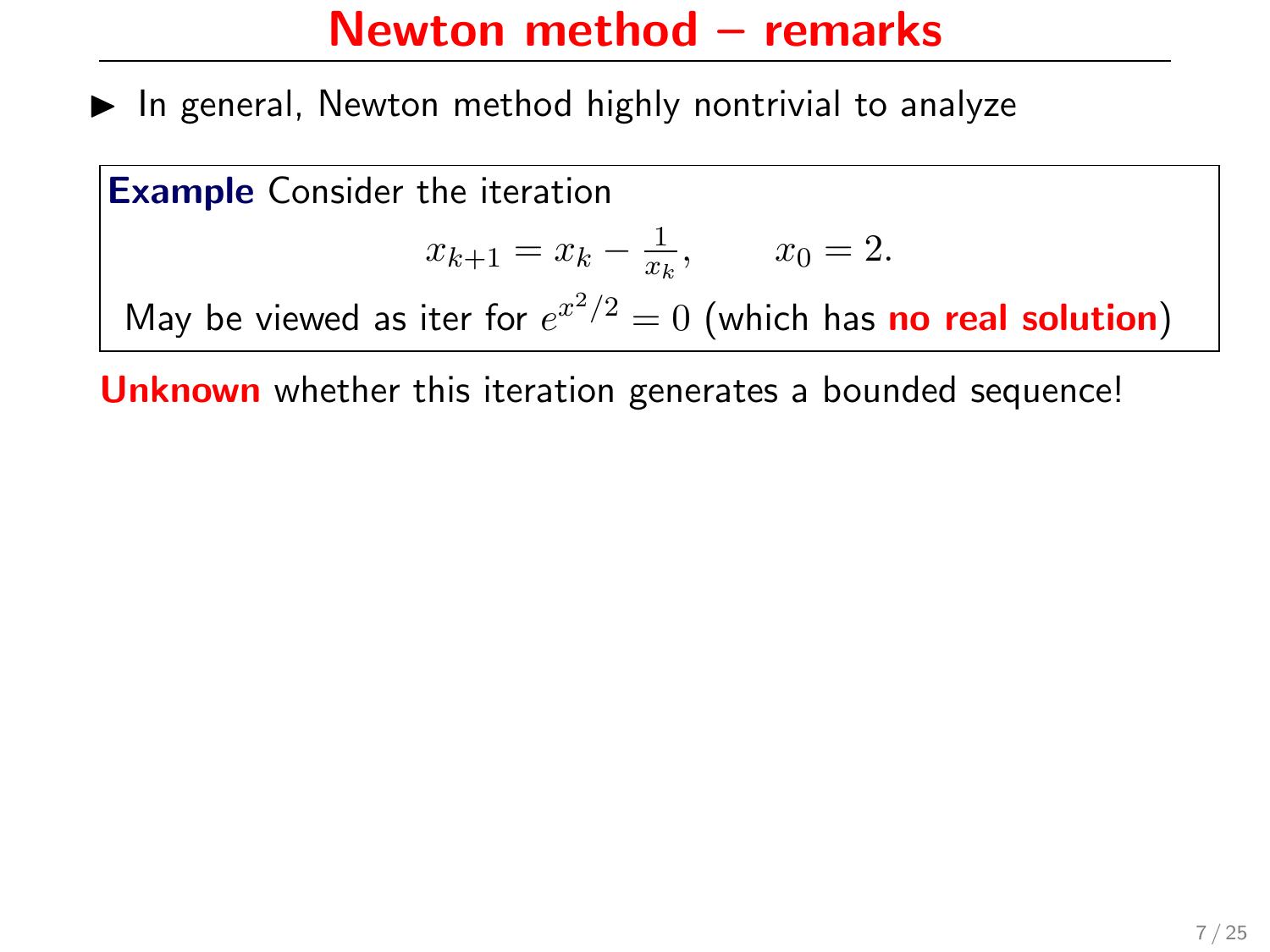$\blacktriangleright$  In general, Newton method highly nontrivial to analyze

Example Consider the iteration

$$
x_{k+1} = x_k - \frac{1}{x_k}, \qquad x_0 = 2.
$$

May be viewed as iter for  $e^{x^2/2} = 0$  (which has no real solution)

Unknown whether this iteration generates a bounded sequence!

#### Newton fractals (Complex dynamics)

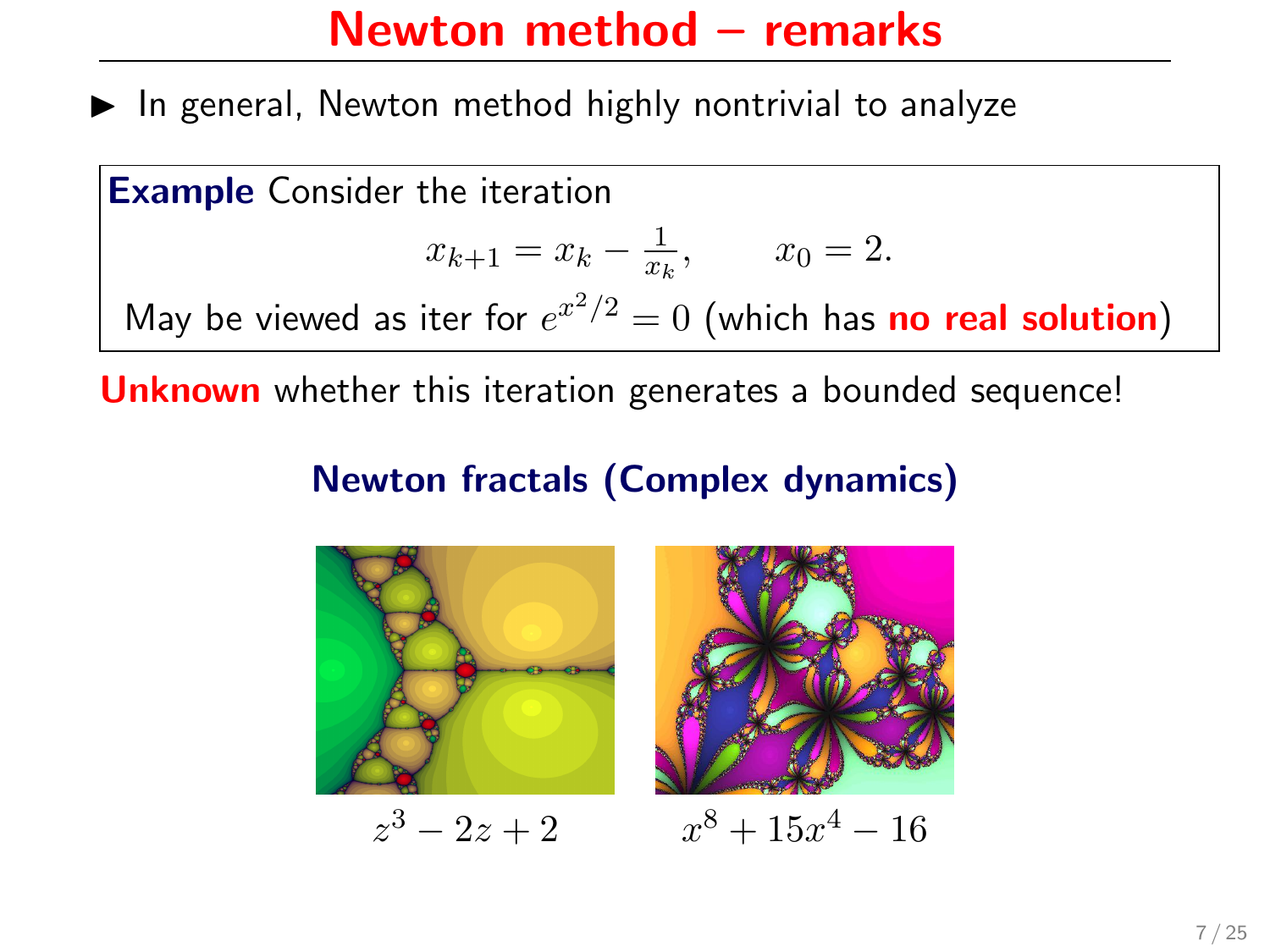#### Quadratic approximation

$$
\phi(x) := f(x) + \langle \nabla f(x_k), x - x_k \rangle + \frac{1}{2} \langle \nabla^2 f(x_k)(x - x_k), x - x_k \rangle.
$$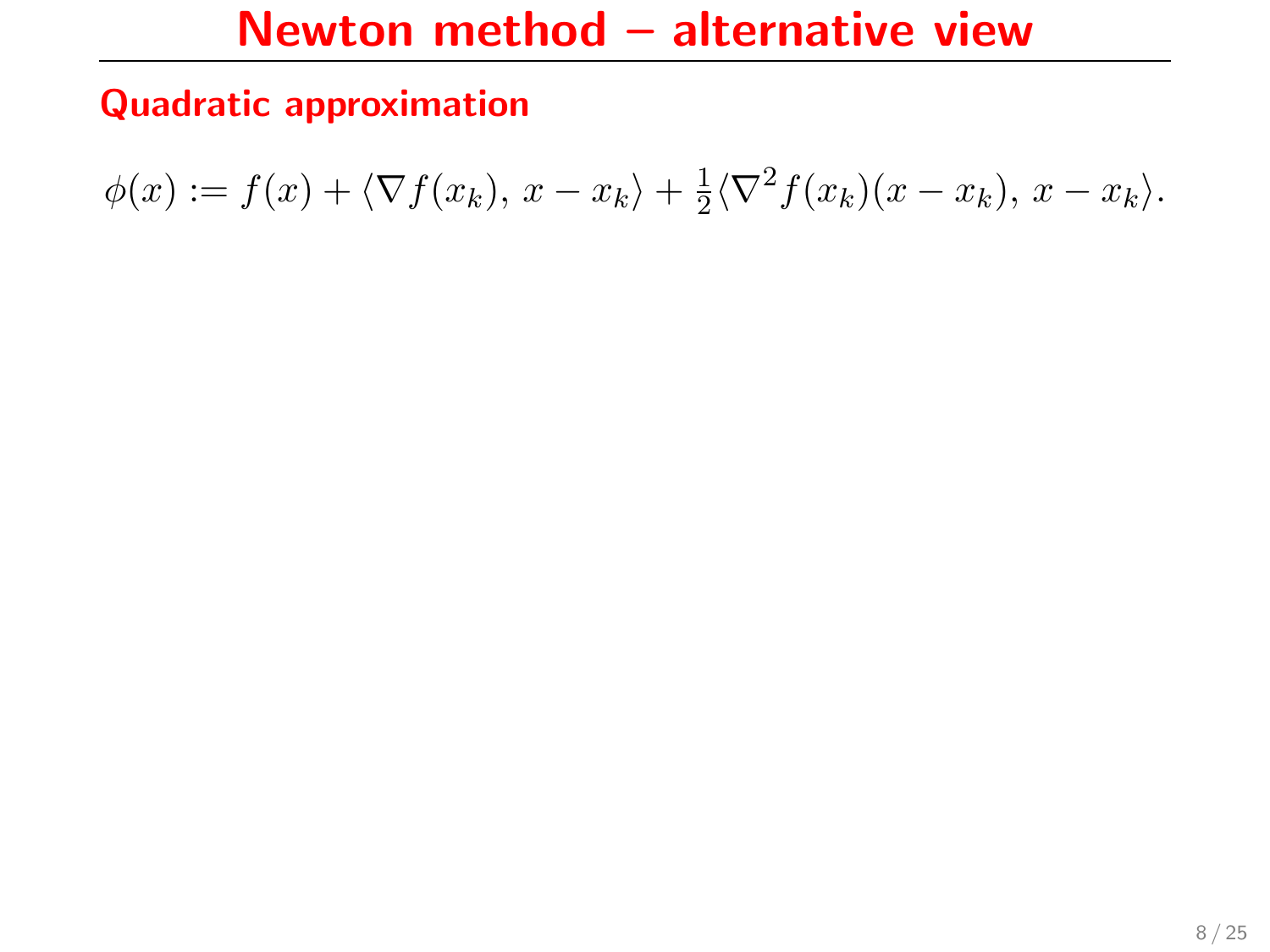#### Quadratic approximation

$$
\phi(x) := f(x) + \langle \nabla f(x_k), x - x_k \rangle + \frac{1}{2} \langle \nabla^2 f(x_k)(x - x_k), x - x_k \rangle.
$$

Assuming  $\nabla^2 f(x_k) \succ 0$ , choose  $x_{k+1}$  as argmin of  $\phi(x)$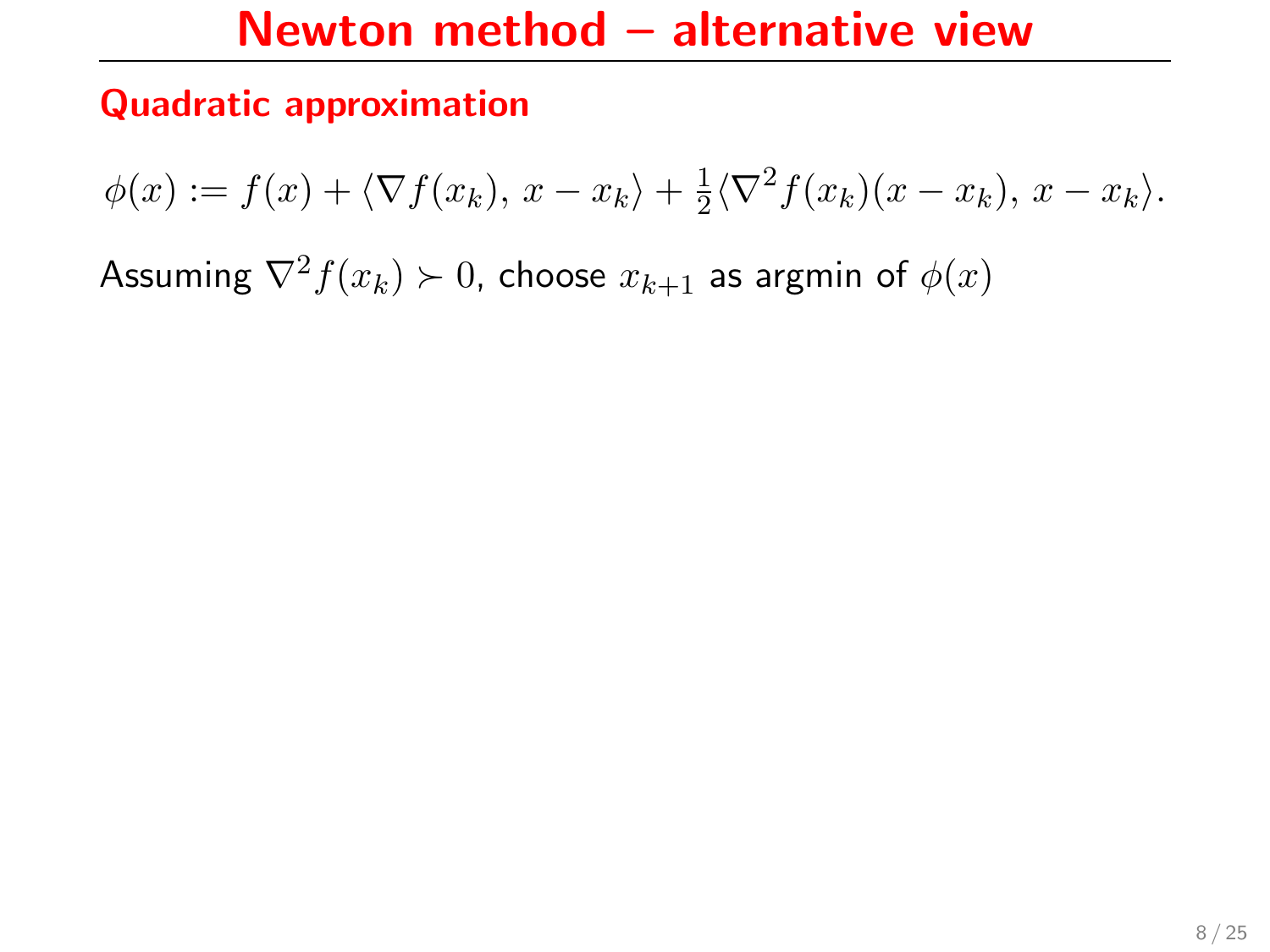#### Quadratic approximation

$$
\phi(x) := f(x) + \langle \nabla f(x_k), x - x_k \rangle + \frac{1}{2} \langle \nabla^2 f(x_k)(x - x_k), x - x_k \rangle.
$$

Assuming  $\nabla^2 f(x_k) \succ 0$ , choose  $x_{k+1}$  as argmin of  $\phi(x)$ 

$$
\phi'(x_{k+1}) = \nabla f(x_k) + \nabla^2 f(x_k)(x_{k+1} - x_k) = 0.
$$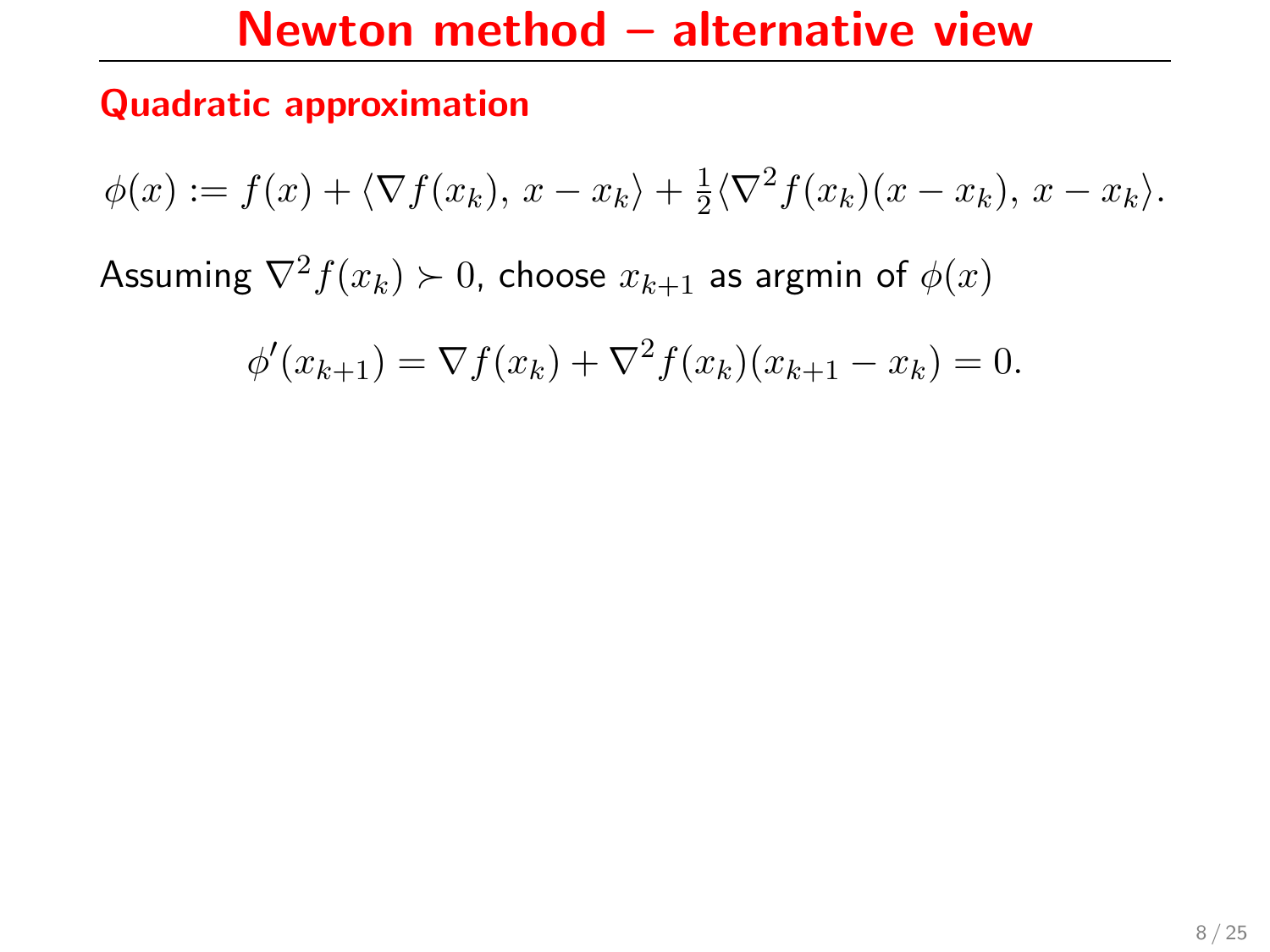## Newton method – convergence

- ► Method breaks down if  $\nabla^2 f(x_k) \not\geq 0$
- ▶ Only locally convergent

Example Find the root of

$$
g(x) = \frac{x}{\sqrt{1+x^2}}.
$$

Clearly,  $x^* = 0$ .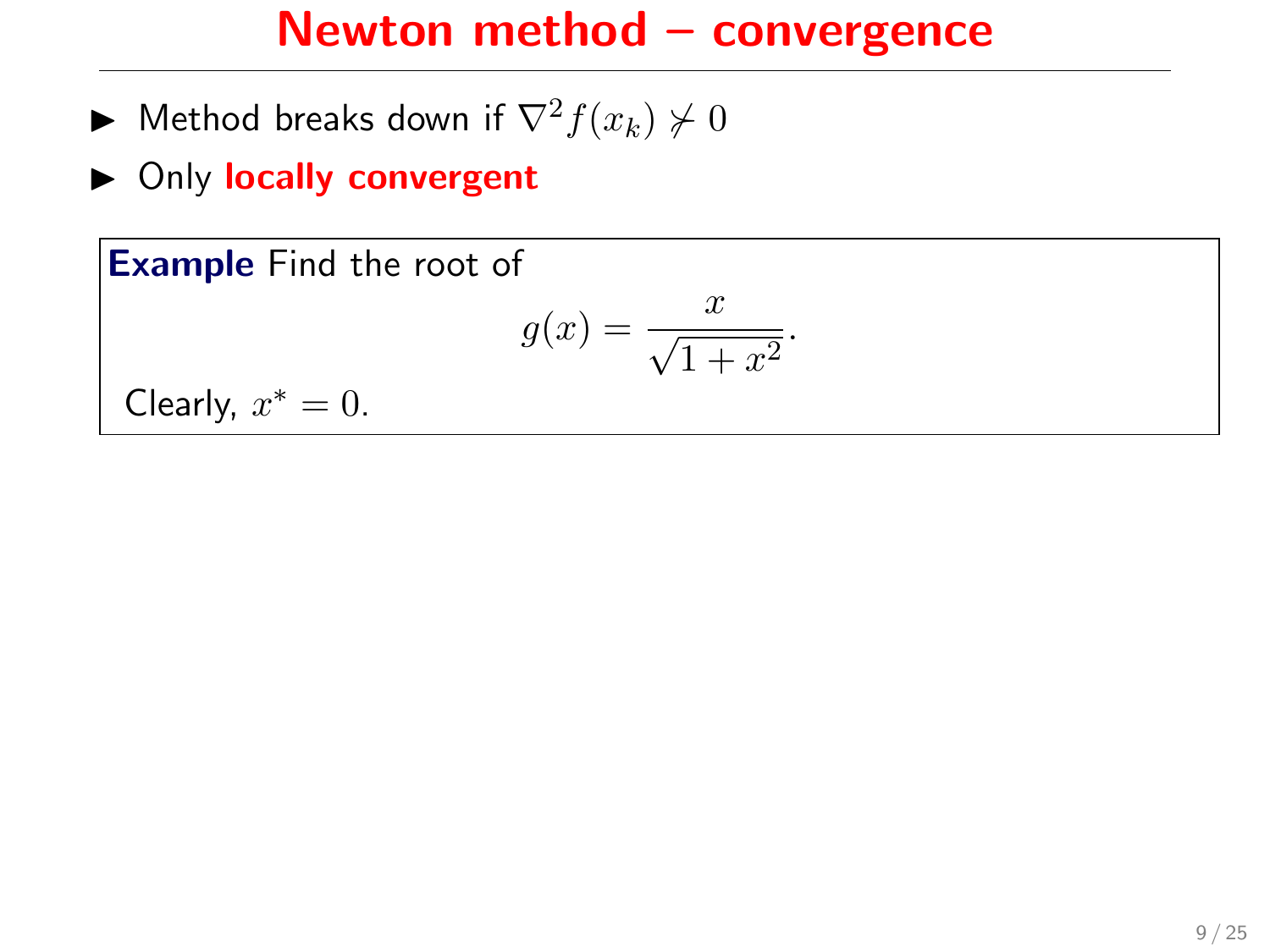## Newton method – convergence

- ► Method breaks down if  $\nabla^2 f(x_k) \not\succ 0$
- ▶ Only locally convergent

Example Find the root of

$$
g(x) = \frac{x}{\sqrt{1+x^2}}.
$$

Clearly,  $x^* = 0$ .

**Exercise:** Analyze behavior of Newton method for this problem. *Hint:* Consider the cases:  $|x_0| < 1$ ,  $x_0 = \pm 1$  and  $|x_0| > 1$ .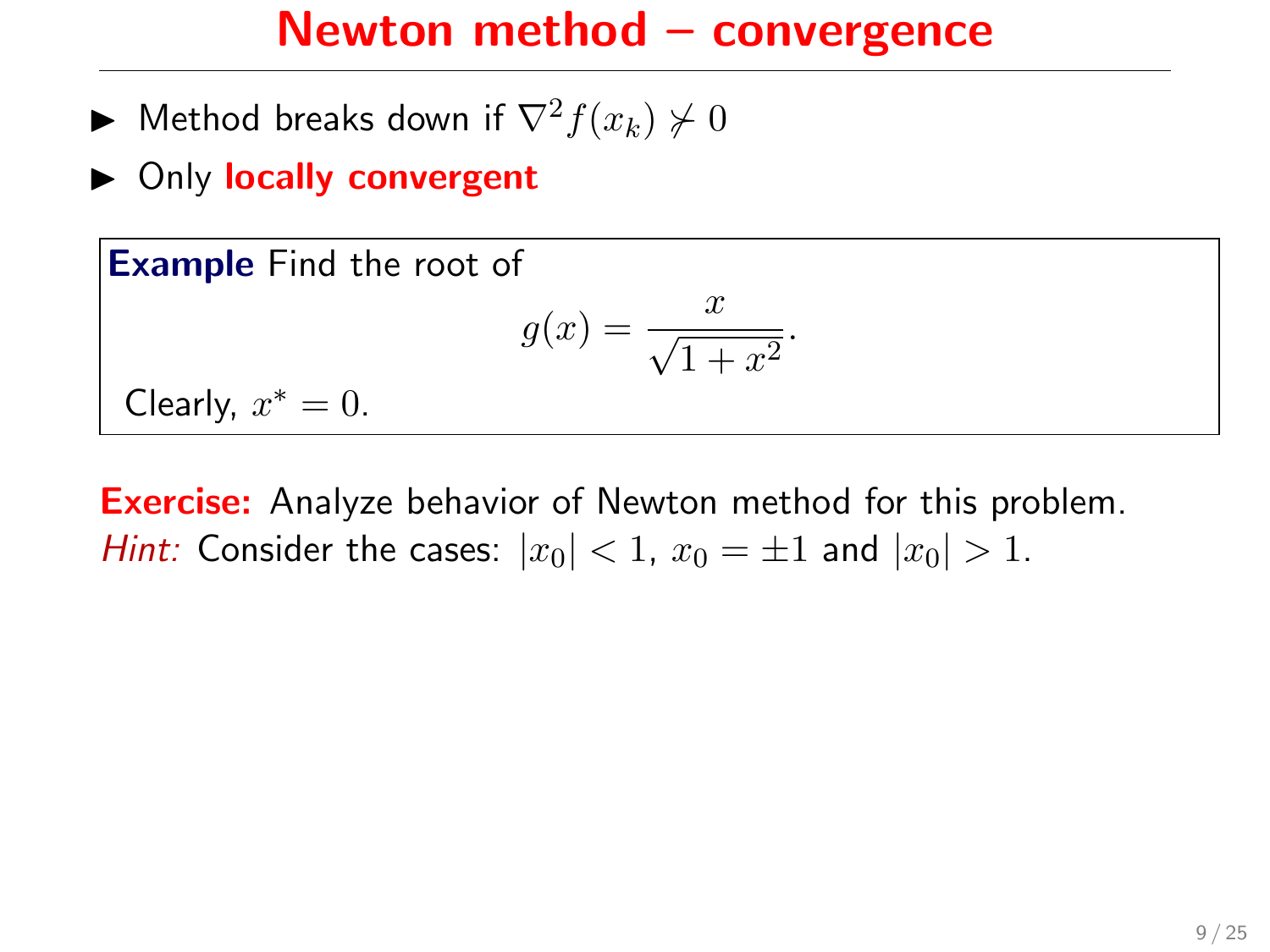## Newton method – convergence

- ► Method breaks down if  $\nabla^2 f(x_k) \not\succ 0$
- $\triangleright$  Only locally convergent

Example Find the root of

$$
g(x) = \frac{x}{\sqrt{1+x^2}}.
$$

Clearly,  $x^* = 0$ .

**Exercise:** Analyze behavior of Newton method for this problem. *Hint:* Consider the cases:  $|x_0| < 1$ ,  $x_0 = \pm 1$  and  $|x_0| > 1$ .

#### Damped Newton method

$$
x_{k+1} = x_k - \alpha_k [\nabla^2 f(x_k)]^{-1} \nabla f(x_k)
$$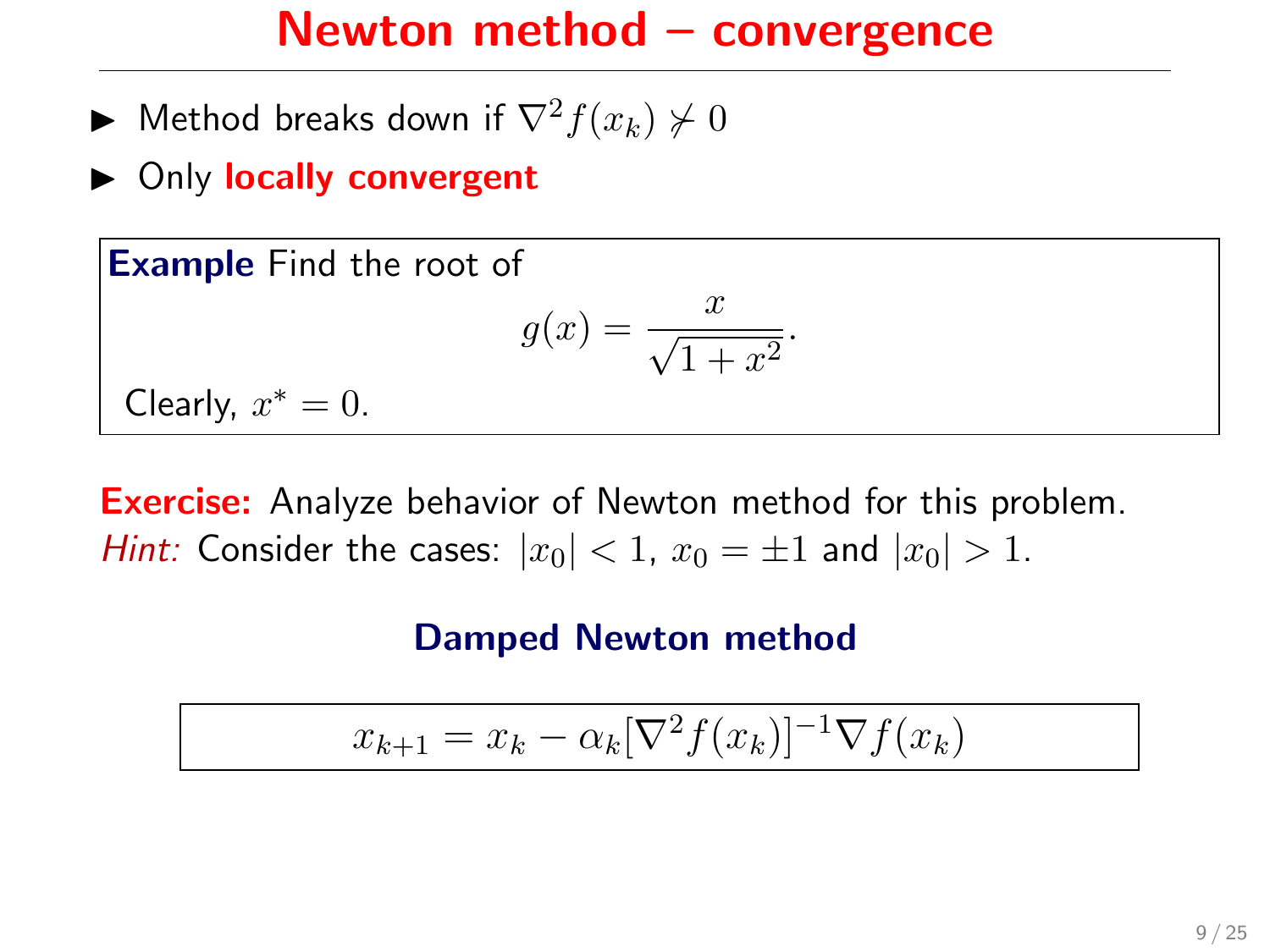▶ Suppose method generates sequence  $\{x_k\} \rightarrow x^*$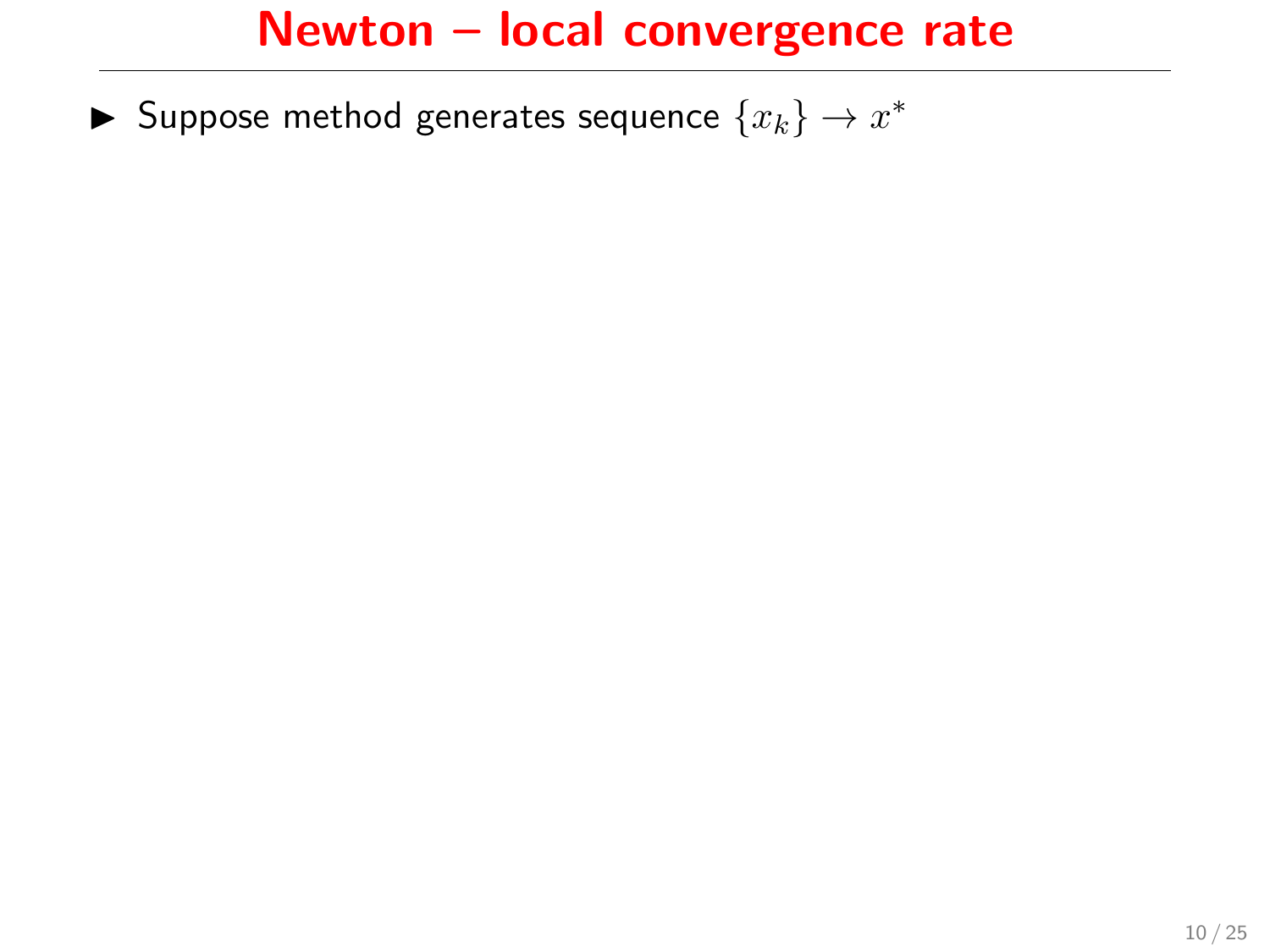- ▶ Suppose method generates sequence  $\{x_k\} \rightarrow x^*$
- ► where  $x^*$  is a local min, i.e.,  $\nabla f(x^*) = 0$  and  $\nabla^2 f(x^*) \succ 0$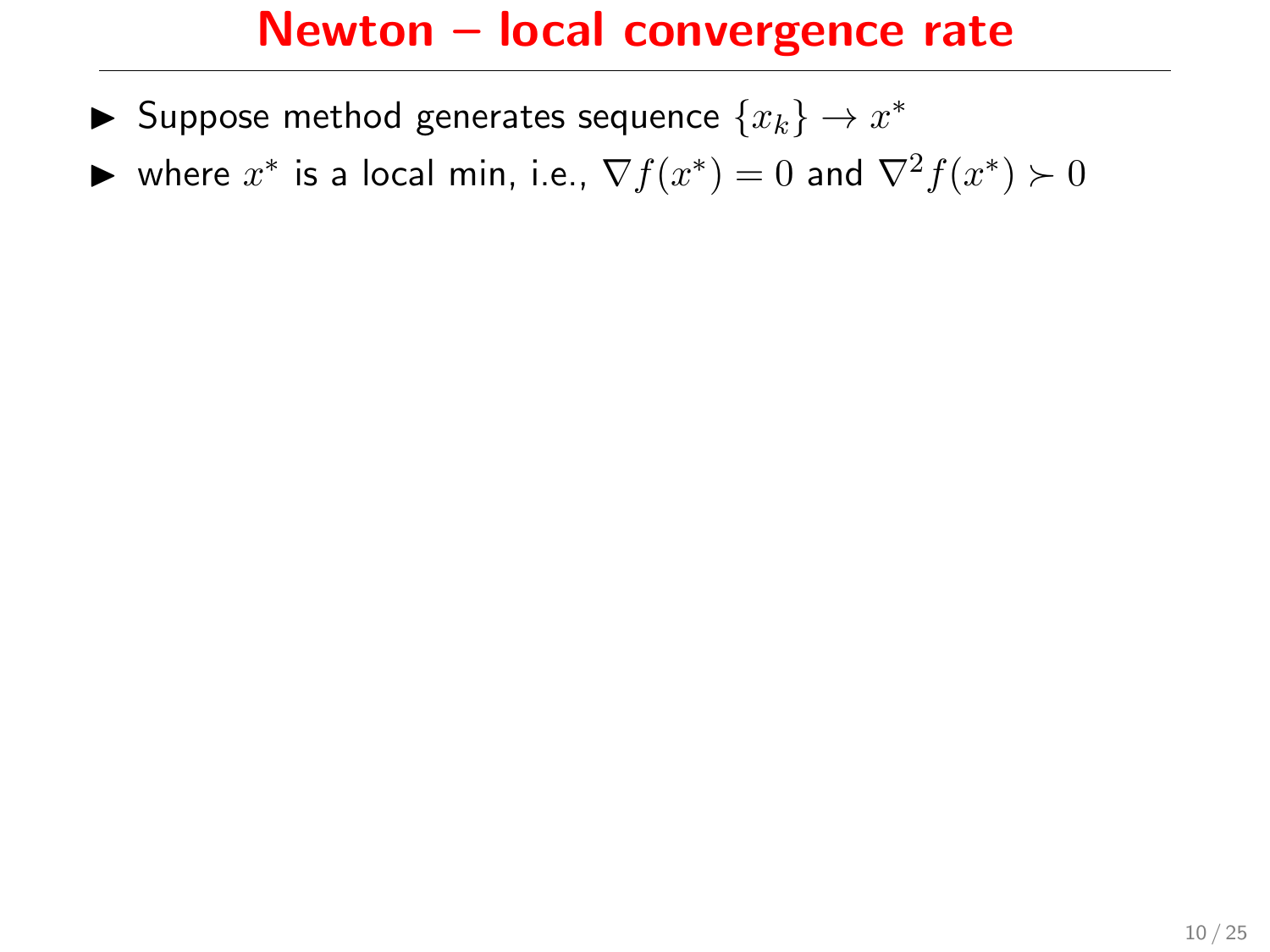- ▶ Suppose method generates sequence  $\{x_k\} \rightarrow x^*$
- ► where  $x^*$  is a local min, i.e.,  $\nabla f(x^*) = 0$  and  $\nabla^2 f(x^*) \succ 0$
- ► Let  $g(x_k) \equiv \nabla f(x_k)$ ; Taylor's theorem:

 $0 = g(x^*) = g(x_k) + \langle \nabla g(x_k), x^* - x_k \rangle + o(||x_k - x^*||)$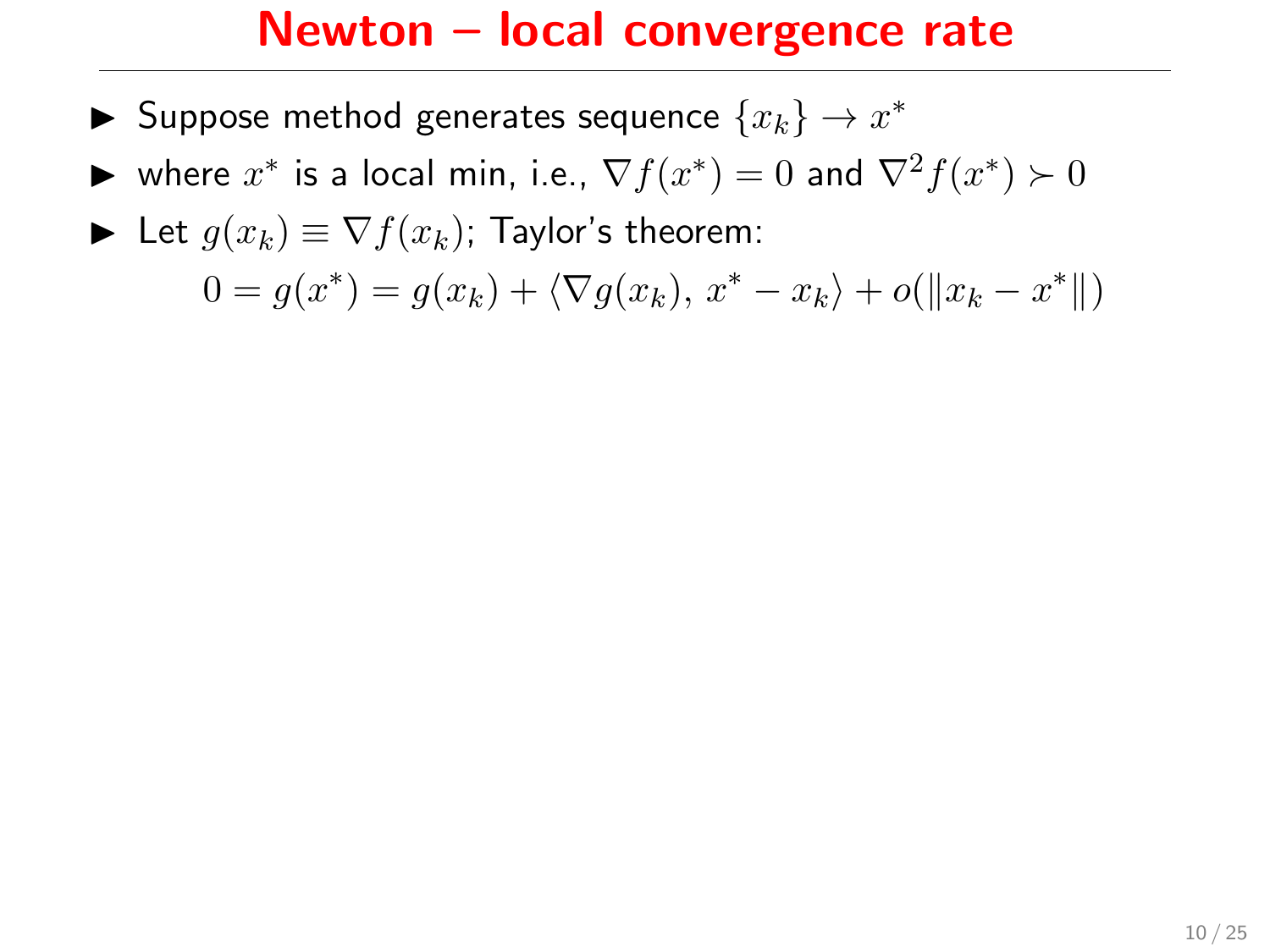- ▶ Suppose method generates sequence  $\{x_k\} \rightarrow x^*$
- ► where  $x^*$  is a local min, i.e.,  $\nabla f(x^*) = 0$  and  $\nabla^2 f(x^*) \succ 0$

Let 
$$
g(x_k) \equiv \nabla f(x_k)
$$
; Taylor's theorem:  
\n
$$
0 = g(x^*) = g(x_k) + \langle \nabla g(x_k), x^* - x_k \rangle + o(||x_k - x^*||)
$$

$$
\blacktriangleright \text{ Multiply by } [\nabla g(x_k)]^{-1} \text{ to obtain}
$$

$$
x_k - x^* - [\nabla g(x_k)]^{-1} g(x_k) = o(\|x_k - x^*\|)
$$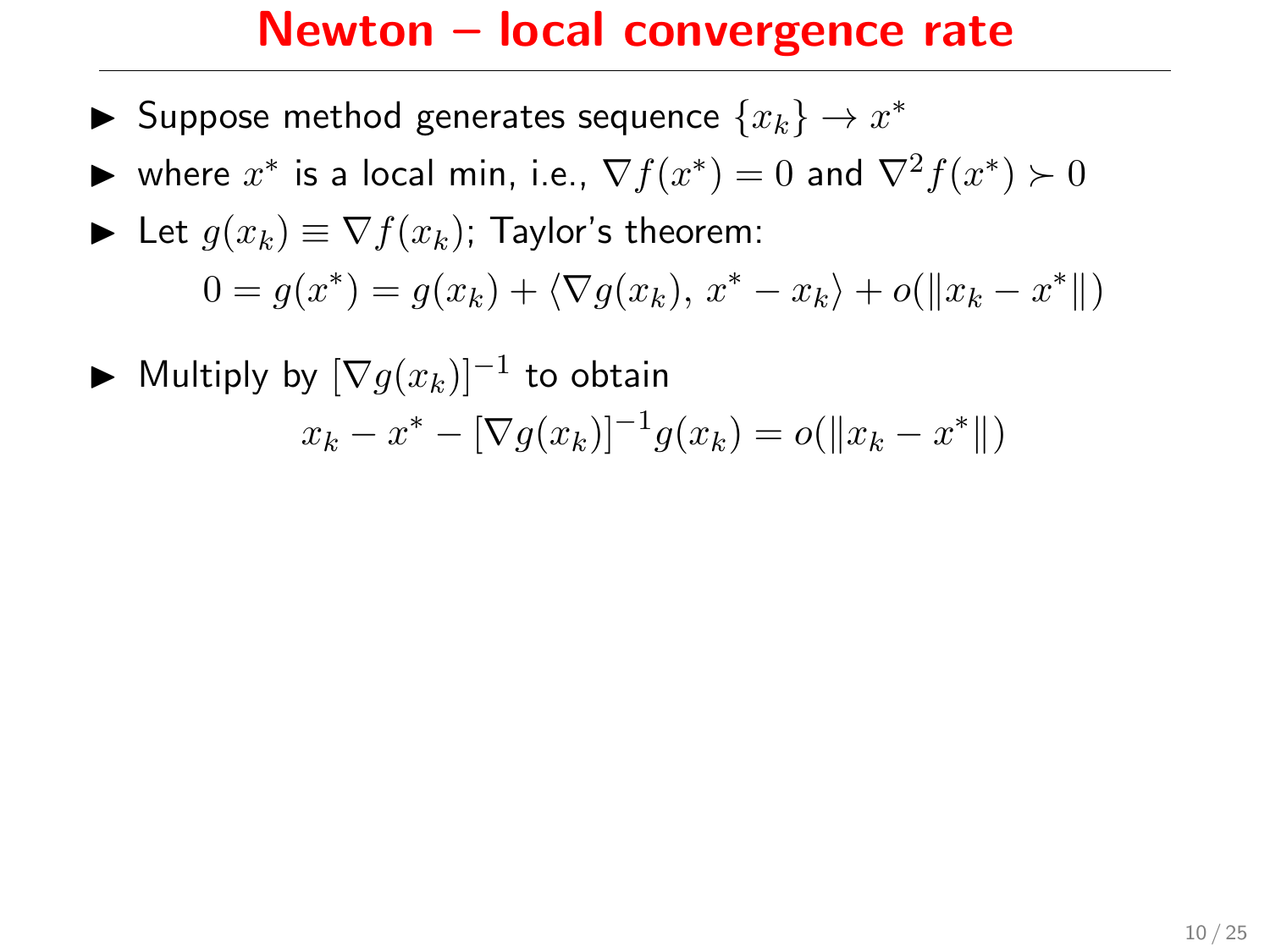- ▶ Suppose method generates sequence  $\{x_k\} \rightarrow x^*$
- ► where  $x^*$  is a local min, i.e.,  $\nabla f(x^*) = 0$  and  $\nabla^2 f(x^*) \succ 0$

Let 
$$
g(x_k) \equiv \nabla f(x_k)
$$
; Taylor's theorem:  
\n
$$
0 = g(x^*) = g(x_k) + \langle \nabla g(x_k), x^* - x_k \rangle + o(||x_k - x^*||)
$$

$$
\blacktriangleright \text{ Multiply by } [\nabla g(x_k)]^{-1} \text{ to obtain}
$$

$$
x_k - x^* - [\nabla g(x_k)]^{-1} g(x_k) = o(\|x_k - x^*\|)
$$

▶ Newton iteration is:  $x_{k+1} = x_k - [\nabla g(x_k)]^{-1} g(x_k)$ , so  $x_{k+1} - x^* = o(||x_k - x^*||),$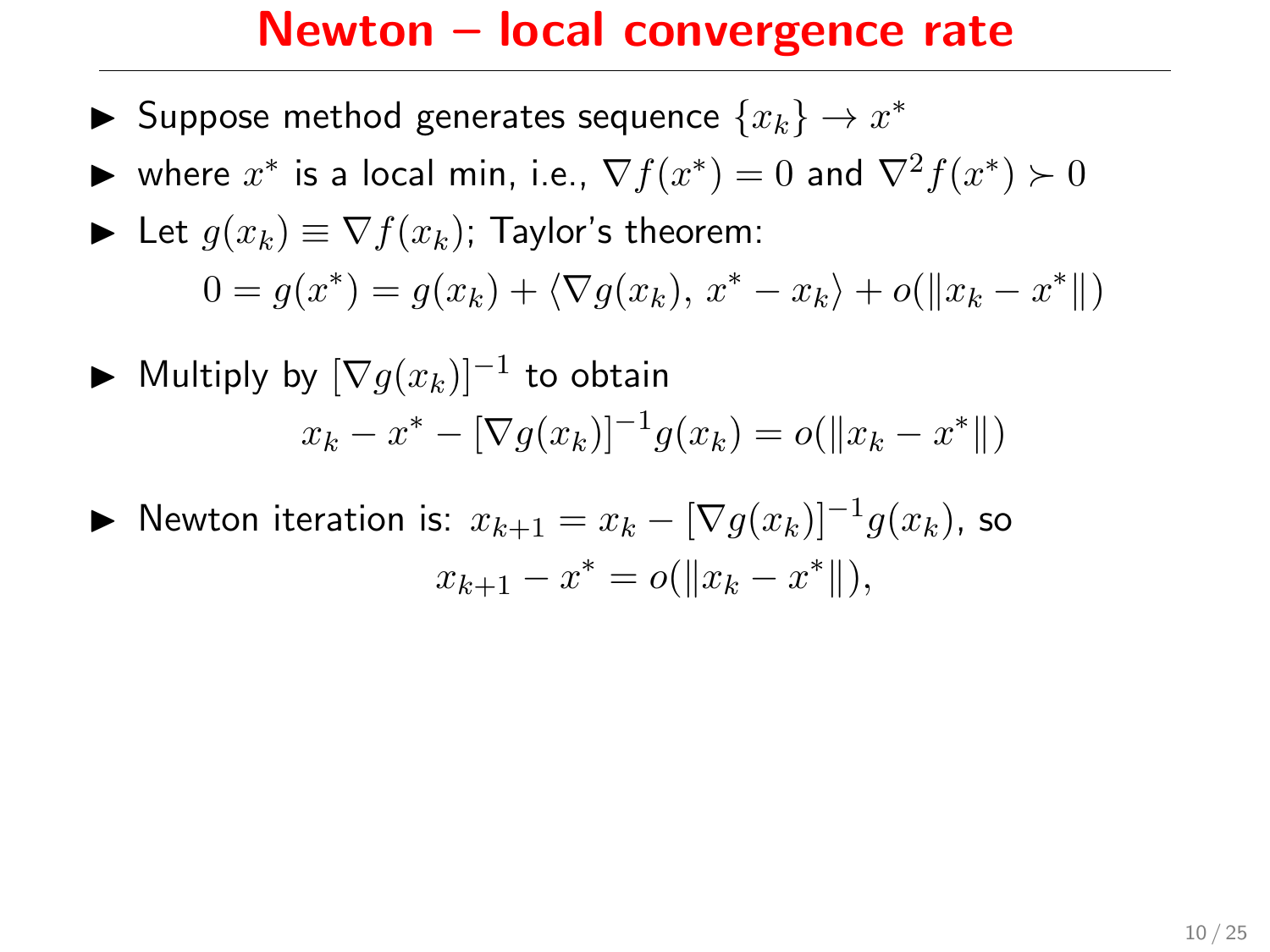- ▶ Suppose method generates sequence  $\{x_k\} \rightarrow x^*$
- ► where  $x^*$  is a local min, i.e.,  $\nabla f(x^*) = 0$  and  $\nabla^2 f(x^*) \succ 0$

Let 
$$
g(x_k) \equiv \nabla f(x_k)
$$
; Taylor's theorem:  
\n
$$
0 = g(x^*) = g(x_k) + \langle \nabla g(x_k), x^* - x_k \rangle + o(||x_k - x^*||)
$$

$$
\blacktriangleright \text{ Multiply by } [\nabla g(x_k)]^{-1} \text{ to obtain}
$$

$$
x_k - x^* - [\nabla g(x_k)]^{-1} g(x_k) = o(\|x_k - x^*\|)
$$

► Newton iteration is: 
$$
x_{k+1} = x_k - [\nabla g(x_k)]^{-1} g(x_k)
$$
, so  
\n
$$
x_{k+1} - x^* = o(||x_k - x^*||),
$$

► So for 
$$
x_k \neq x^*
$$
 we get

$$
\lim_{k \to \infty} \frac{\|x_{k+1} - x^*\|}{\|x_k - x^*\|} = \lim_{k \to \infty} \frac{o(\|x_{k+1} - x^*\|)}{\|x_k - x^*\|} = 0.
$$

#### Local superlinear convergence rate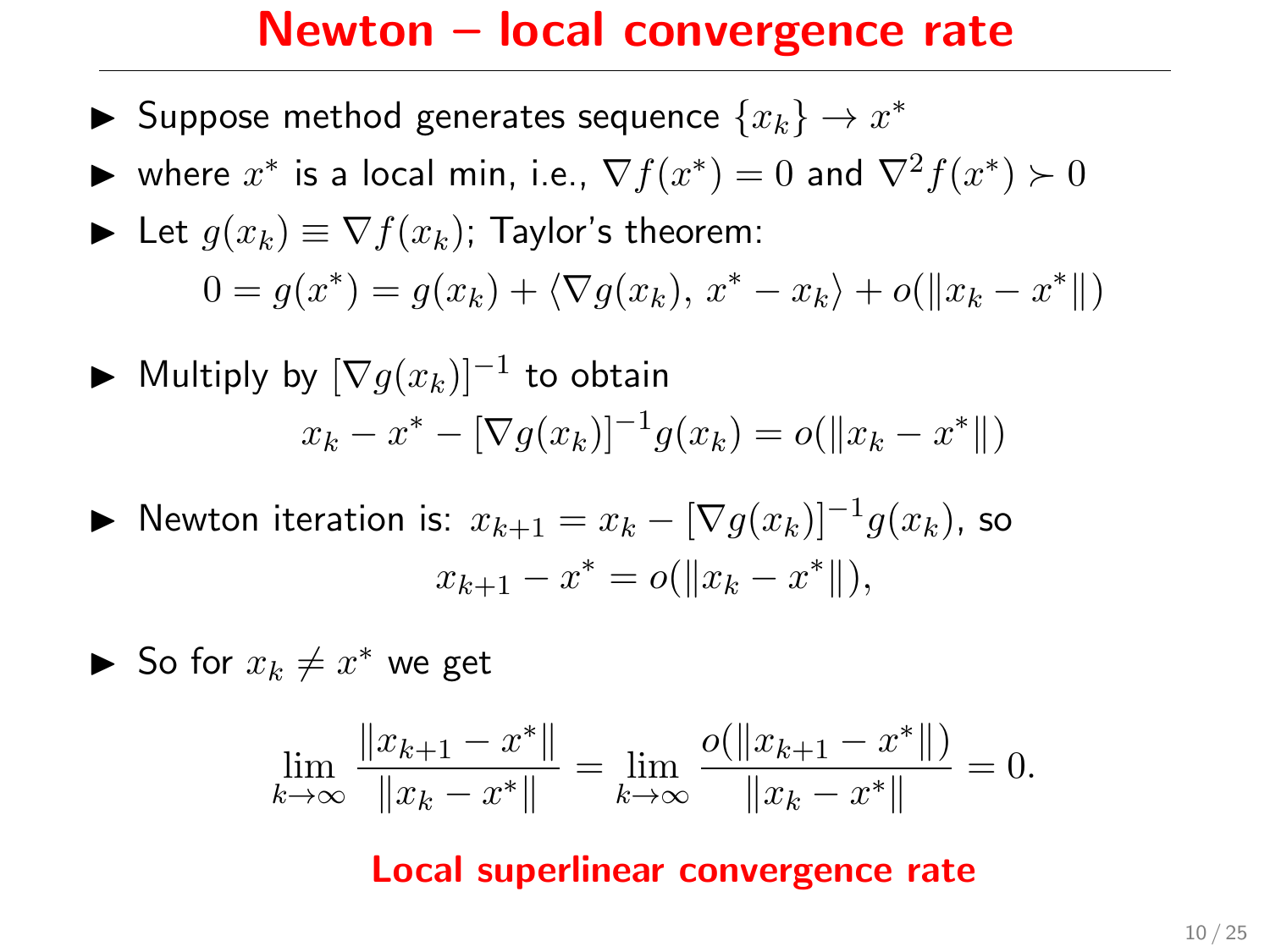## Newton method – local convergence

#### **Assumptions**

- Lipschitz Hessian:  $\|\nabla^2 f(x) \nabla^2 f(y)\| \le M\|x y\|$
- Local strong convexity: There exists a local minimum  $x^*$  with

$$
\nabla^2 f(x^*) \succeq \mu I, \qquad \mu > 0.
$$

• Locality: Starting point  $x_0$  "close enough" to  $x^*$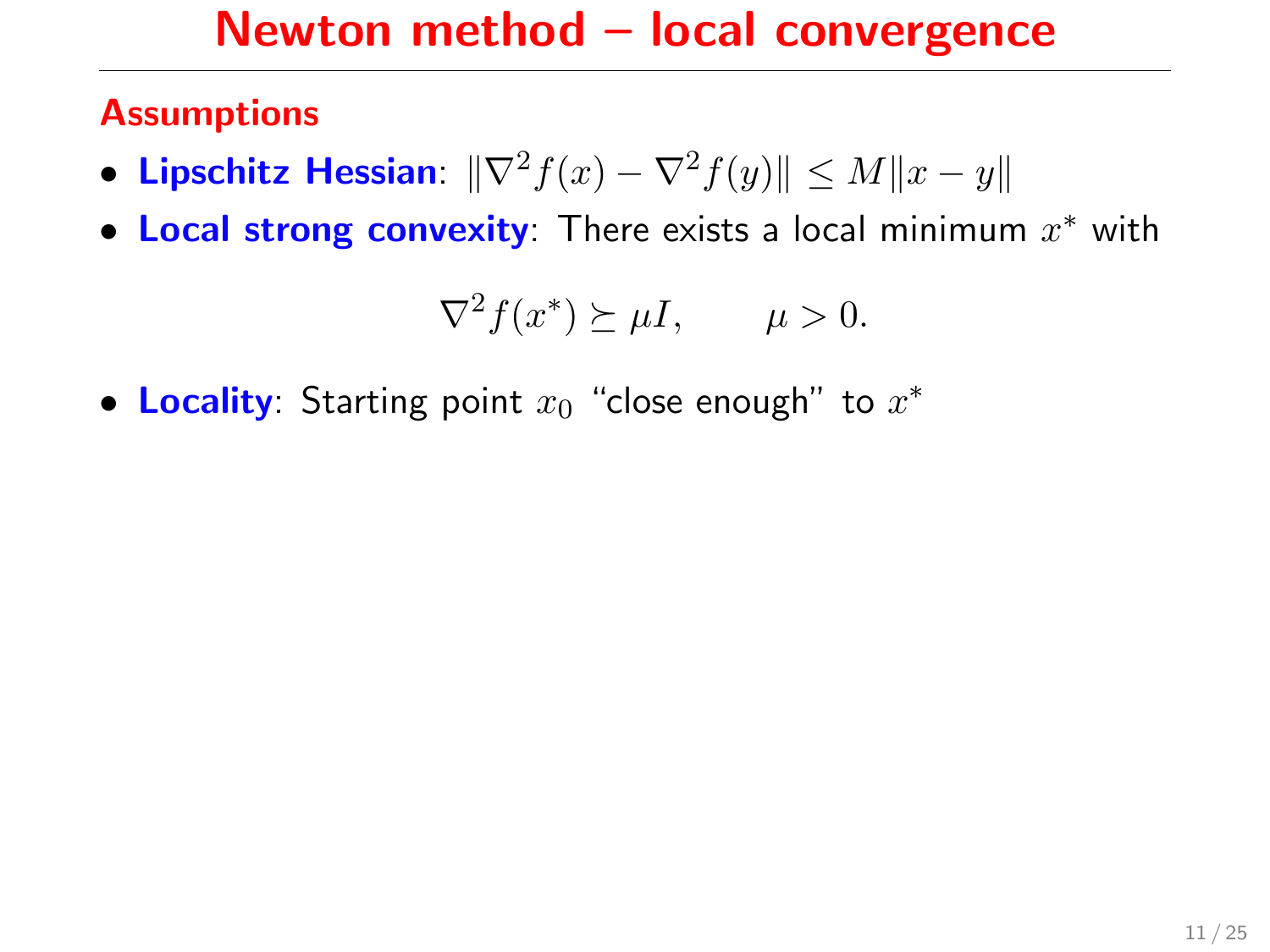#### Newton method – local convergence

#### **Assumptions**

- Lipschitz Hessian:  $\|\nabla^2 f(x) \nabla^2 f(y)\| \le M\|x y\|$
- Local strong convexity: There exists a local minimum  $x^*$  with

$$
\nabla^2 f(x^*) \succeq \mu I, \qquad \mu > 0.
$$

• Locality: Starting point  $x_0$  "close enough" to  $x^*$ 

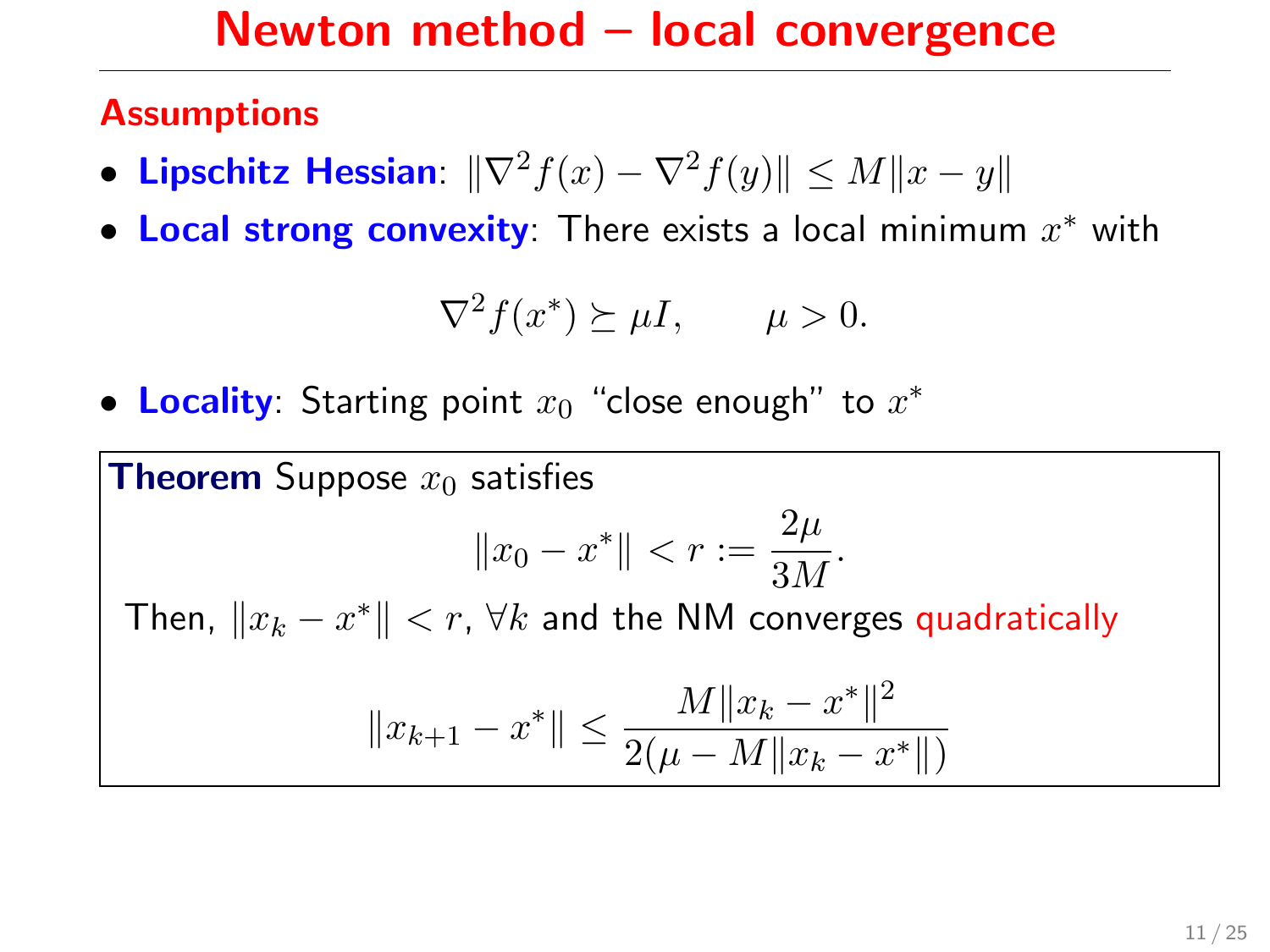### Newton method – local convergence

#### Assumptions

- Lipschitz Hessian:  $\|\nabla^2 f(x) \nabla^2 f(y)\| \le M\|x y\|$
- Local strong convexity: There exists a local minimum  $x^*$  with

$$
\nabla^2 f(x^*) \succeq \mu I, \qquad \mu > 0.
$$

• Locality: Starting point  $x_0$  "close enough" to  $x^*$ 



Reading assignment: Read §9.5.3 of Boyd-Vandenberghe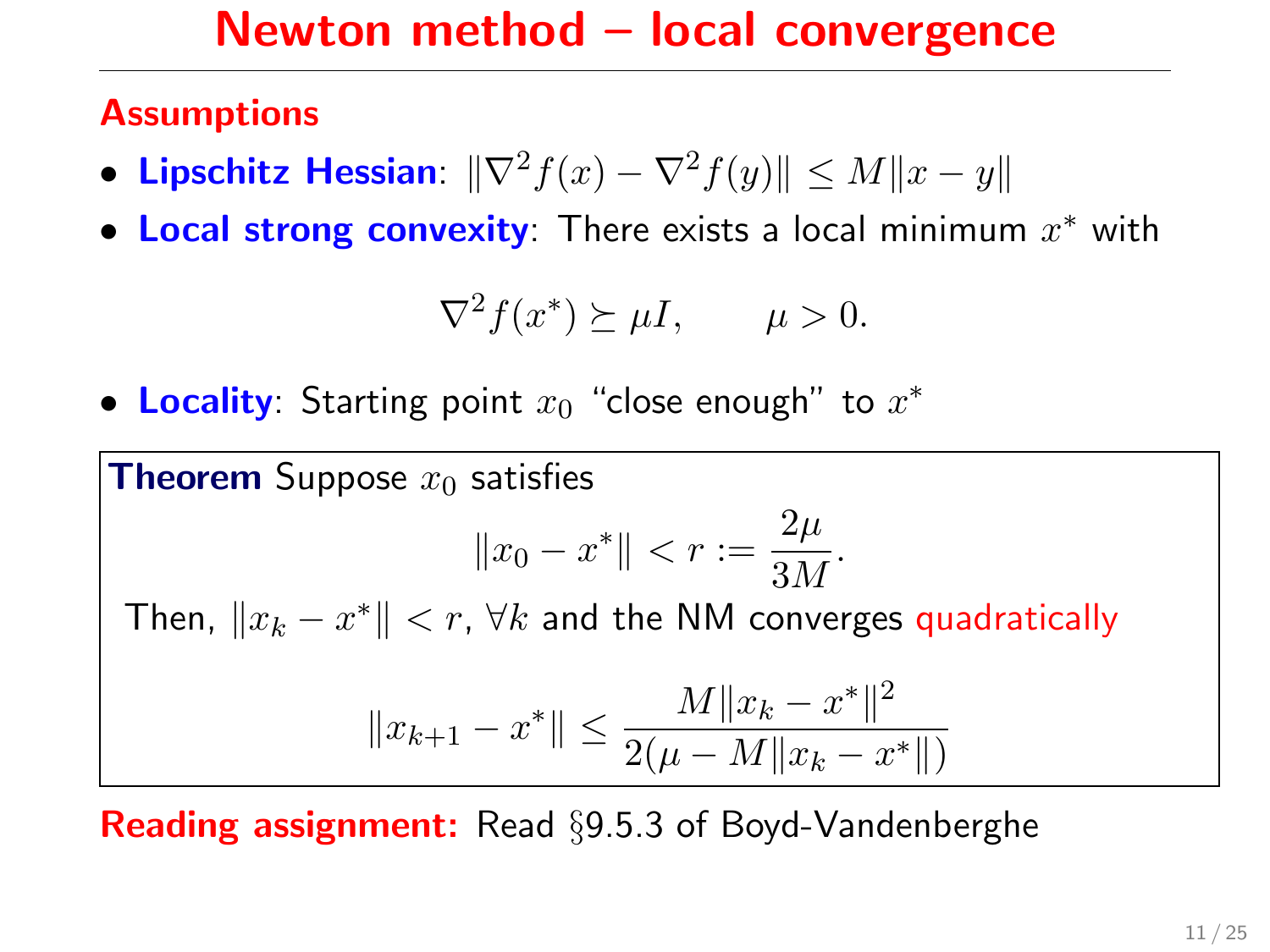# Quasi-Newton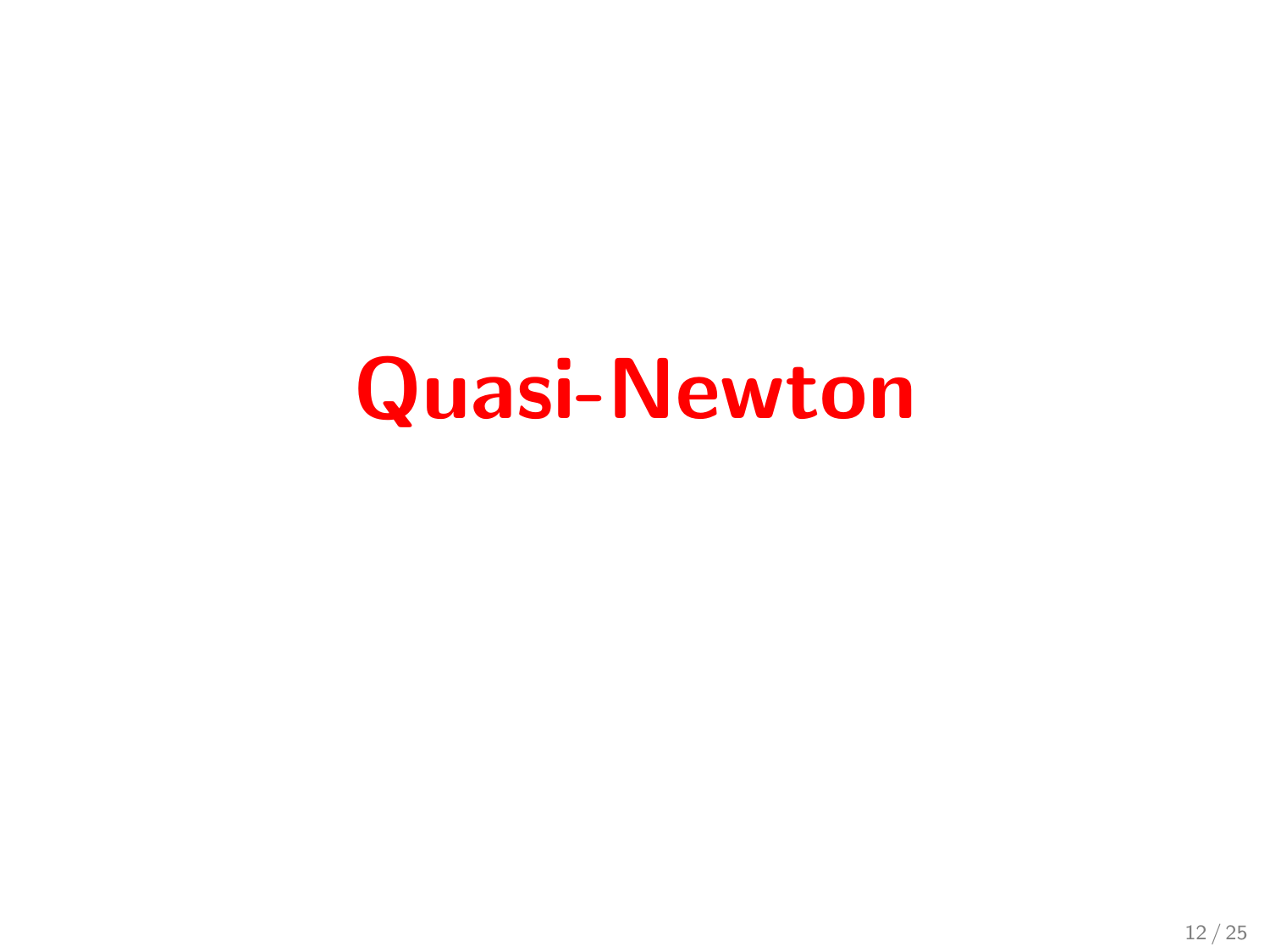(Grad)

\n
$$
x_{k+1} = x_k - \alpha_k \nabla f(x_k), \quad \alpha_k > 0
$$
\n(Newton)

\n
$$
x_{k+1} = x_k - [\nabla^2 f(x_k)]^{-1} \nabla f(x_k).
$$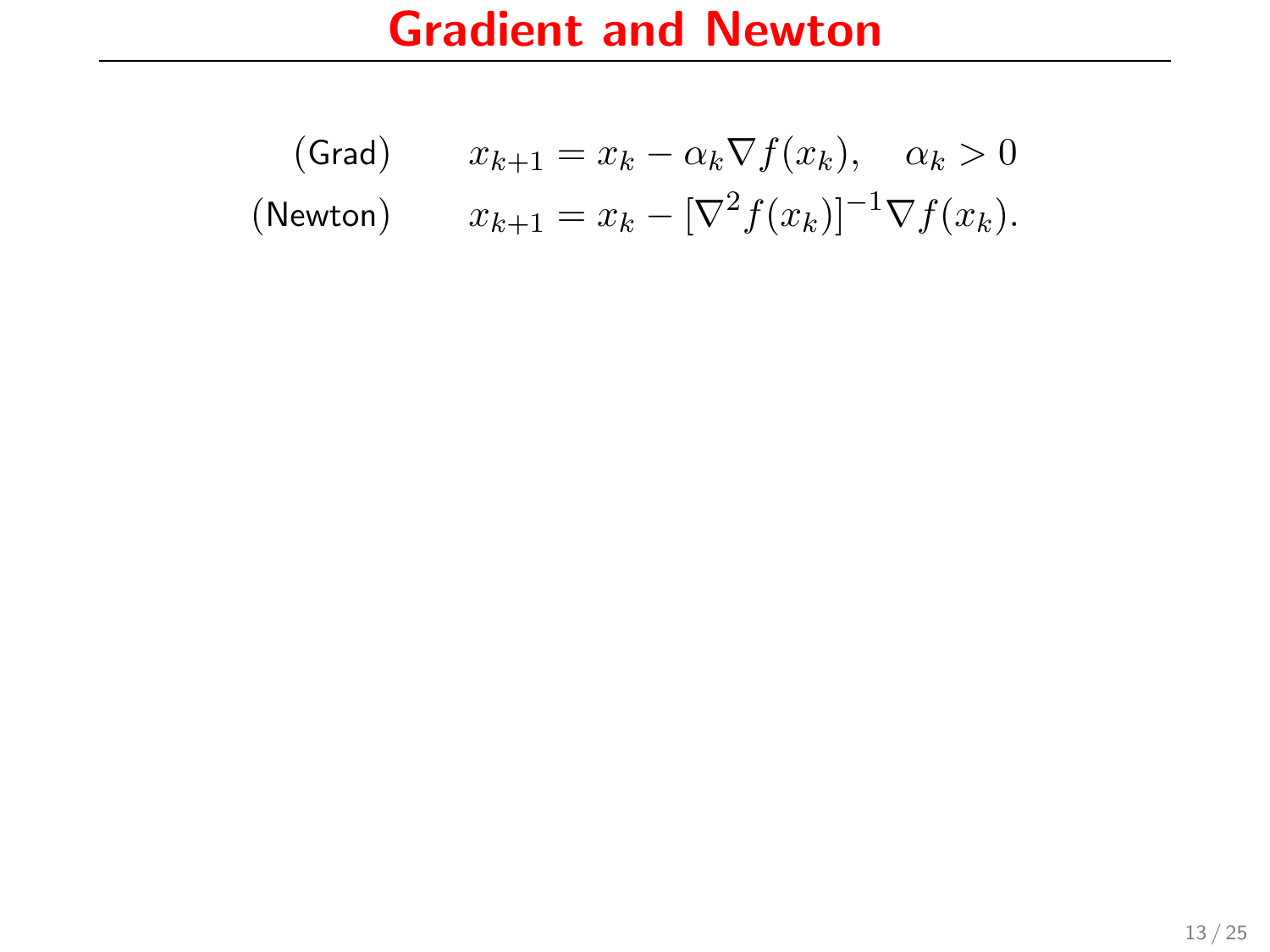(Grad)

\n
$$
x_{k+1} = x_k - \alpha_k \nabla f(x_k), \quad \alpha_k > 0
$$
\n(Newton)

\n
$$
x_{k+1} = x_k - [\nabla^2 f(x_k)]^{-1} \nabla f(x_k).
$$

Viewpoint for the gradient method.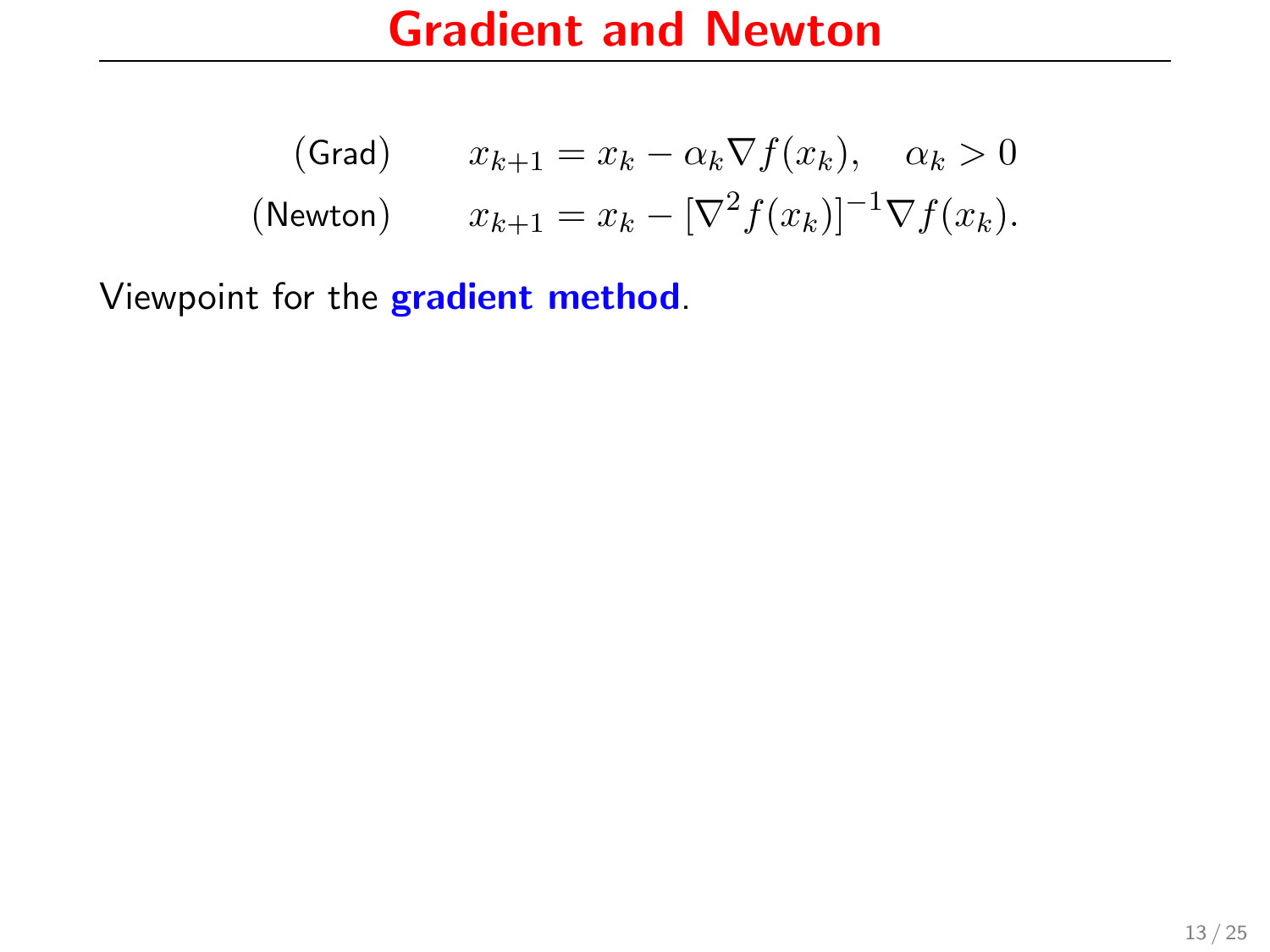(Grad)

\n
$$
x_{k+1} = x_k - \alpha_k \nabla f(x_k), \quad \alpha_k > 0
$$
\n(Newton)

\n
$$
x_{k+1} = x_k - [\nabla^2 f(x_k)]^{-1} \nabla f(x_k).
$$

Viewpoint for the gradient method. Consider approximation

$$
\phi_1(x) := f(x_k) + \langle \nabla f(x_k), x - x_k \rangle + \frac{1}{2\alpha} ||x - x_k||^2
$$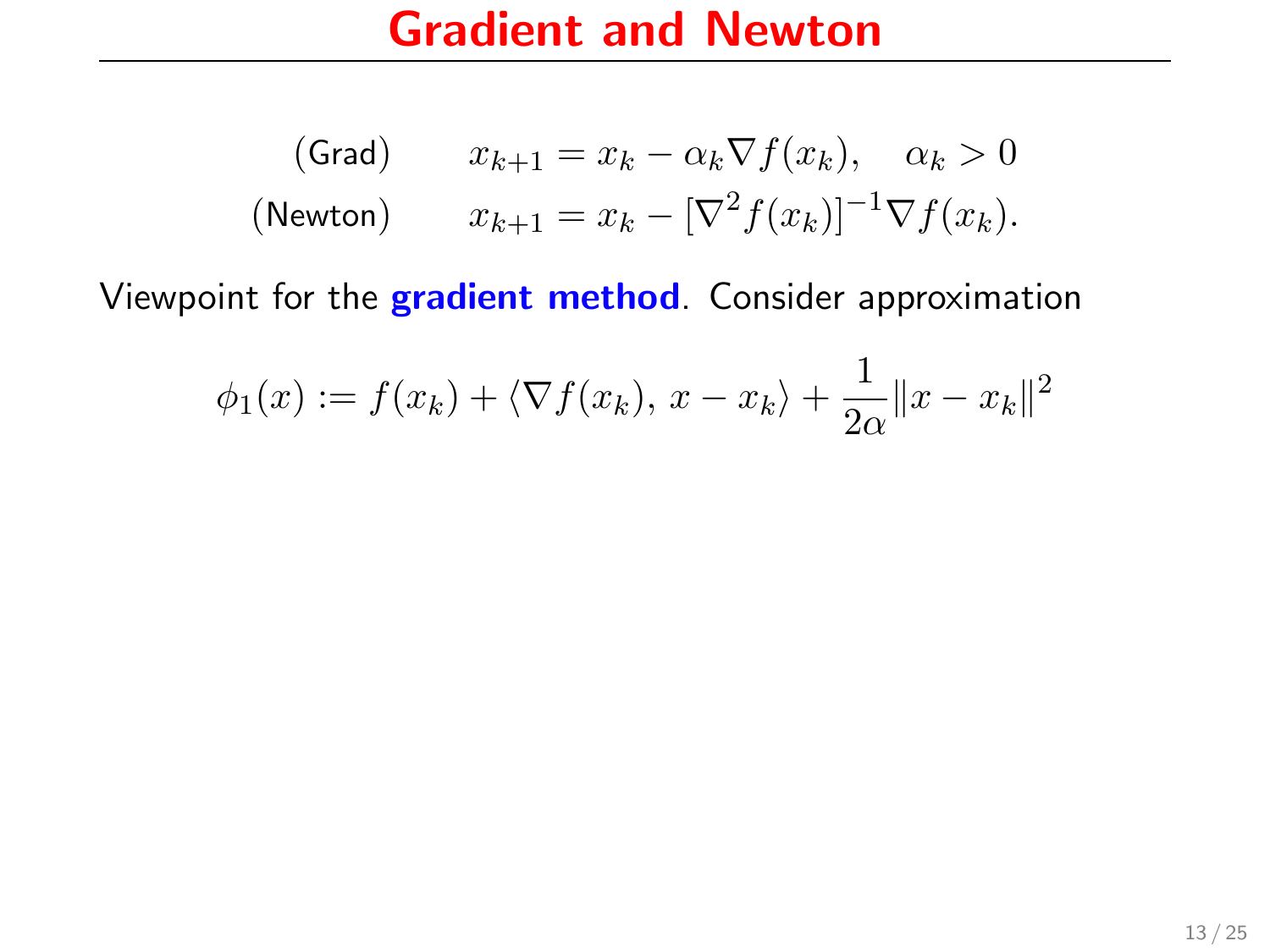(Grad)

\n
$$
x_{k+1} = x_k - \alpha_k \nabla f(x_k), \quad \alpha_k > 0
$$
\n(Newton)

\n
$$
x_{k+1} = x_k - [\nabla^2 f(x_k)]^{-1} \nabla f(x_k).
$$

Viewpoint for the gradient method. Consider approximation

$$
\phi_1(x) := f(x_k) + \langle \nabla f(x_k), x - x_k \rangle + \frac{1}{2\alpha} ||x - x_k||^2
$$

Optimality condition yields

$$
\phi'(x^*) = \nabla f(x_k) + \frac{1}{\alpha}(x^* - x_k) = 0
$$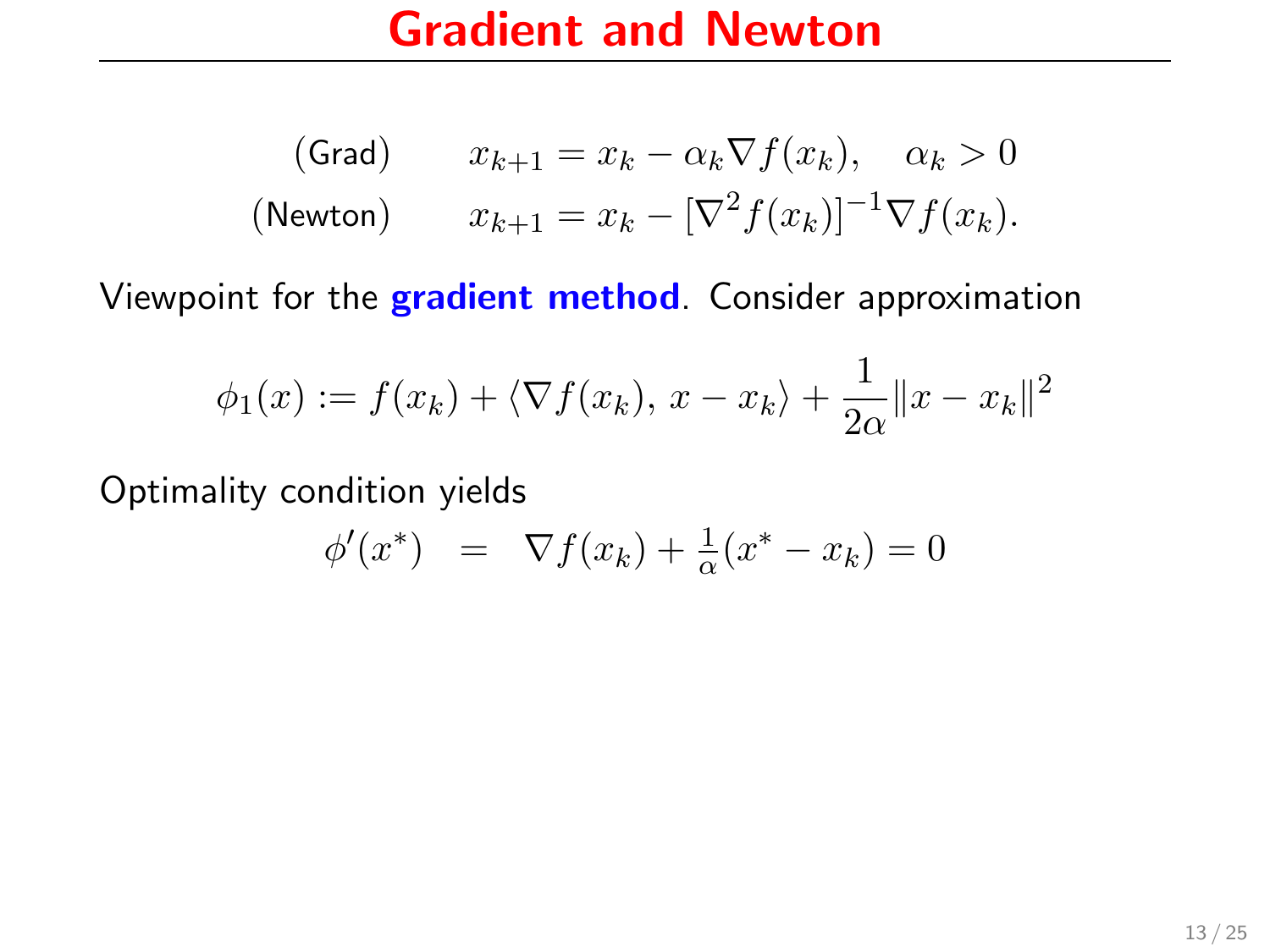(Grad)

\n
$$
x_{k+1} = x_k - \alpha_k \nabla f(x_k), \quad \alpha_k > 0
$$
\n(Newton)

\n
$$
x_{k+1} = x_k - [\nabla^2 f(x_k)]^{-1} \nabla f(x_k).
$$

Viewpoint for the gradient method. Consider approximation

$$
\phi_1(x) := f(x_k) + \langle \nabla f(x_k), x - x_k \rangle + \frac{1}{2\alpha} ||x - x_k||^2
$$

Optimality condition yields

$$
\begin{array}{rcl}\n\phi'(x^*) & = & \nabla f(x_k) + \frac{1}{\alpha}(x^* - x_k) = 0 \\
x^* & = & x_k - \alpha \nabla f(x_k)\n\end{array}
$$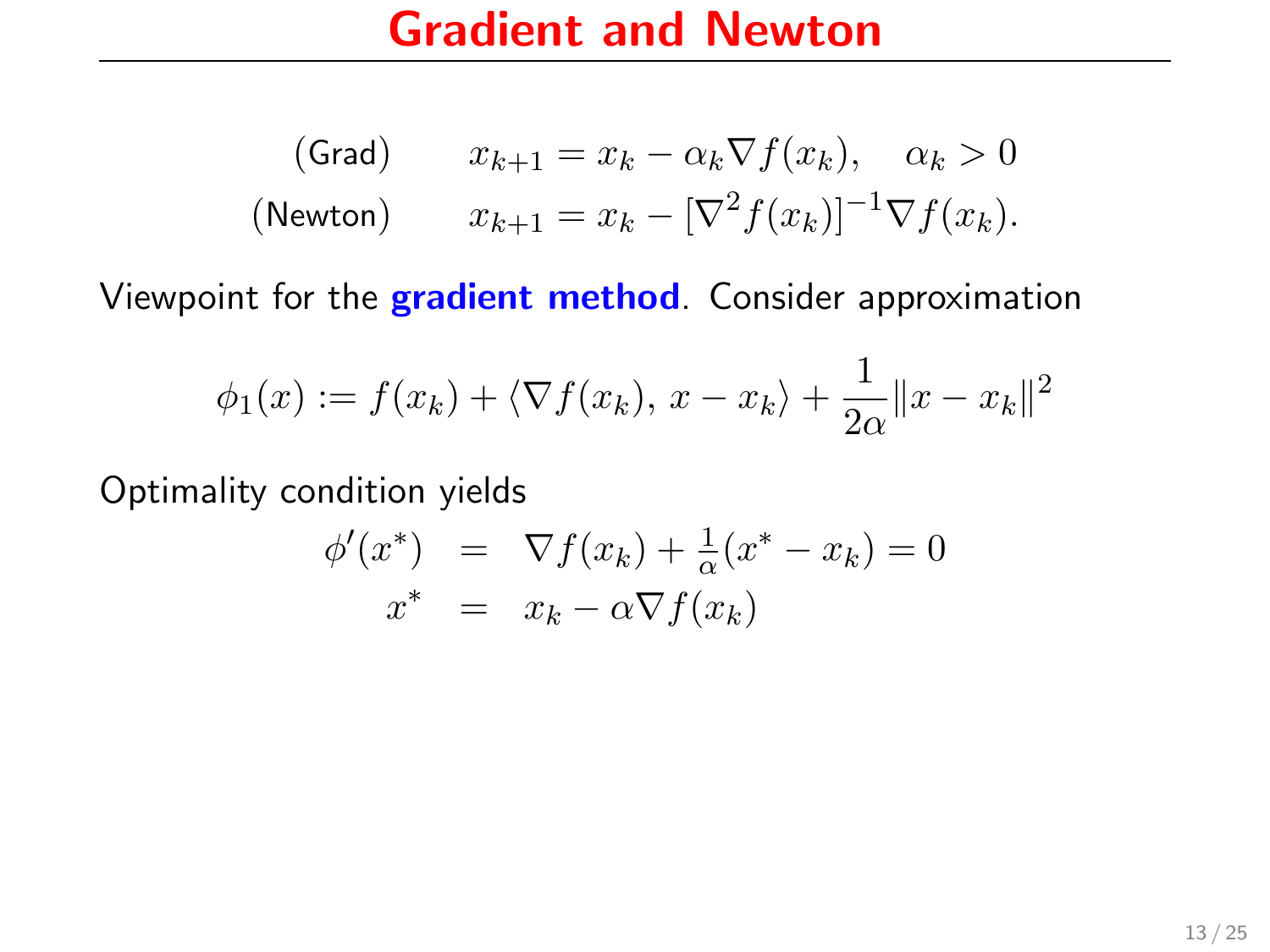(Grad)

\n
$$
x_{k+1} = x_k - \alpha_k \nabla f(x_k), \quad \alpha_k > 0
$$
\n(Newton)

\n
$$
x_{k+1} = x_k - [\nabla^2 f(x_k)]^{-1} \nabla f(x_k).
$$

Viewpoint for the gradient method. Consider approximation

$$
\phi_1(x) := f(x_k) + \langle \nabla f(x_k), x - x_k \rangle + \frac{1}{2\alpha} ||x - x_k||^2
$$

Optimality condition yields

$$
\begin{array}{rcl}\n\phi'(x^*) & = & \nabla f(x_k) + \frac{1}{\alpha}(x^* - x_k) = 0 \\
x^* & = & x_k - \alpha \nabla f(x_k)\n\end{array}
$$

If  $\alpha \in (0, \frac{1}{I})$  $\frac{1}{L}$ ],  $\phi_1(x)$  is **global overestimator** 

$$
f(x) \le \phi_1(x), \qquad \forall x \in \mathbb{R}^n.
$$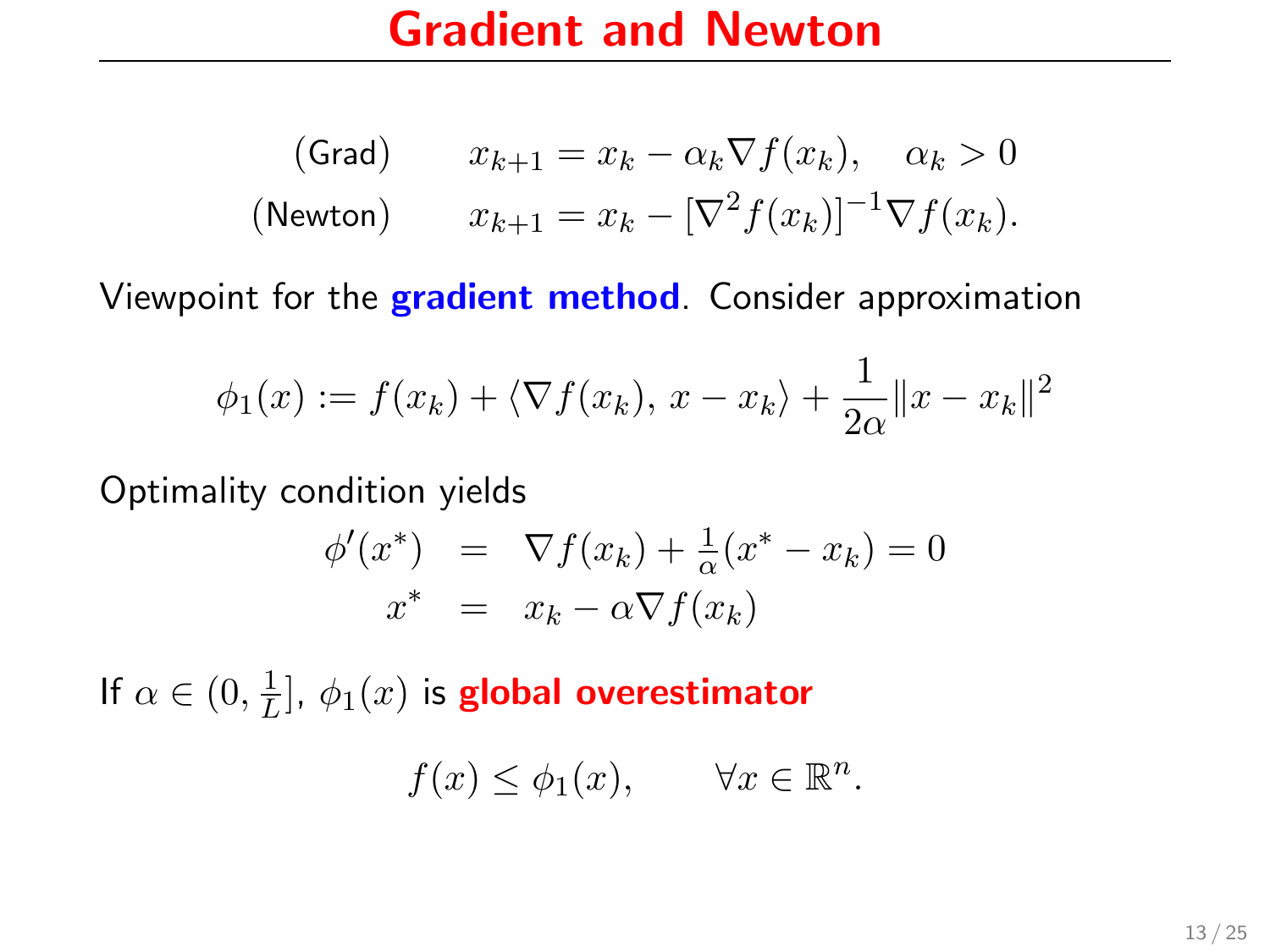Viewpoint for Newton method. Consider quadratic approx

$$
\phi_2(x) := f(x_k) + \langle \nabla f(x_k), x - x_k \rangle + \frac{1}{2} \langle \nabla^2 f(x_k)(x - x_k), x - x_k \rangle.
$$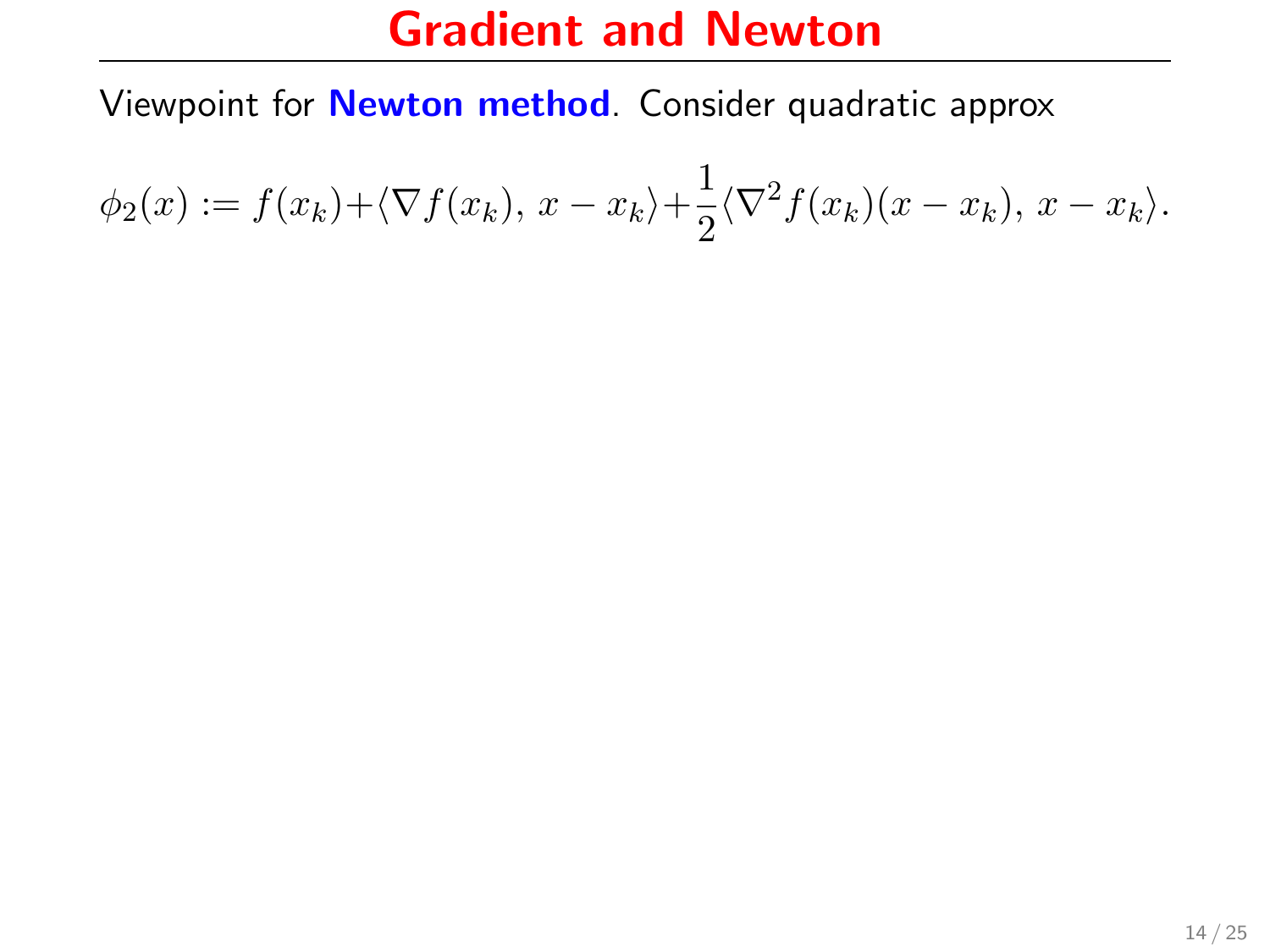Viewpoint for Newton method. Consider quadratic approx

$$
\phi_2(x) := f(x_k) + \langle \nabla f(x_k), x - x_k \rangle + \frac{1}{2} \langle \nabla^2 f(x_k)(x - x_k), x - x_k \rangle.
$$

Minimum of this function is

$$
x^* = x_k - [\nabla^2 f(x_k)]^{-1} \nabla f(x_k).
$$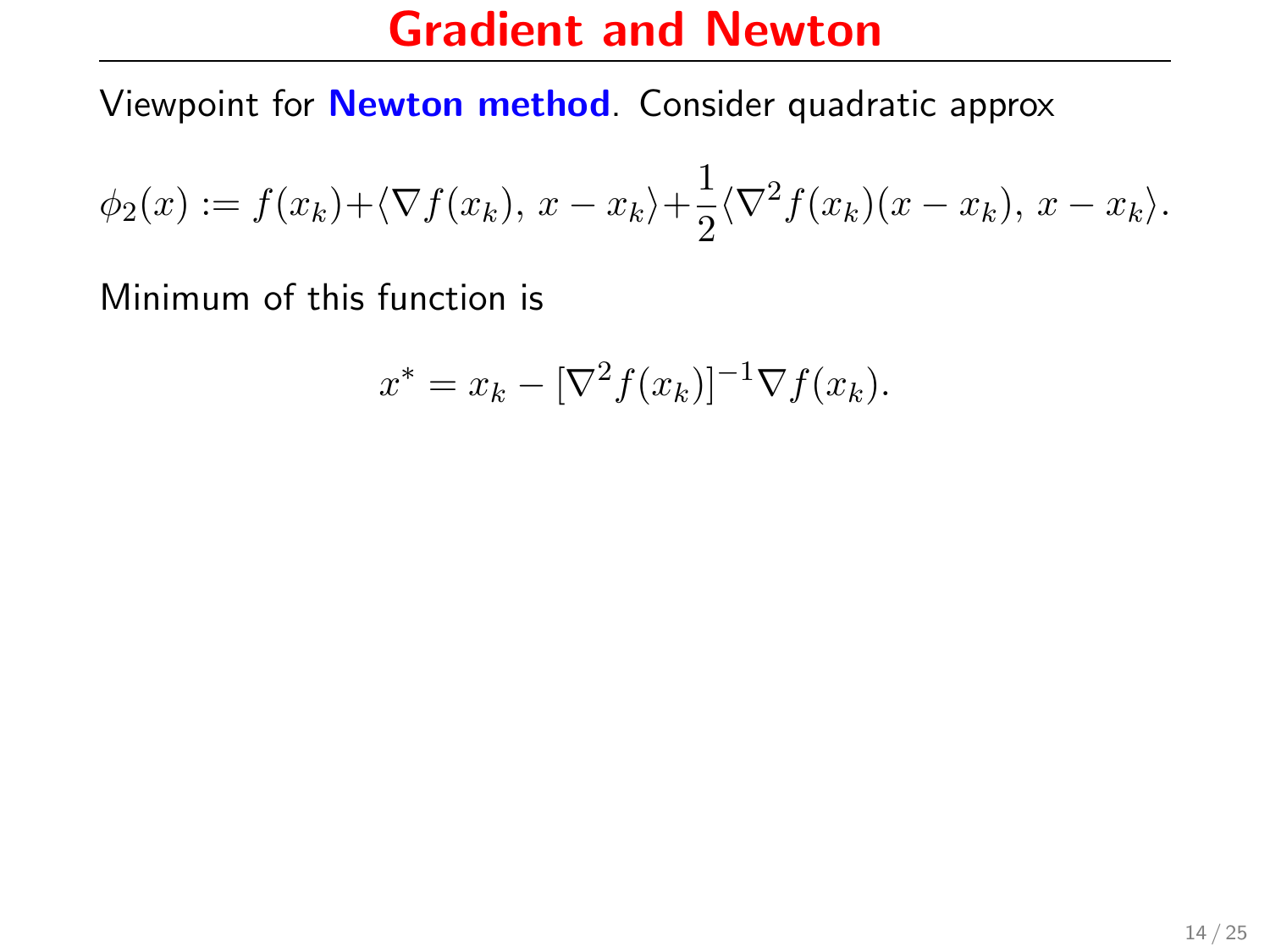Viewpoint for Newton method. Consider quadratic approx

$$
\phi_2(x) := f(x_k) + \langle \nabla f(x_k), x - x_k \rangle + \frac{1}{2} \langle \nabla^2 f(x_k)(x - x_k), x - x_k \rangle.
$$

Minimum of this function is

$$
x^* = x_k - [\nabla^2 f(x_k)]^{-1} \nabla f(x_k).
$$



Something better than  $\phi_1$ , less expensive than  $\phi_2$ ?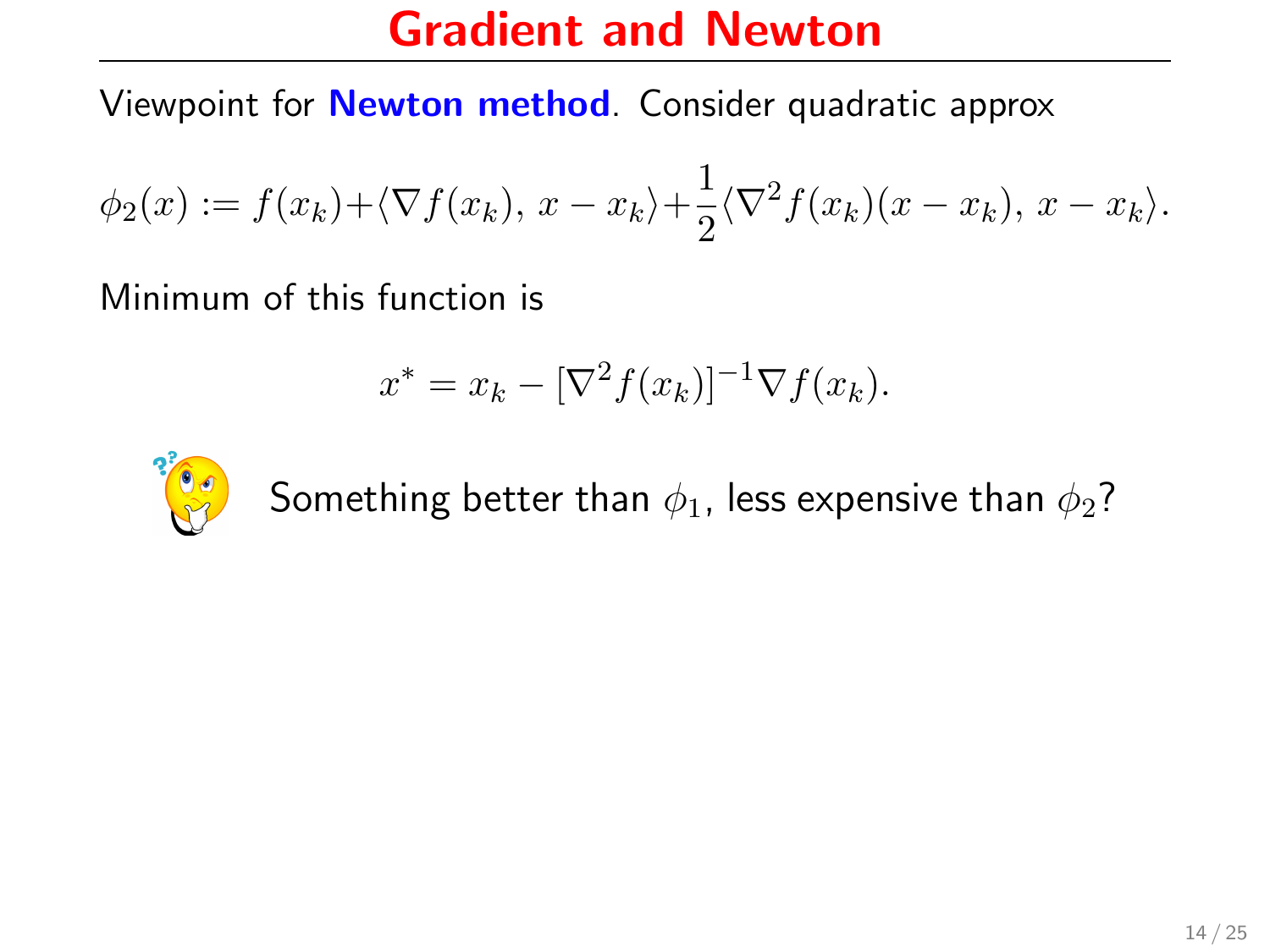Generic Quadratic Model

 $\phi_D(x) := f(x_k) + \langle \nabla f(x_k), x - x_k \rangle + \frac{1}{2}$  $\frac{1}{2}\langle H_k(x-x_k), x-x_k\rangle.$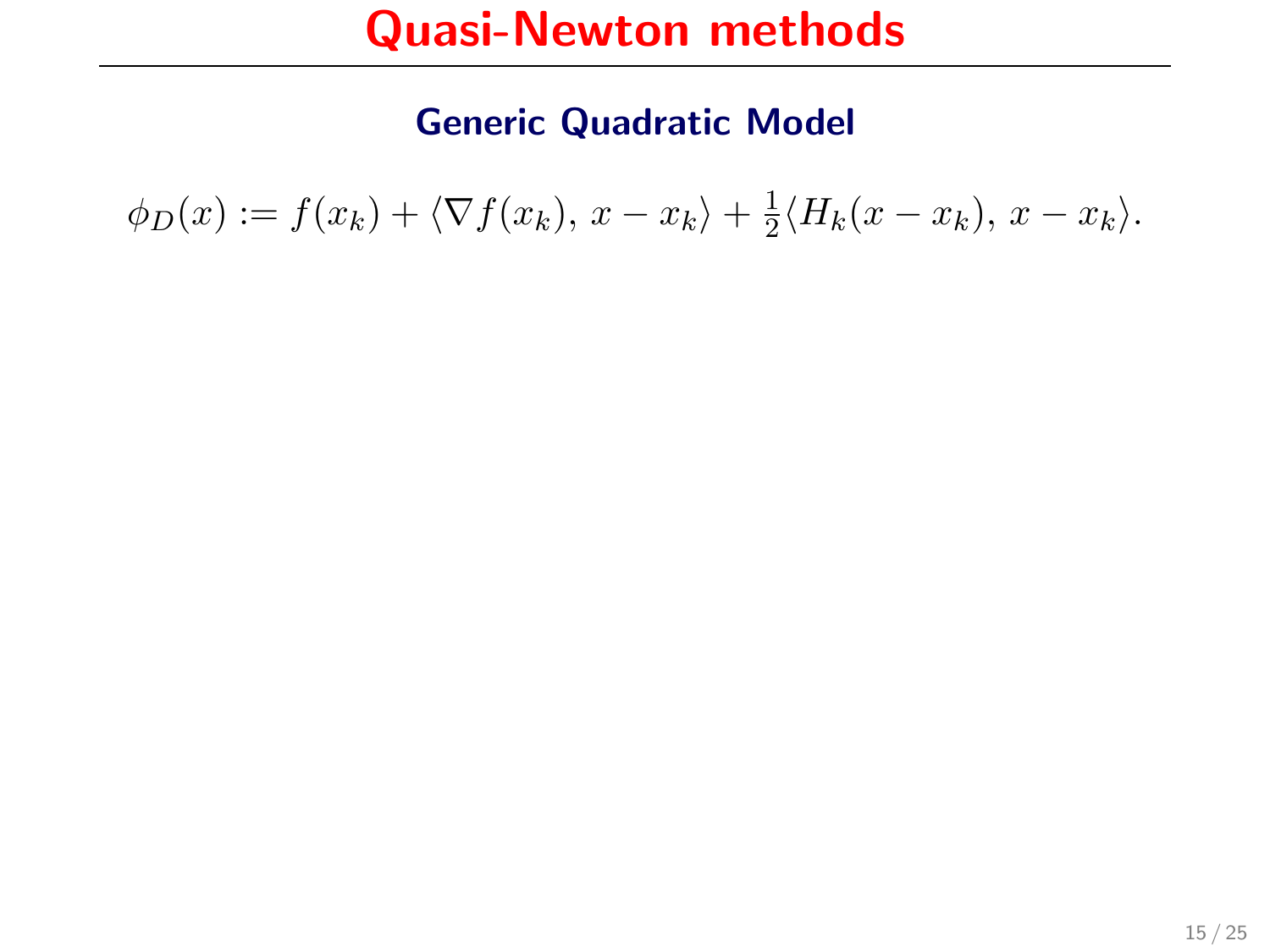#### Generic Quadratic Model

 $\phi_D(x) := f(x_k) + \langle \nabla f(x_k), x - x_k \rangle + \frac{1}{2}$  $\frac{1}{2}\langle H_k(x-x_k), x-x_k\rangle.$ 

- $\blacktriangleright$  Matrix  $H_k \succ 0$ , some posdef matrix
- $\blacktriangleright$  Leads to optimum

$$
x^* = x_k - H_k^{-1} \nabla f(x_k)
$$
  

$$
x^* = x_k - S_k \nabla f(x_k).
$$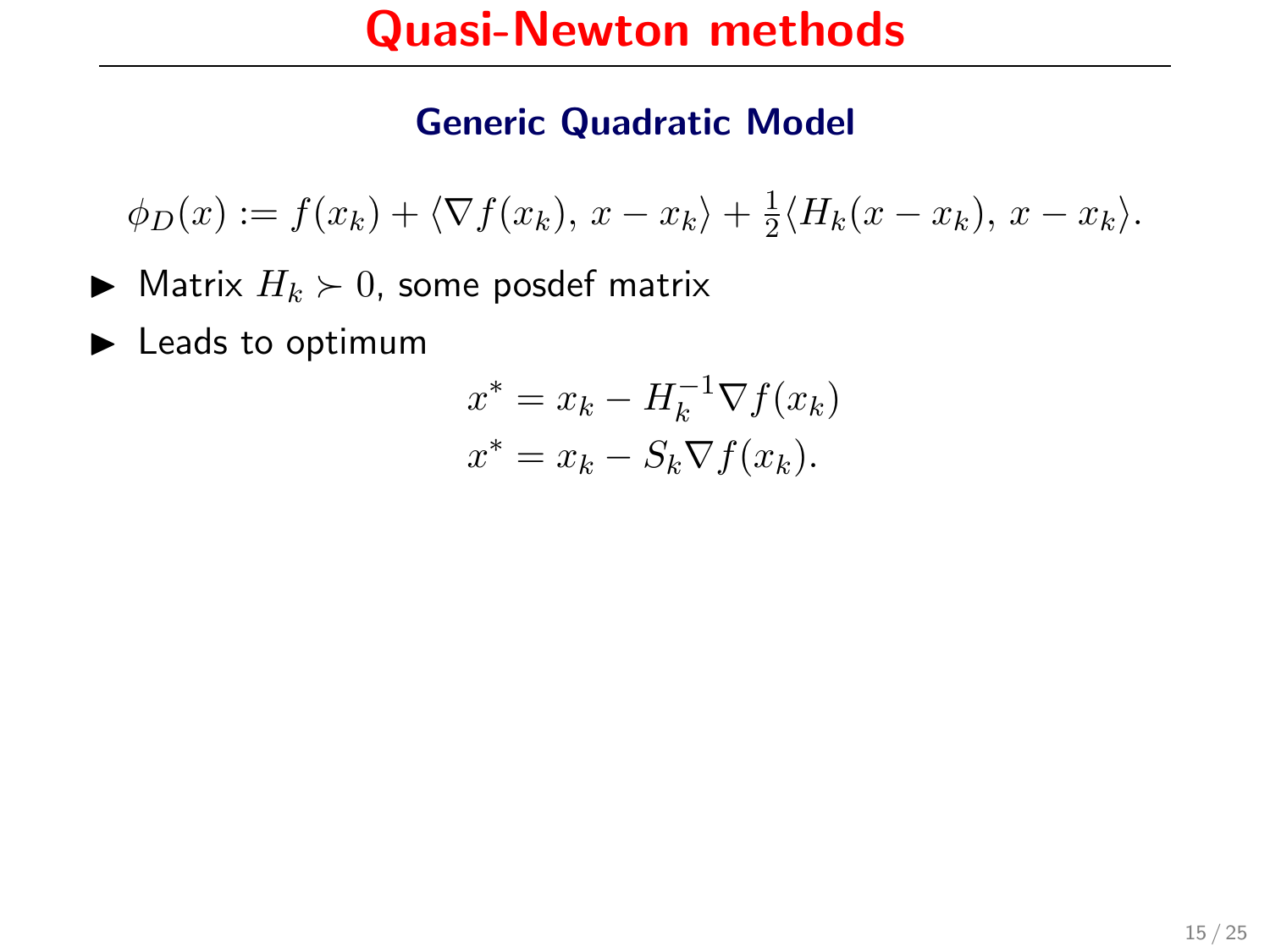#### Generic Quadratic Model

 $\phi_D(x) := f(x_k) + \langle \nabla f(x_k), x - x_k \rangle + \frac{1}{2}$  $\frac{1}{2}\langle H_k(x-x_k), x-x_k\rangle.$ 

- $\blacktriangleright$  Matrix  $H_k \succ 0$ , some posdef matrix
- $\blacktriangleright$  Leads to optimum

$$
x^* = x_k - H_k^{-1} \nabla f(x_k)
$$
  

$$
x^* = x_k - S_k \nabla f(x_k).
$$

 $\blacktriangleright$  The first-order methods that form a sequence of matrices  ${H_k}$  :  $H_k \to \nabla^2 f(x^*)$ 

where  $H_k$  is constructed using only gradient information,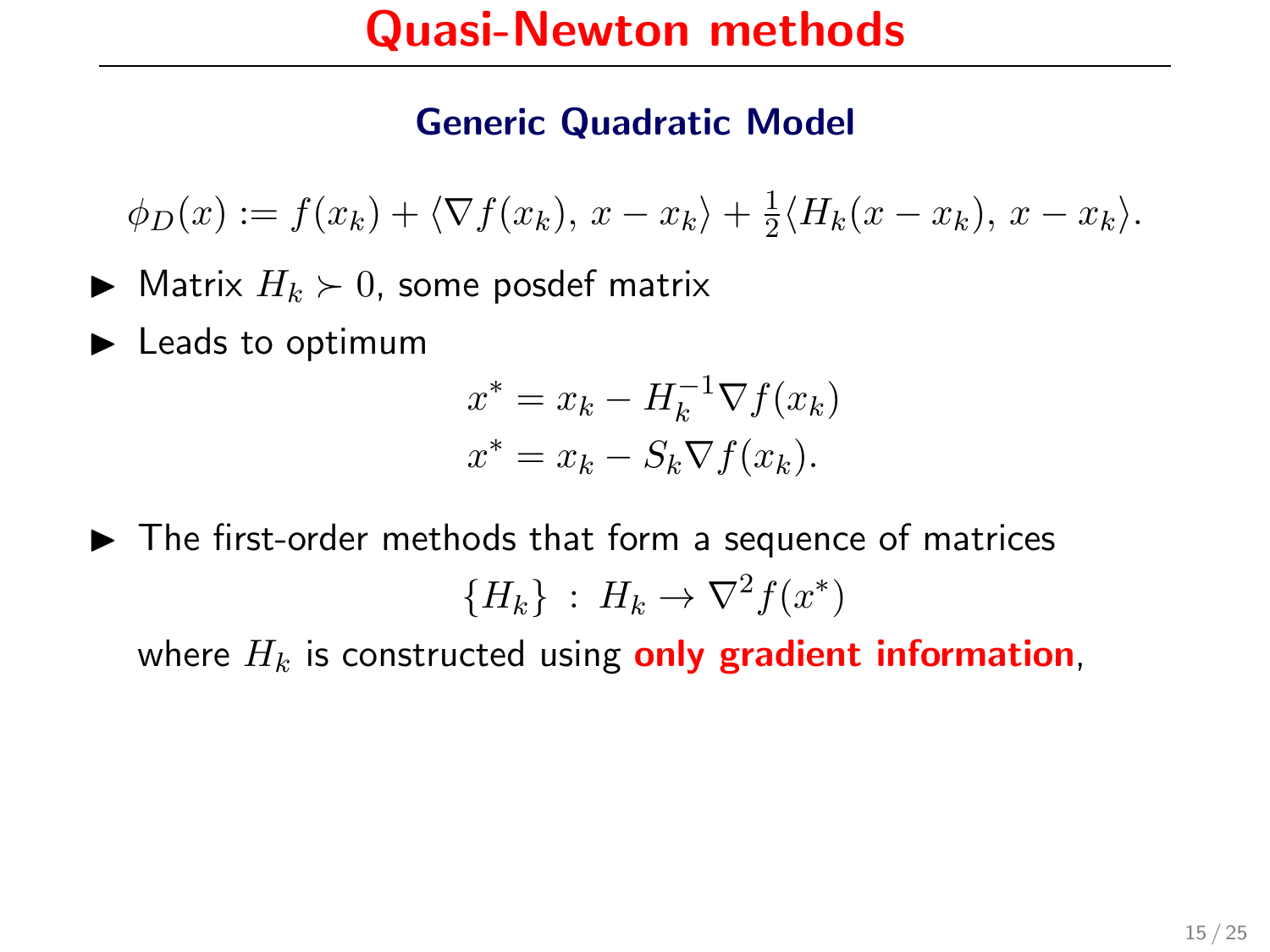#### Generic Quadratic Model

 $\phi_D(x) := f(x_k) + \langle \nabla f(x_k), x - x_k \rangle + \frac{1}{2}$  $\frac{1}{2}\langle H_k(x-x_k), x-x_k\rangle.$ 

- $\blacktriangleright$  Matrix  $H_k \succ 0$ , some posdef matrix
- $\blacktriangleright$  Leads to optimum

$$
x^* = x_k - H_k^{-1} \nabla f(x_k)
$$
  

$$
x^* = x_k - S_k \nabla f(x_k).
$$

 $\blacktriangleright$  The first-order methods that form a sequence of matrices  ${H_k}$  :  $H_k \to \nabla^2 f(x^*)$ 

where  $H_k$  is constructed using **only gradient information**, are called variable metric or quasi-Newton methods.

$$
x_{k+1} = x_k - H_k^{-1} \nabla f(x_k) \qquad k = 0, 1, ...
$$
  

$$
x_{k+1} = x_k - S_k \nabla f(x_k) \qquad k = 0, 1, ...
$$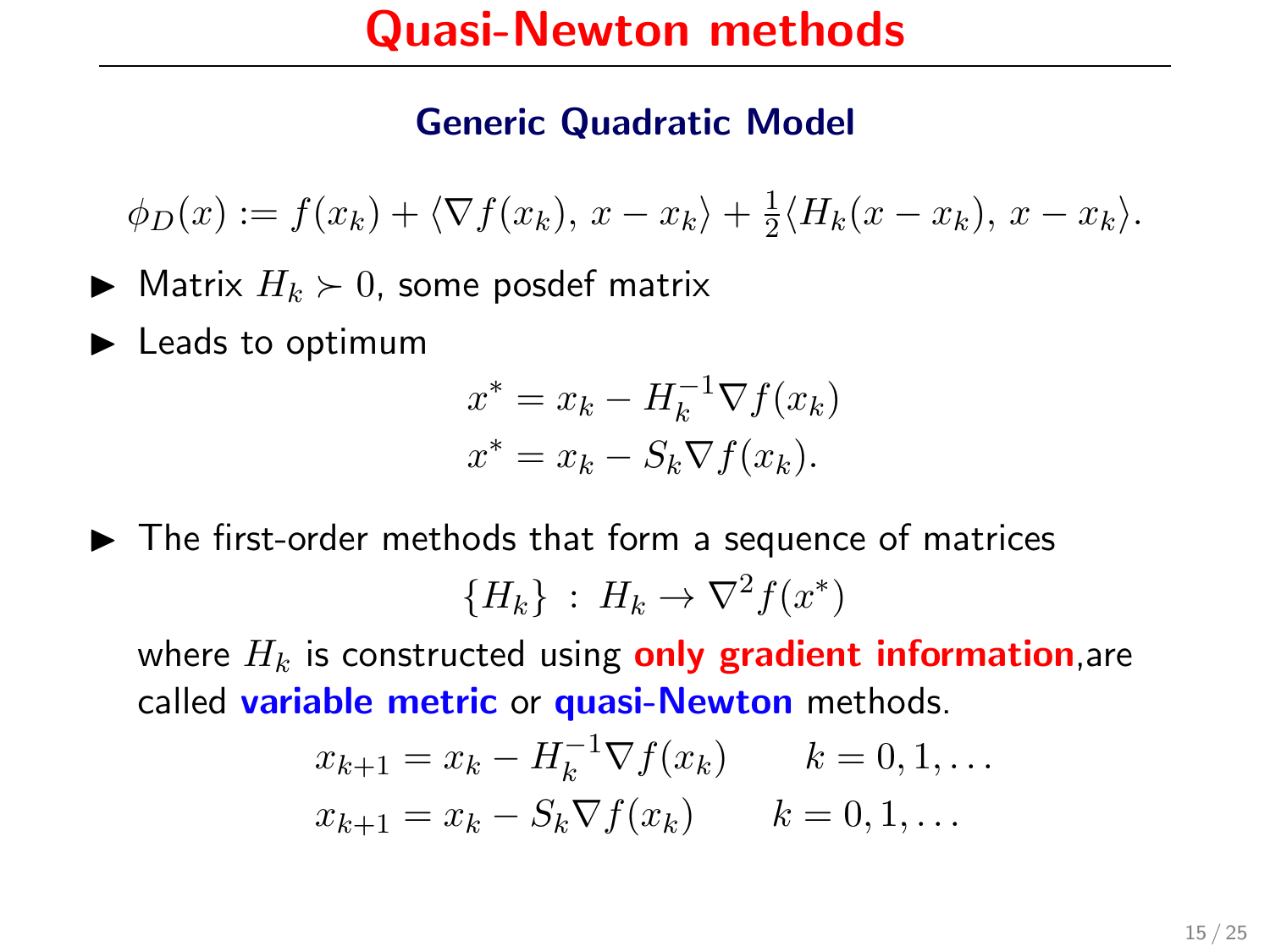$\circ$  Choose  $x_0 \in \mathbb{R}^n$ . Let  $H_0 = I$ . Compute  $f(x_0)$  and  $\nabla f(x_0)$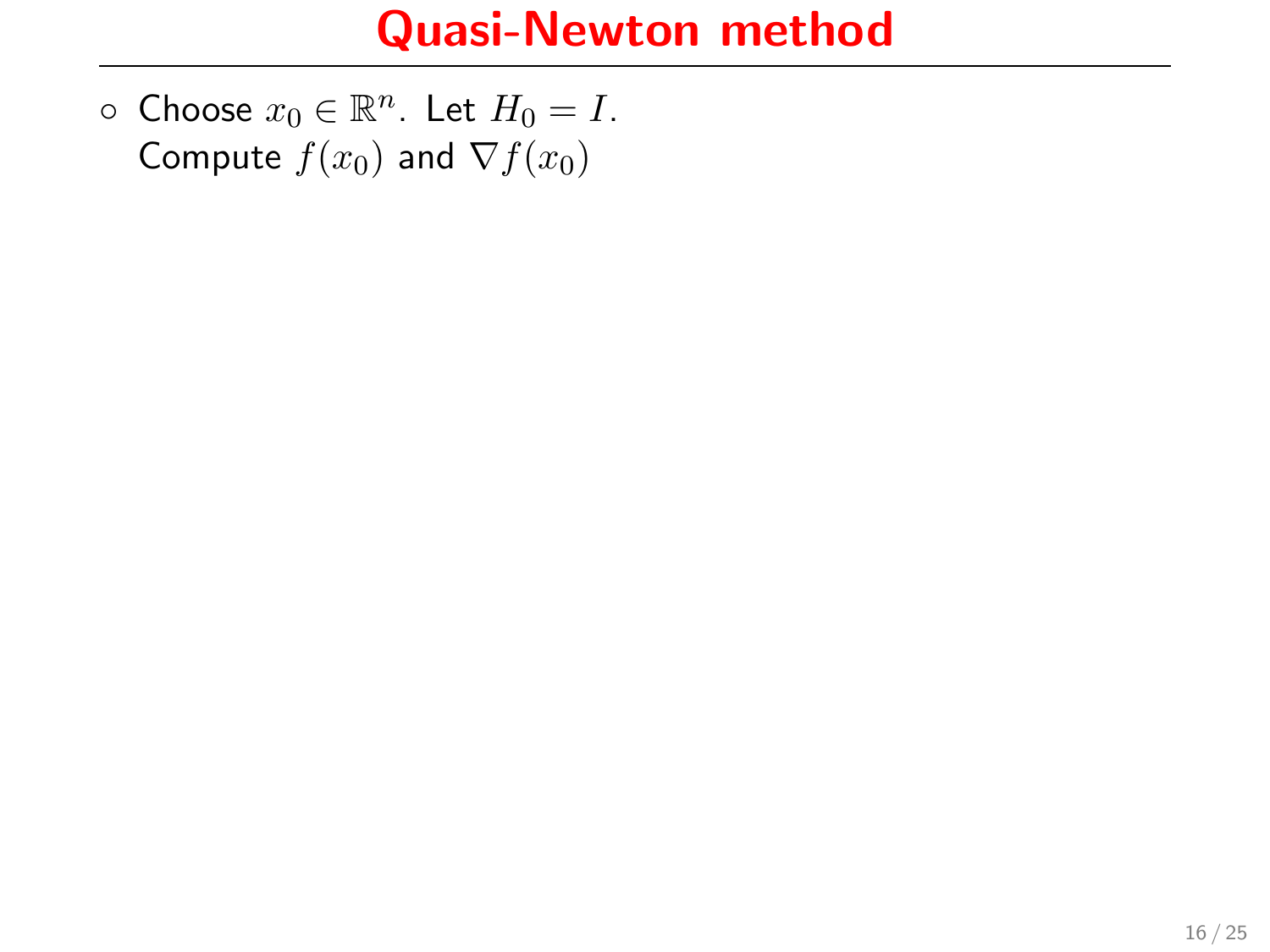- $\circ$  Choose  $x_0 \in \mathbb{R}^n$ . Let  $H_0 = I$ . Compute  $f(x_0)$  and  $\nabla f(x_0)$
- $\circ$  For  $k > 0$ :

1 descent direction:  $d_k \leftarrow S_k \nabla f(x_k)$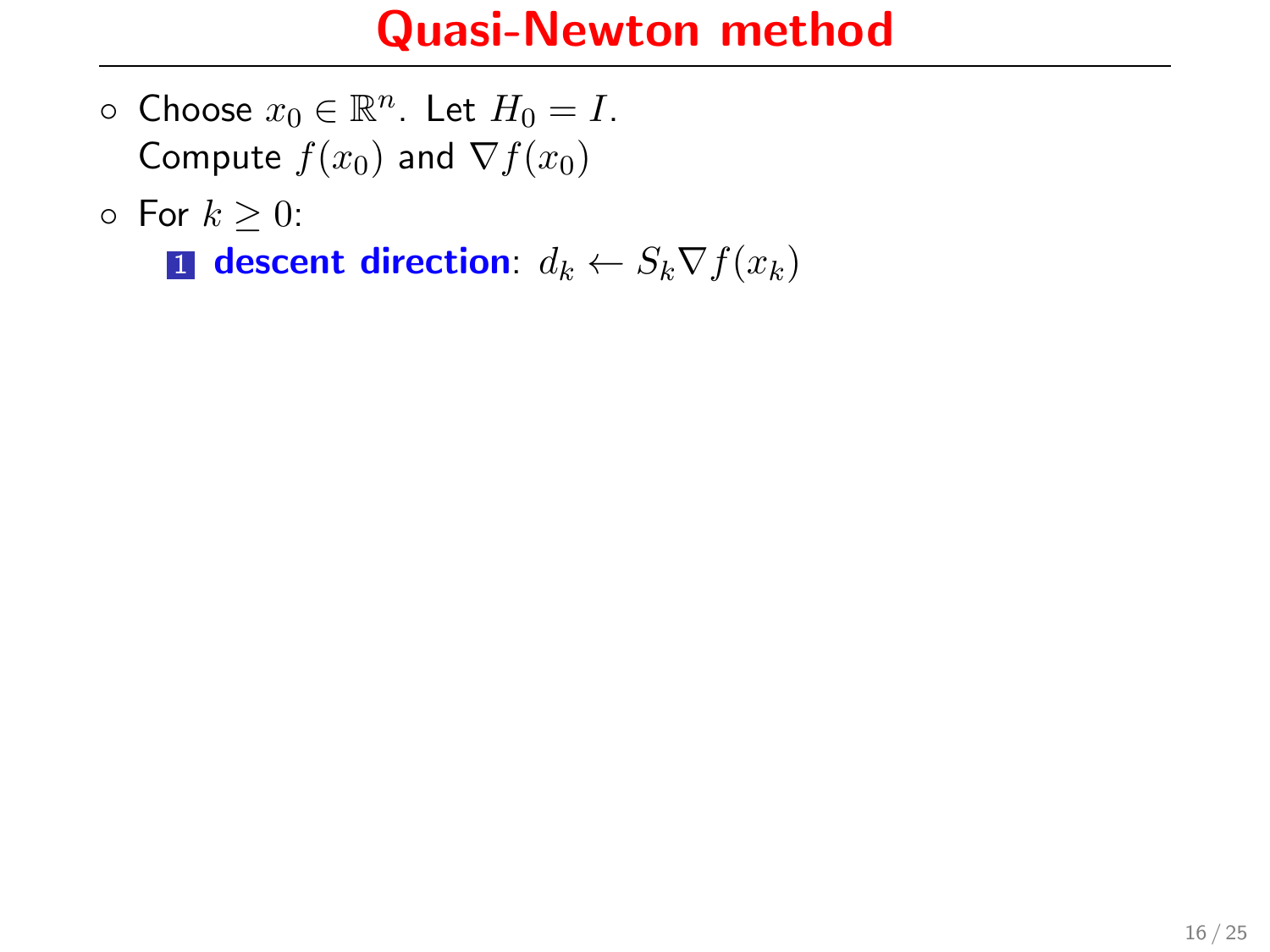- $\circ$  Choose  $x_0 \in \mathbb{R}^n$ . Let  $H_0 = I$ . Compute  $f(x_0)$  and  $\nabla f(x_0)$
- $\circ$  For  $k > 0$ :
	- 1 descent direction:  $d_k \leftarrow S_k \nabla f(x_k)$
	- 2 stepsize: search for good  $\alpha_k > 0$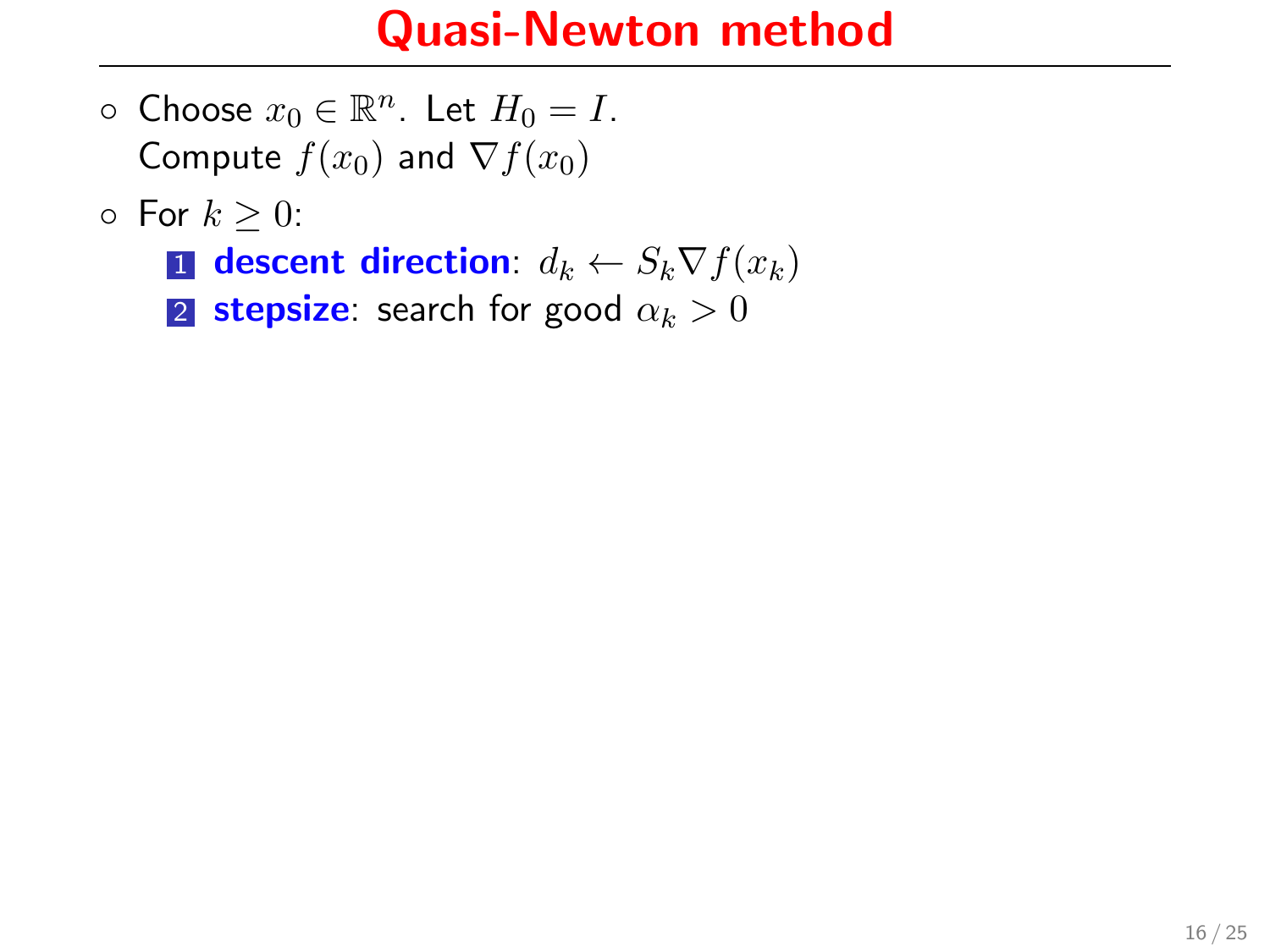- $\circ$  Choose  $x_0 \in \mathbb{R}^n$ . Let  $H_0 = I$ . Compute  $f(x_0)$  and  $\nabla f(x_0)$
- $\circ$  For  $k > 0$ :
	- 1 descent direction:  $d_k \leftarrow S_k \nabla f(x_k)$
	- 2 stepsize: search for good  $\alpha_k > 0$
	- 3 update:  $x_{k+1} = x_k \alpha_k d_k$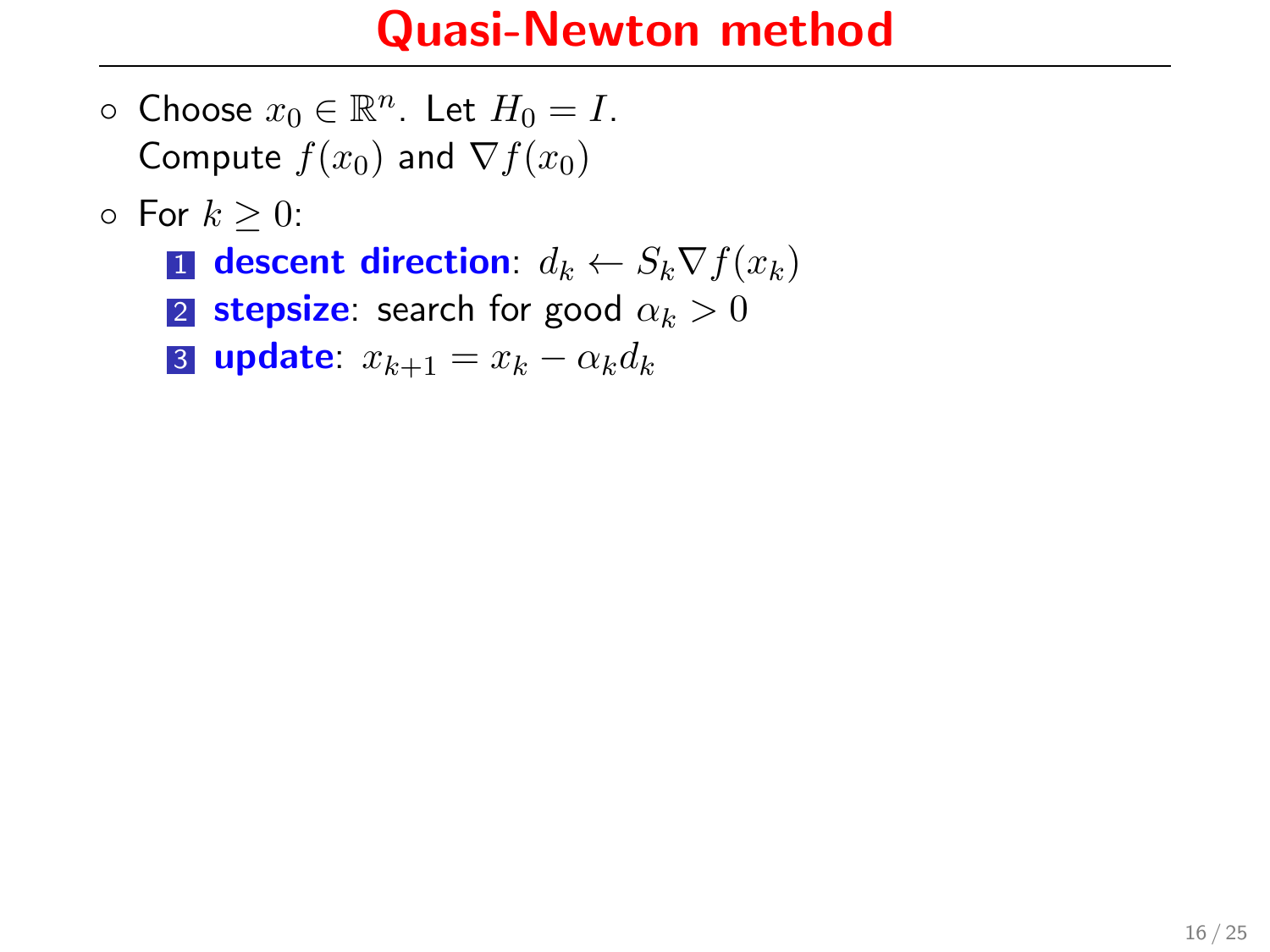- $\circ$  Choose  $x_0 \in \mathbb{R}^n$ . Let  $H_0 = I$ . Compute  $f(x_0)$  and  $\nabla f(x_0)$
- $\circ$  For  $k > 0$ :
	- 1 descent direction:  $d_k \leftarrow S_k \nabla f(x_k)$
	- 2 stepsize: search for good  $\alpha_k > 0$
	- 3 update:  $x_{k+1} = x_k \alpha_k d_k$
	- 4 compute  $f(x_{k+1})$  and  $\nabla f(x_{k+1})$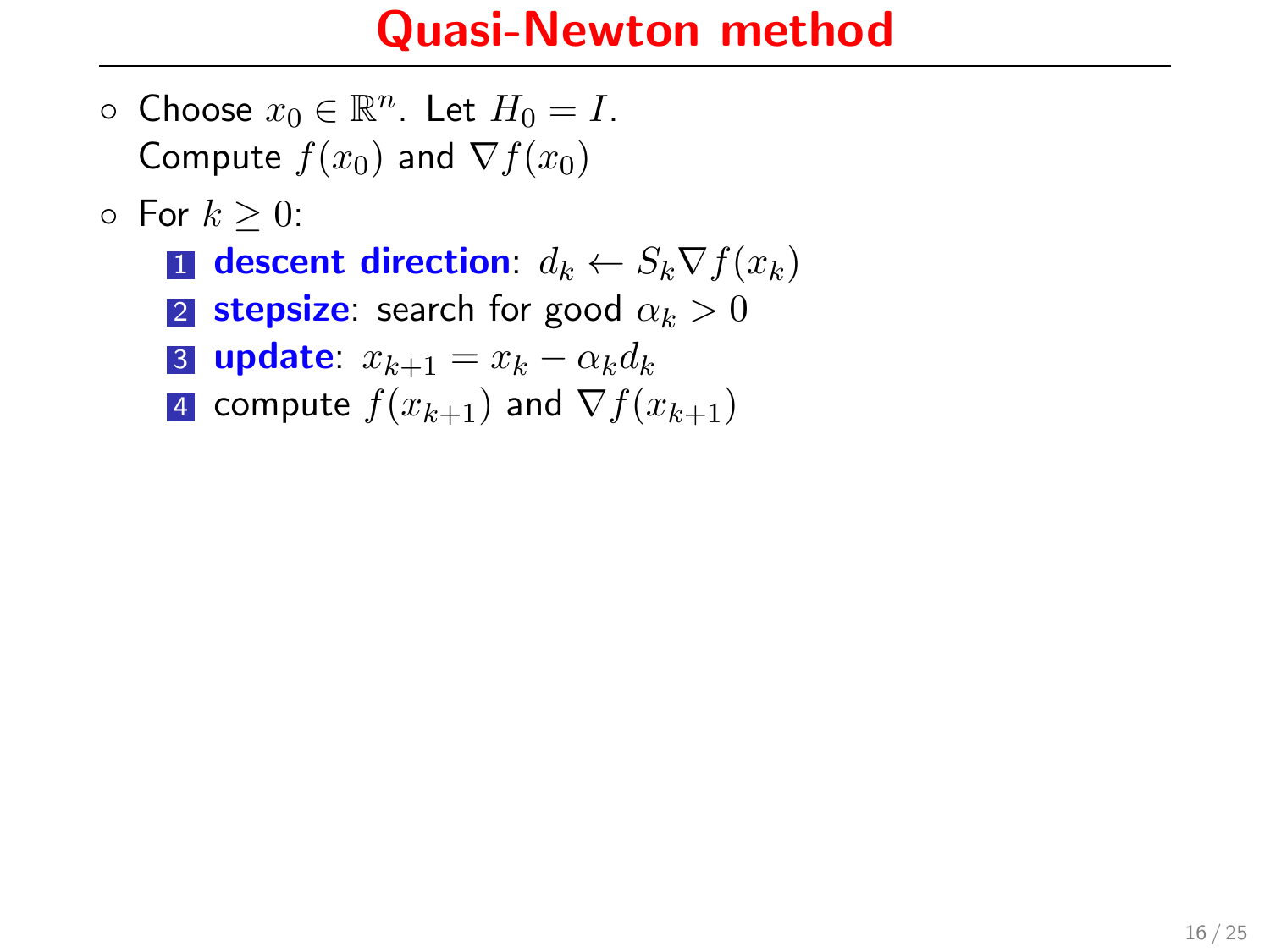- $\circ$  Choose  $x_0 \in \mathbb{R}^n$ . Let  $H_0 = I$ . Compute  $f(x_0)$  and  $\nabla f(x_0)$
- $\circ$  For  $k \geq 0$ :
	- **1** descent direction:  $d_k \leftarrow S_k \nabla f(x_k)$
	- **2 stepsize:** search for good  $\alpha_k > 0$
	- 3 update:  $x_{k+1} = x_k \alpha_k d_k$
	- 4 compute  $f(x_{k+1})$  and  $\nabla f(x_{k+1})$
	- **5 QN update:**  $S_k \rightarrow S_{k+1}$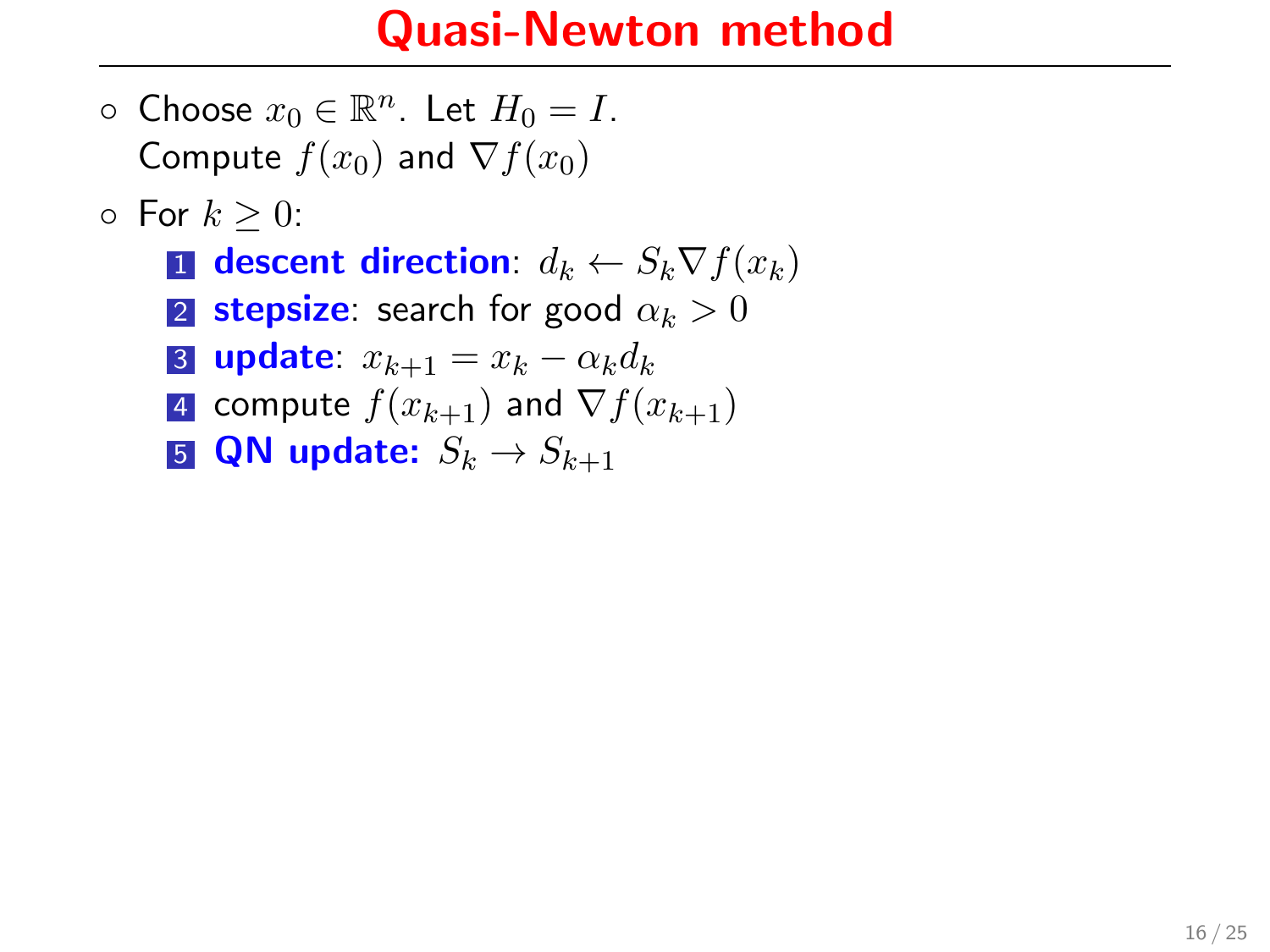- $\circ$  Choose  $x_0 \in \mathbb{R}^n$ . Let  $H_0 = I$ . Compute  $f(x_0)$  and  $\nabla f(x_0)$
- $\circ$  For  $k \geq 0$ :
	- 1 descent direction:  $d_k \leftarrow S_k \nabla f(x_k)$
	- 2 stepsize: search for good  $\alpha_k > 0$
	- 3 update:  $x_{k+1} = x_k \alpha_k d_k$
	- 4 compute  $f(x_{k+1})$  and  $\nabla f(x_{k+1})$
	- **5 QN update:**  $S_k \rightarrow S_{k+1}$

QN schemes differ in how  $S_k\equiv H_k^{-1}$  $k^{-1}$  are updated!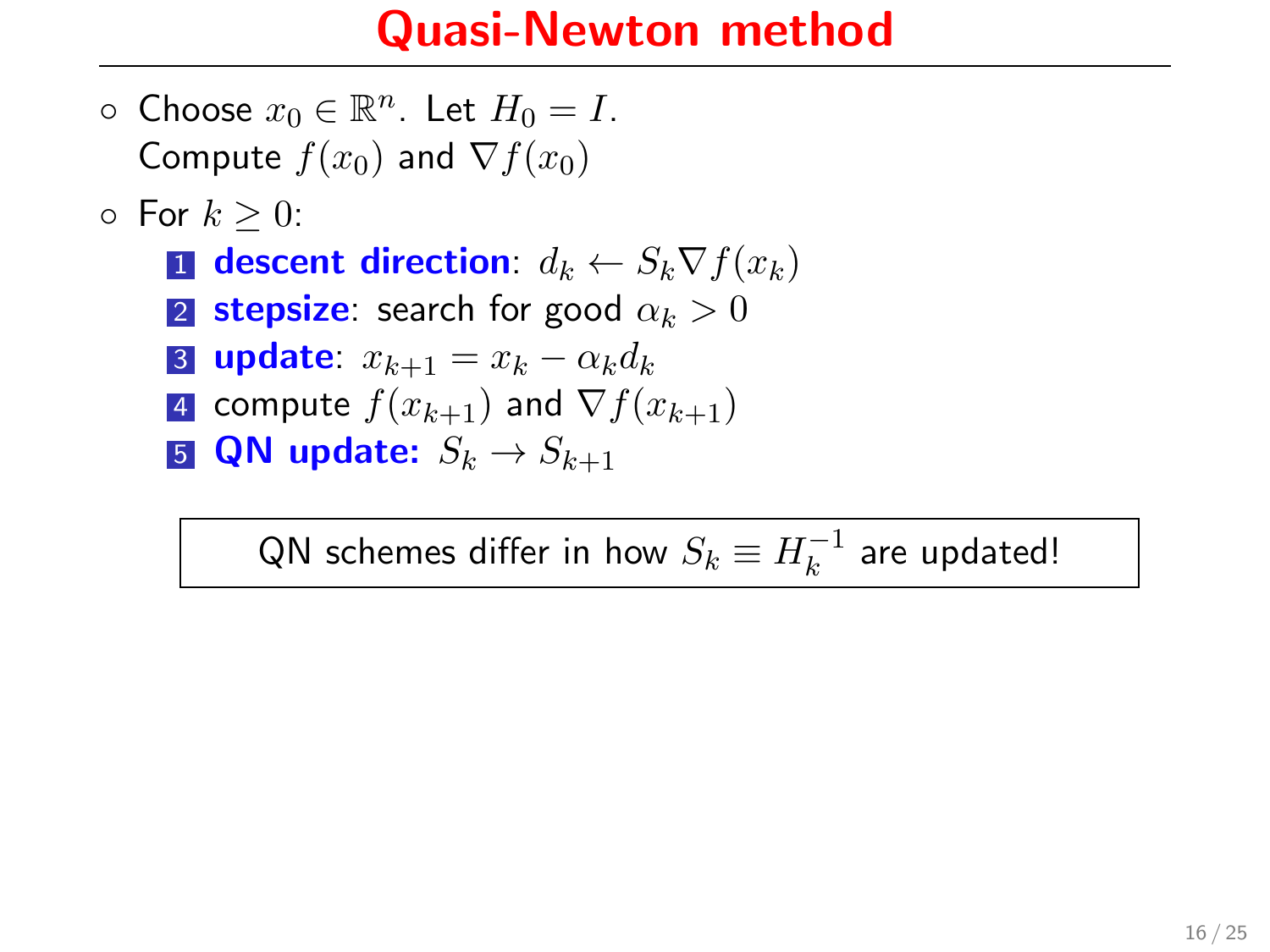#### Secant equation / QN rule

 $S_{k+1}(\nabla f(x_{k+1}) - \nabla f(x_k)) = x_{k+1} - x_k.$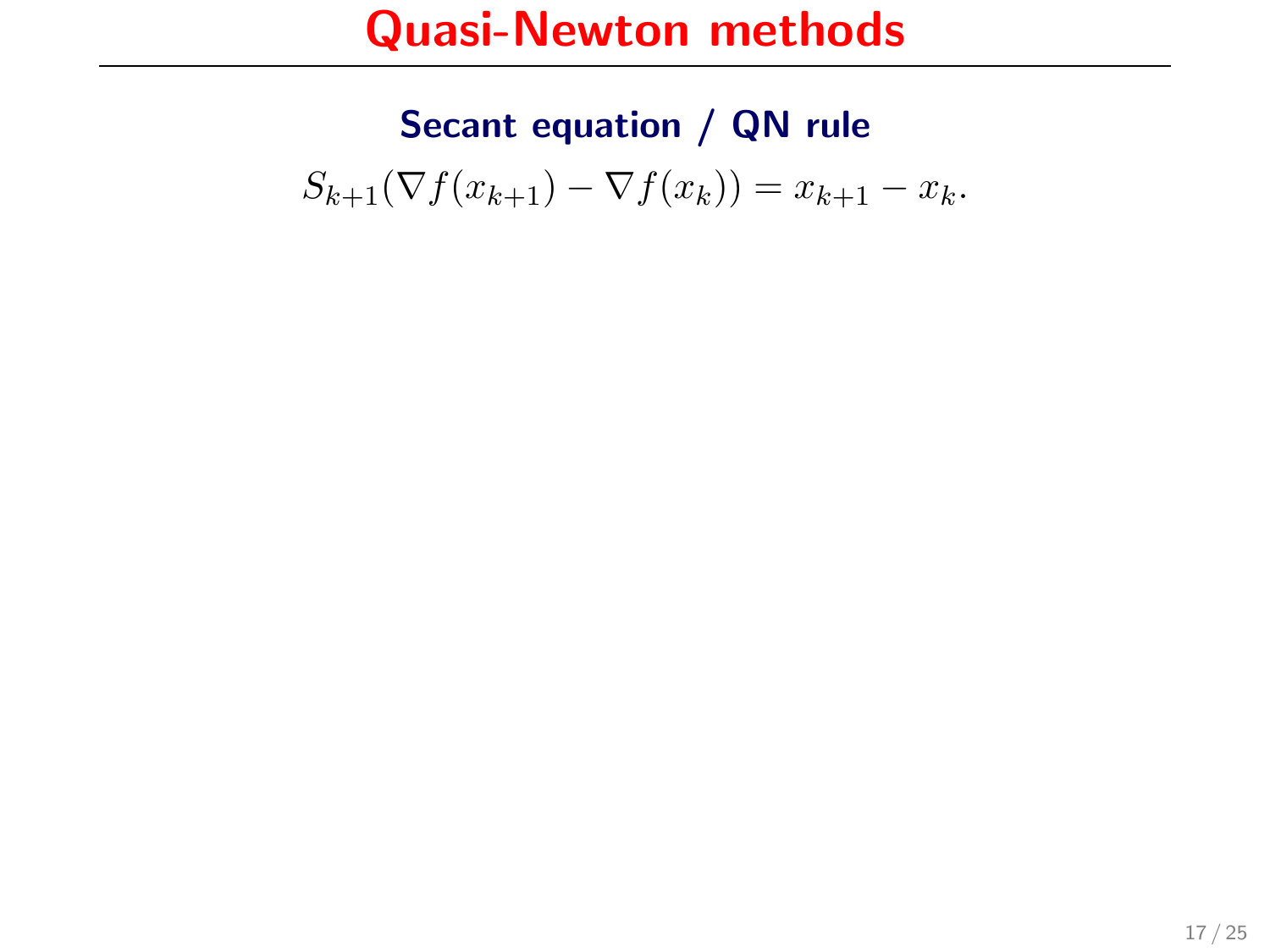#### Secant equation / QN rule

$$
S_{k+1}(\nabla f(x_{k+1}) - \nabla f(x_k)) = x_{k+1} - x_k.
$$

 $\blacktriangleright$  Quadratic models from iteration  $k \to k+1$ 

 $\phi_k(x) = a_k + \langle g_k, x - x_k \rangle + \frac{1}{2}$  $\frac{1}{2}\langle H(x-x_k), x-x_k\rangle$  $\phi_{k+1}(x) = a_{k+1} + \langle g_{k+1}, x - x_{k+1} \rangle + \frac{1}{2}$  $\frac{1}{2}\langle H(x-x_{k+1}), x-x_{k+1}\rangle$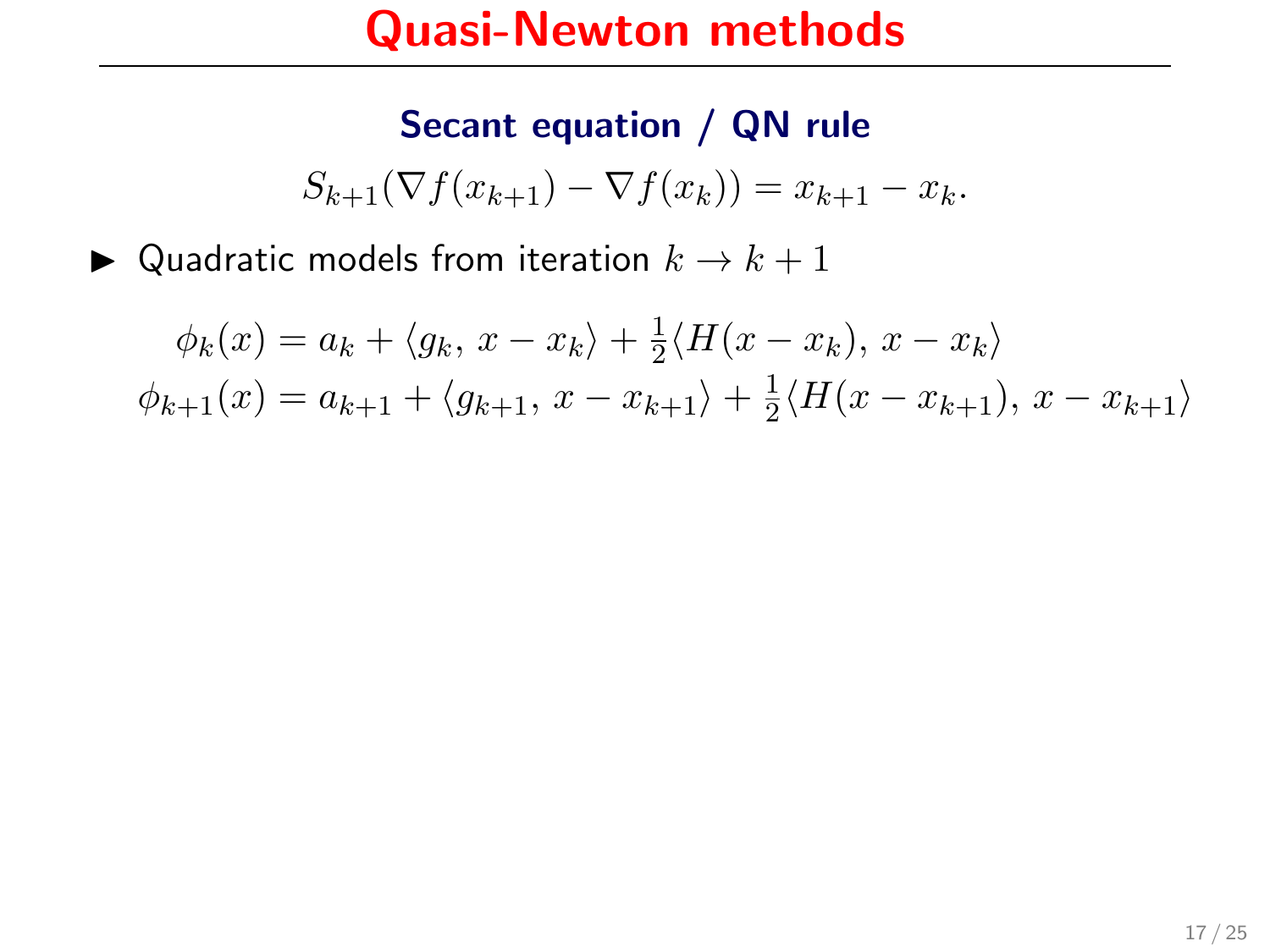#### Secant equation / QN rule

$$
S_{k+1}(\nabla f(x_{k+1}) - \nabla f(x_k)) = x_{k+1} - x_k.
$$

 $\blacktriangleright$  Quadratic models from iteration  $k \to k+1$ 

$$
\phi_k(x) = a_k + \langle g_k, x - x_k \rangle + \frac{1}{2} \langle H(x - x_k), x - x_k \rangle
$$
  

$$
\phi_{k+1}(x) = a_{k+1} + \langle g_{k+1}, x - x_{k+1} \rangle + \frac{1}{2} \langle H(x - x_{k+1}), x - x_{k+1} \rangle
$$

$$
\blacktriangleright \ \phi'_k(x) - \phi'_{k+1}(x) = g_k - g_{k+1} + H(x_{k+1} - x_k)
$$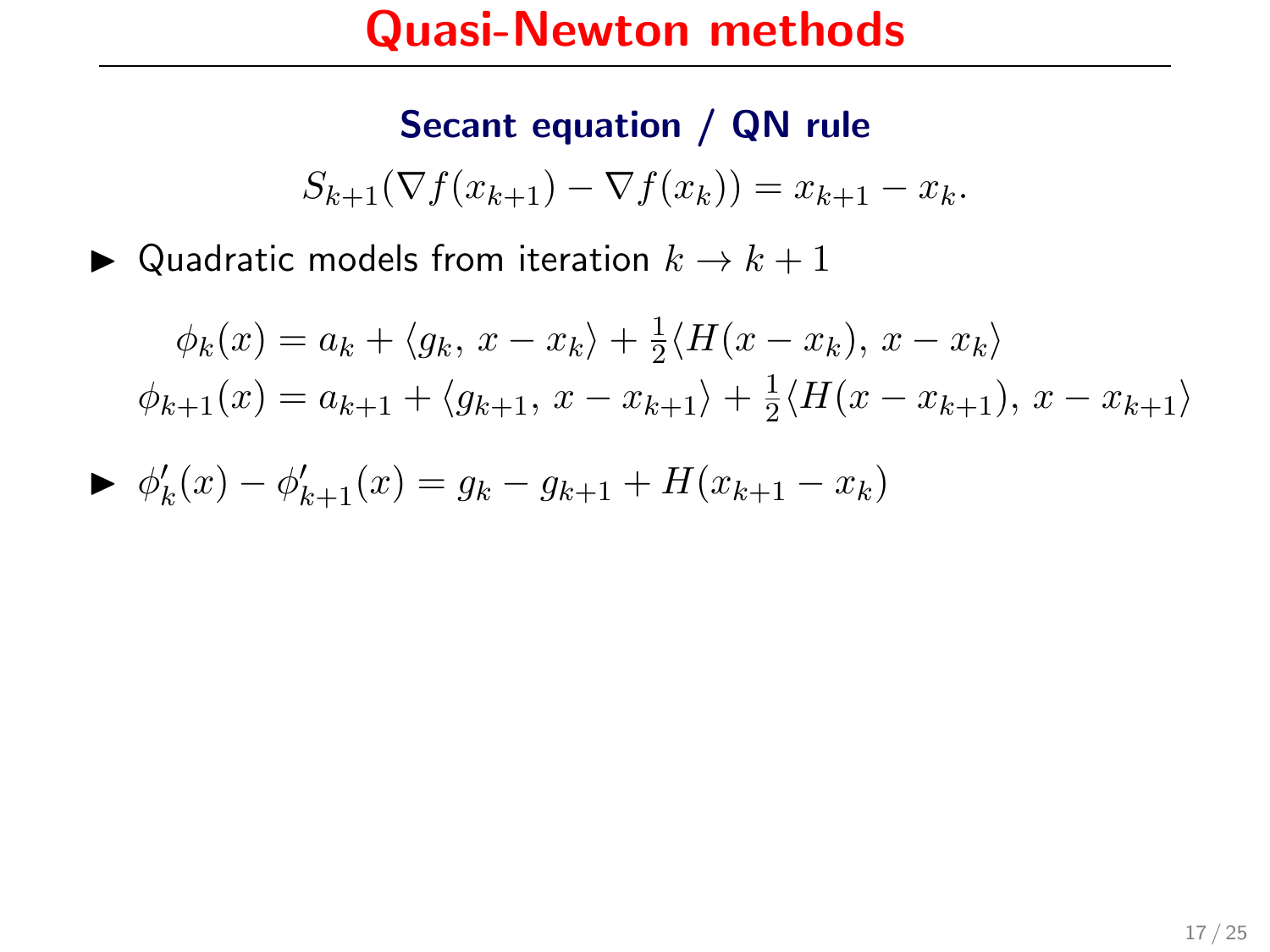#### Secant equation / QN rule

$$
S_{k+1}(\nabla f(x_{k+1}) - \nabla f(x_k)) = x_{k+1} - x_k.
$$

 $\blacktriangleright$  Quadratic models from iteration  $k \to k+1$ 

$$
\phi_k(x) = a_k + \langle g_k, x - x_k \rangle + \frac{1}{2} \langle H(x - x_k), x - x_k \rangle
$$
  

$$
\phi_{k+1}(x) = a_{k+1} + \langle g_{k+1}, x - x_{k+1} \rangle + \frac{1}{2} \langle H(x - x_{k+1}), x - x_{k+1} \rangle
$$

$$
\blacktriangleright \ \phi'_k(x) - \phi'_{k+1}(x) = g_k - g_{k+1} + H(x_{k+1} - x_k)
$$

 $\triangleright$  Setting this to zero, we get

$$
g_{k+1} - g_k = H(x_{k+1} - x_k)
$$
  

$$
S(g_{k+1} - g_k) = x_{k+1} - x_k.
$$

▶ So we construct  $H_k \to H_{k+1}$  or  $S_k \to S_{k+1}$  to respect this.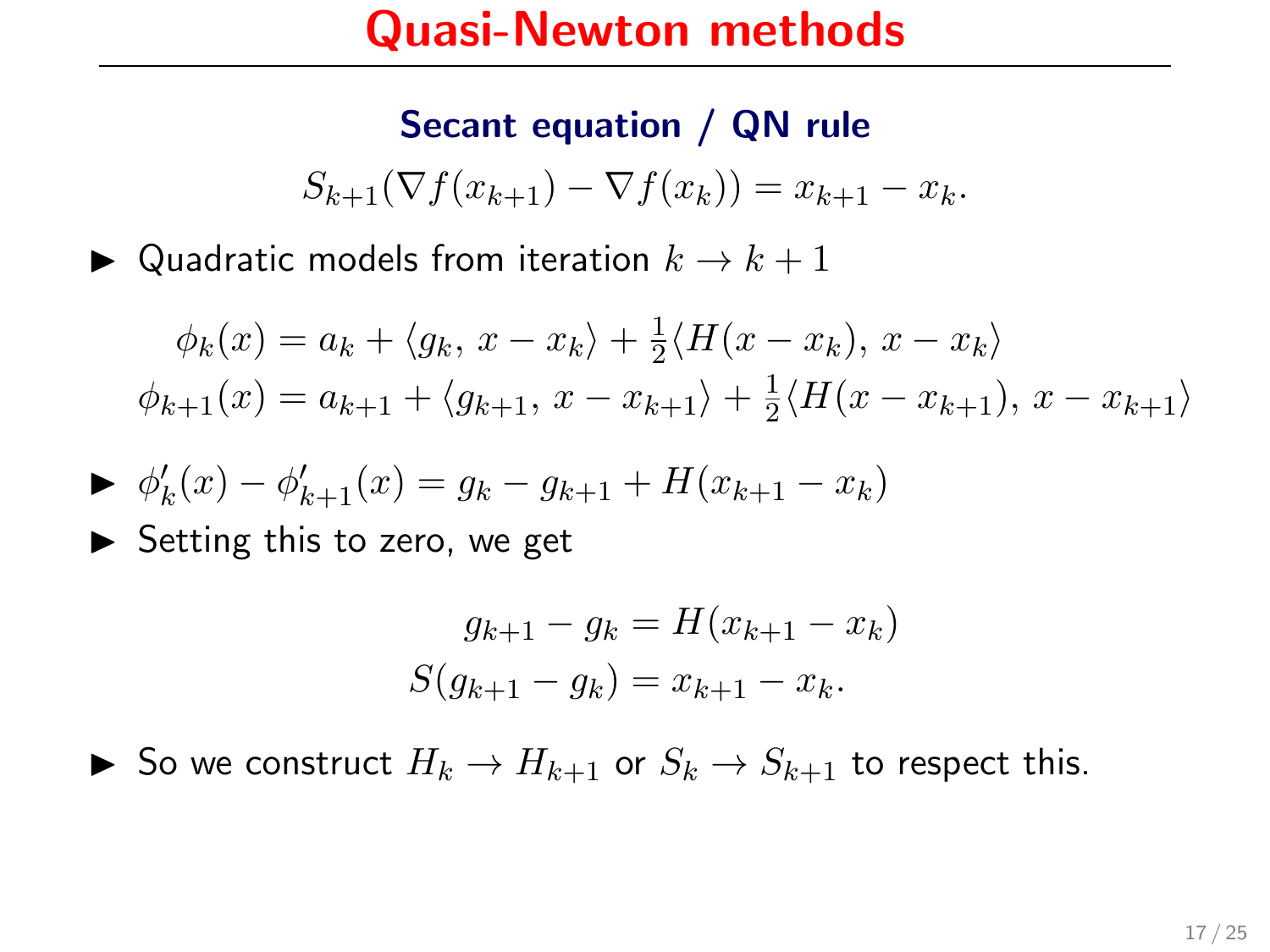► Barzilai-Borwein stepsize. Let  $y_k = g_{k+1} - g_k$ ,  $s_k = x_{k+1} - x_k$ :

$$
\min_{H} \|Hs_k - y_k\|, \qquad H = \alpha I.
$$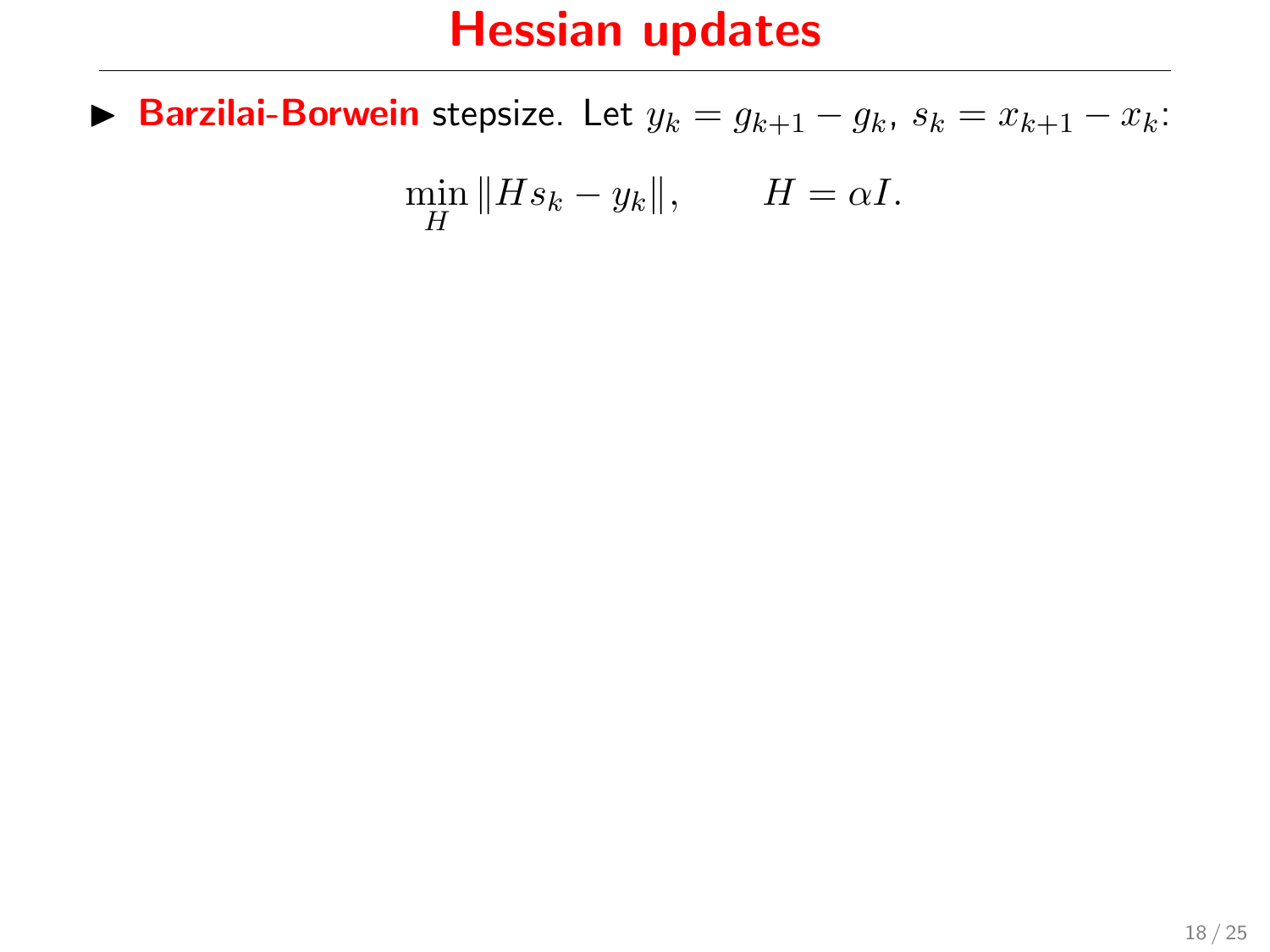► Barzilai-Borwein stepsize. Let  $y_k = g_{k+1} - g_k$ ,  $s_k = x_{k+1} - x_k$ :

$$
\min_{H} \|Hs_k - y_k\|, \qquad H = \alpha I.
$$

**Davidon-Fletcher-Powell** (DFP):  $\beta := 1/\langle y_k, s_k \rangle$ 

$$
H_{k+1} = (I - \beta y_k s_k^T) H_k (I - \beta s_k y_k^T) + \beta y_k y_k^T
$$
  

$$
S_{k+1} = S_k - \frac{S_k s_k s_k^T S_k}{\langle S_k s_k, s_k \rangle} + \beta y_k y_k^T.
$$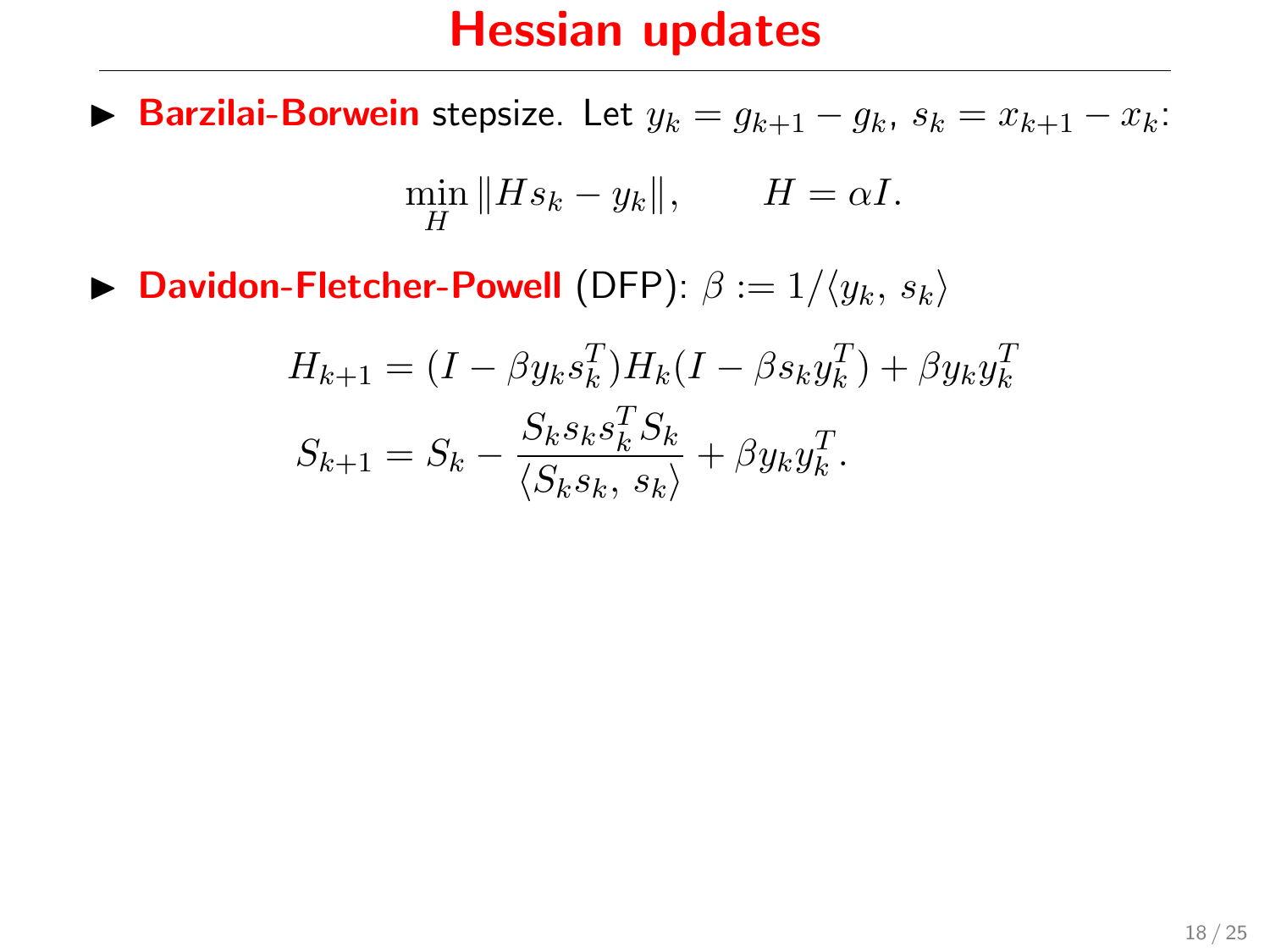► Barzilai-Borwein stepsize. Let  $y_k = g_{k+1} - g_k$ ,  $s_k = x_{k+1} - x_k$ :

$$
\min_{H} \|Hs_k - y_k\|, \qquad H = \alpha I.
$$

**Davidon-Fletcher-Powell** (DFP):  $\beta := 1/\langle y_k, s_k \rangle$ 

$$
H_{k+1} = (I - \beta y_k s_k^T) H_k (I - \beta s_k y_k^T) + \beta y_k y_k^T
$$
  

$$
S_{k+1} = S_k - \frac{S_k s_k s_k^T S_k}{\langle S_k s_k, s_k \rangle} + \beta y_k y_k^T.
$$

▶ Broyden-Fletcher-Goldfarb-Shanno (BFGS)

$$
S_{k+1} = (I - \beta s_k y_k^T) S_k (I - \beta y_k s_k^T) + \beta s_k s_k^T
$$
  

$$
H_{k+1} = H_k - \frac{H_k s_k s_k^T H_k}{\langle H_k s_k, s_k \rangle} + \beta y_k y_k T.
$$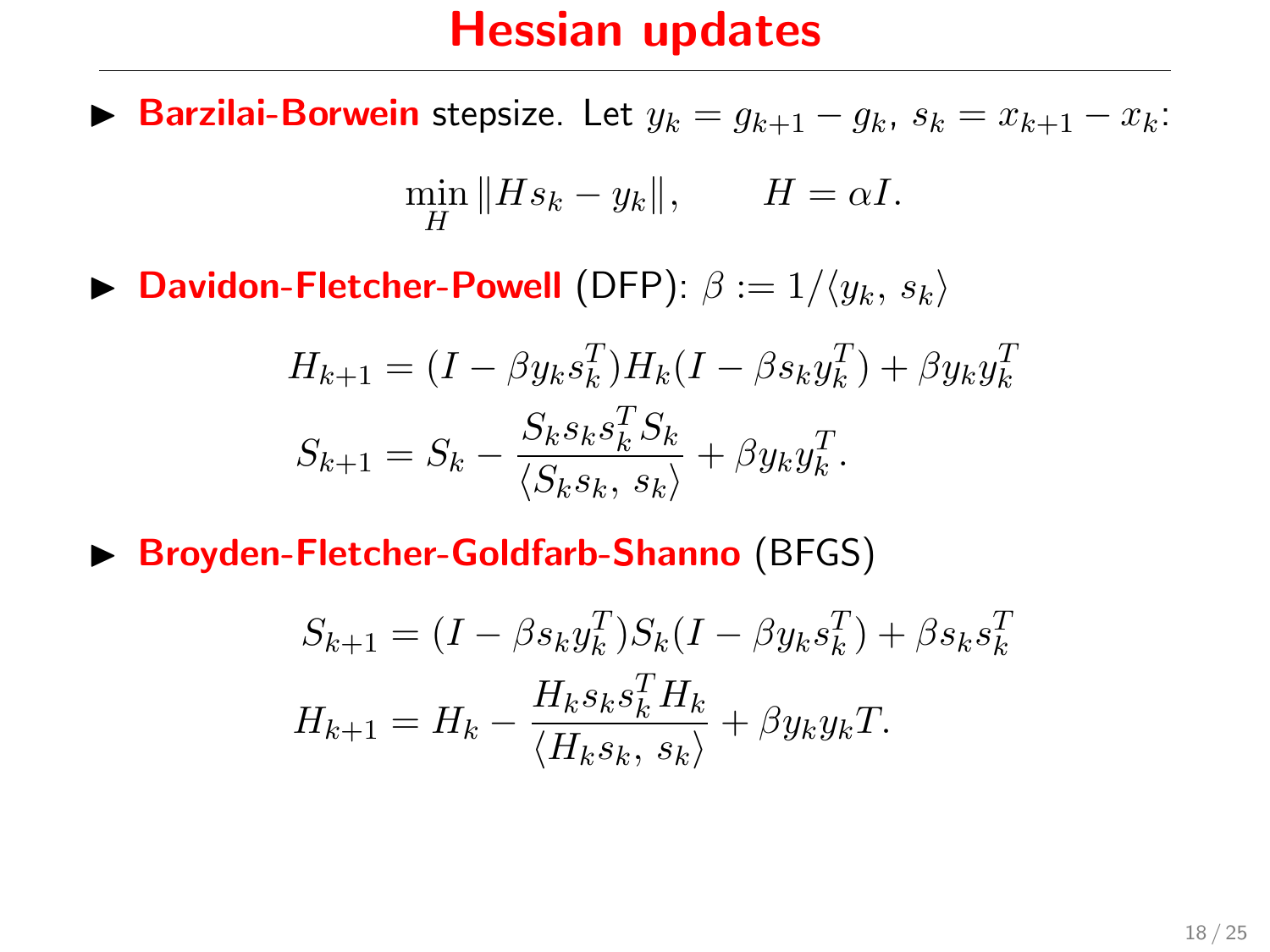**Barzilai-Borwein** stepsize. Let  $y_k = g_{k+1} - g_k$ ,  $s_k = x_{k+1} - x_k$ :

$$
\min_{H} \|Hs_k - y_k\|, \qquad H = \alpha I.
$$

**Davidon-Fletcher-Powell** (DFP):  $\beta := 1/\langle y_k, s_k \rangle$ 

$$
H_{k+1} = (I - \beta y_k s_k^T) H_k (I - \beta s_k y_k^T) + \beta y_k y_k^T
$$
  

$$
S_{k+1} = S_k - \frac{S_k s_k s_k^T S_k}{\langle S_k s_k, s_k \rangle} + \beta y_k y_k^T.
$$

 $\triangleright$  Broyden-Fletcher-Goldfarb-Shanno (BFGS)

$$
S_{k+1} = (I - \beta s_k y_k^T) S_k (I - \beta y_k s_k^T) + \beta s_k s_k^T
$$
  

$$
H_{k+1} = H_k - \frac{H_k s_k s_k^T H_k}{\langle H_k s_k, s_k \rangle} + \beta y_k y_k T.
$$

BFGS believed to be most stable, best scheme.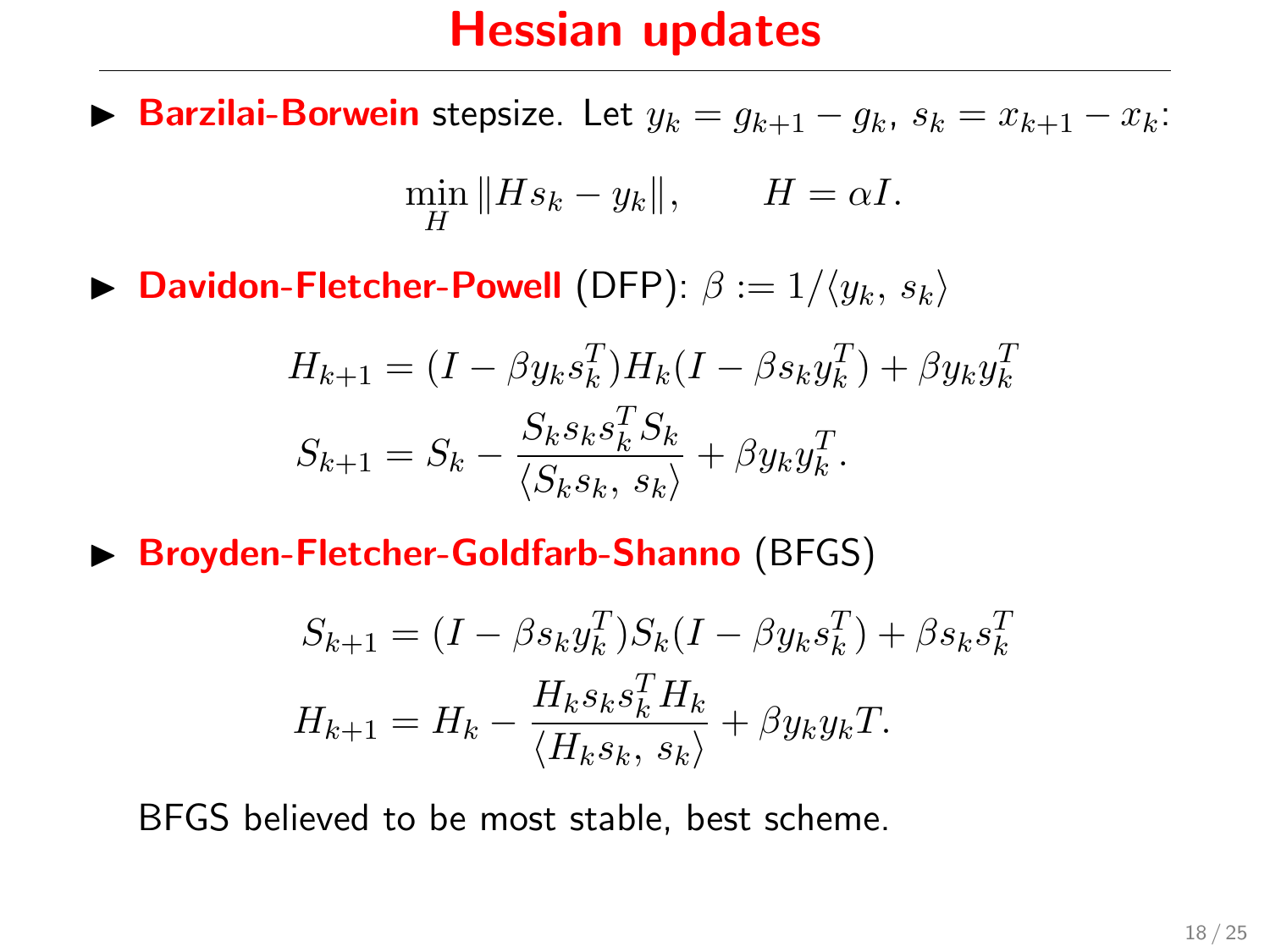**Barzilai-Borwein** stepsize. Let  $y_k = g_{k+1} - g_k$ ,  $s_k = x_{k+1} - x_k$ :

$$
\min_{H} \|Hs_k - y_k\|, \qquad H = \alpha I.
$$

**Davidon-Fletcher-Powell** (DFP):  $\beta := 1/\langle y_k, s_k \rangle$ 

$$
H_{k+1} = (I - \beta y_k s_k^T) H_k (I - \beta s_k y_k^T) + \beta y_k y_k^T
$$
  

$$
S_{k+1} = S_k - \frac{S_k s_k s_k^T S_k}{\langle S_k s_k, s_k \rangle} + \beta y_k y_k^T.
$$

 $\triangleright$  Broyden-Fletcher-Goldfarb-Shanno (BFGS)

$$
S_{k+1} = (I - \beta s_k y_k^T) S_k (I - \beta y_k s_k^T) + \beta s_k s_k^T
$$
  

$$
H_{k+1} = H_k - \frac{H_k s_k s_k^T H_k}{\langle H_k s_k, s_k \rangle} + \beta y_k y_k T.
$$

BFGS believed to be most stable, best scheme.

 $\triangleright$  Notice, updates computationally "cheap"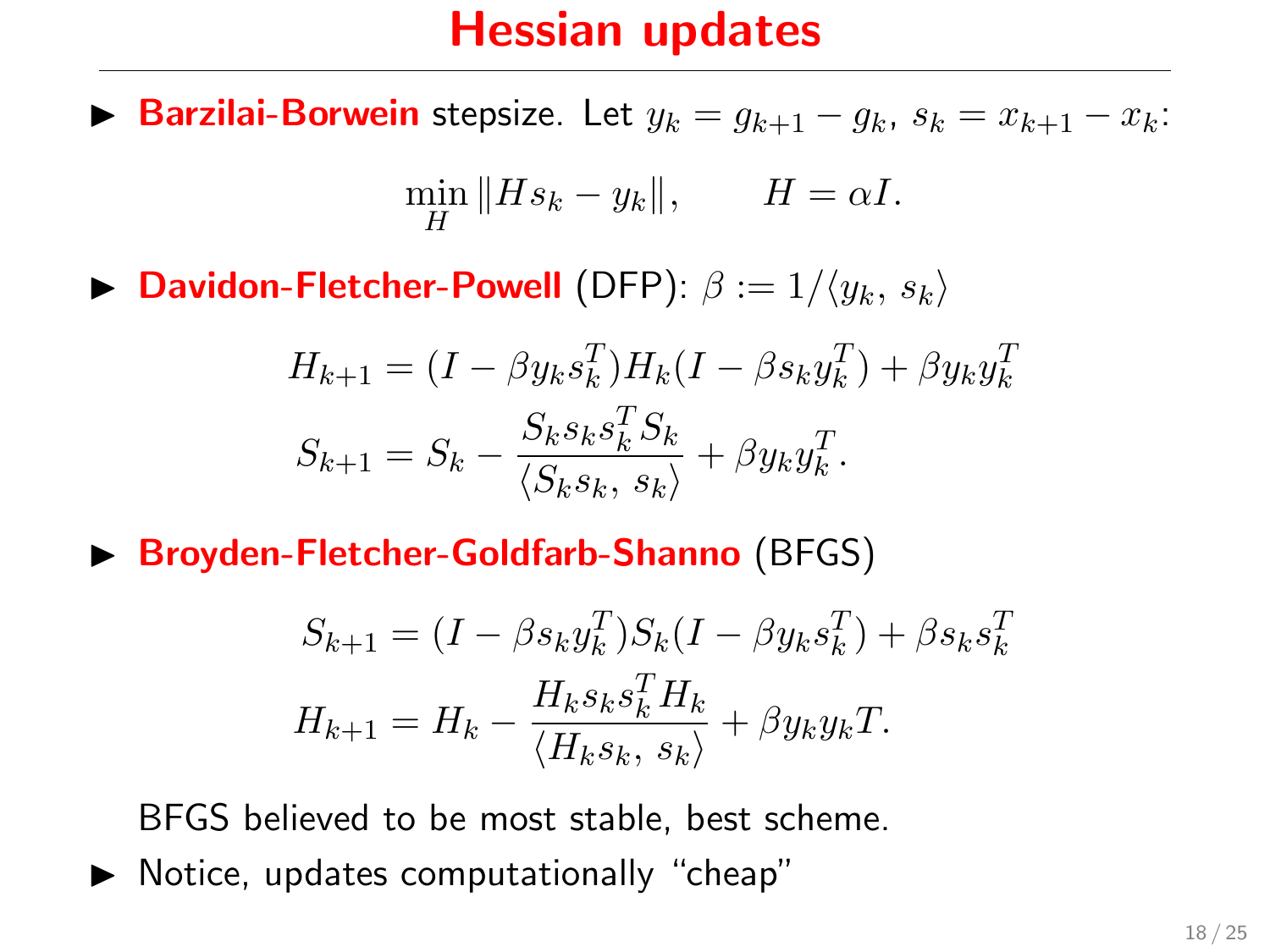Hessian storage and update has  $O(n^2)$  cost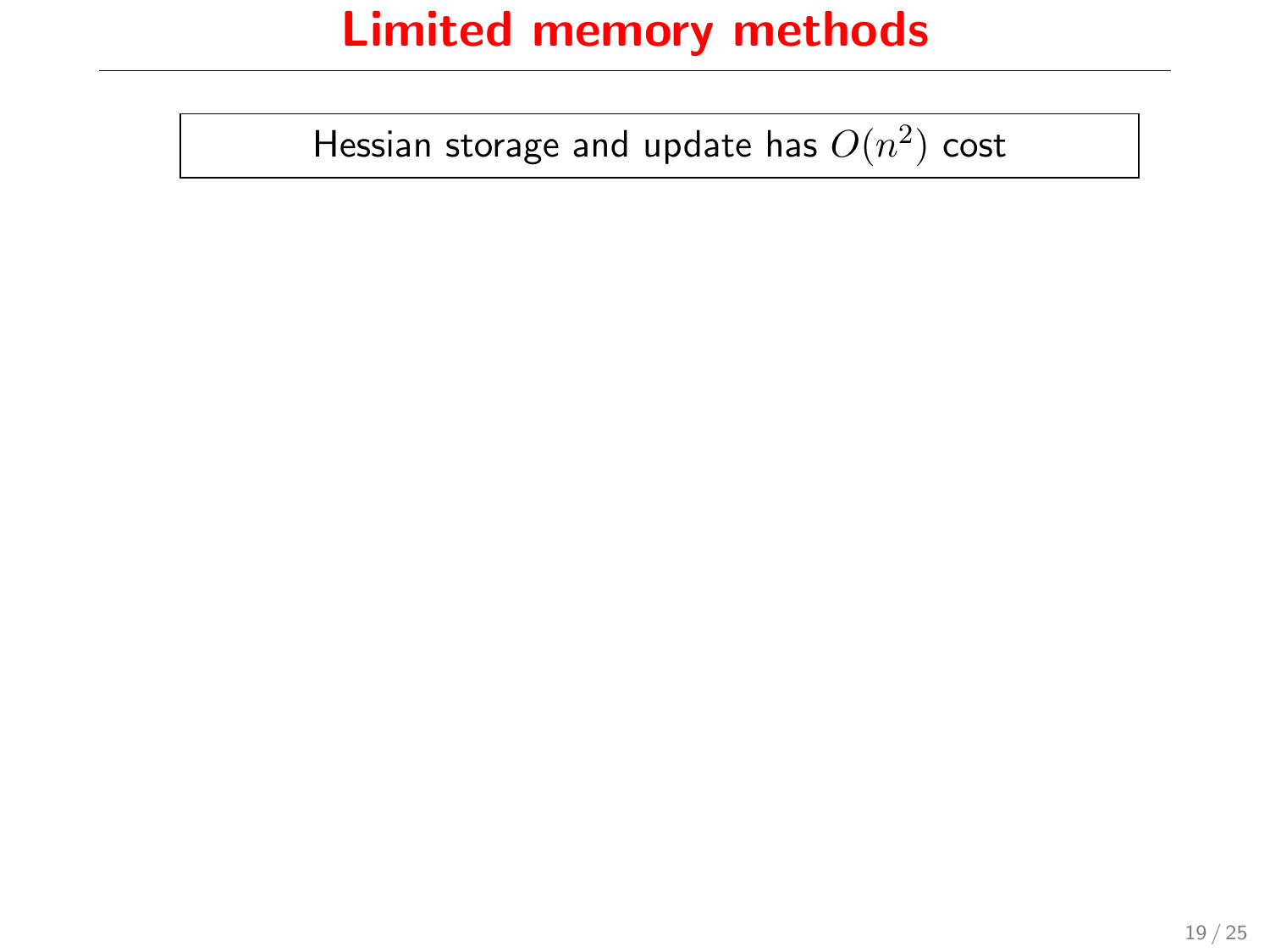Hessian storage and update has  $O(n^2)$  cost

Estimate  $H_k$  or  $S_k$  using only previous few iterations; so essentially, use only  $O(mn)$  storage, where  $m \approx 5-17$ 

► Each step of BFGS is:  $x_{k+1} = x_k - \alpha_k S_k \nabla f(x_k)$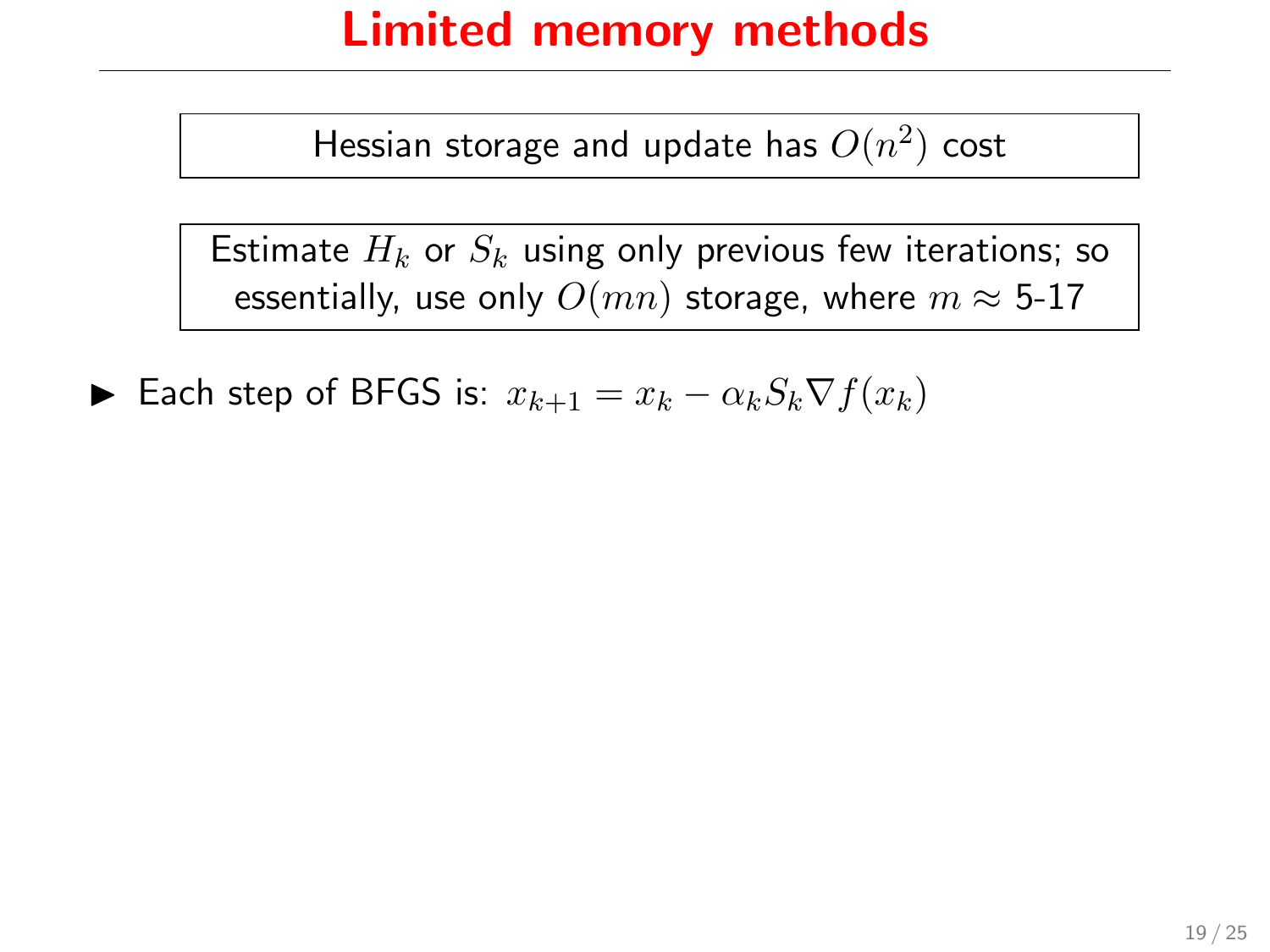Hessian storage and update has  $O(n^2)$  cost

Estimate  $H_k$  or  $S_k$  using only previous few iterations; so essentially, use only  $O(mn)$  storage, where  $m \approx 5$ -17

- **►** Each step of BFGS is:  $x_{k+1} = x_k \alpha_k S_k \nabla f(x_k)$
- $\blacktriangleright$   $S_k$  is updated at every iteration using

$$
S_{k+1} = V_k^T S_k V_k + \beta_k s_k s_k^T
$$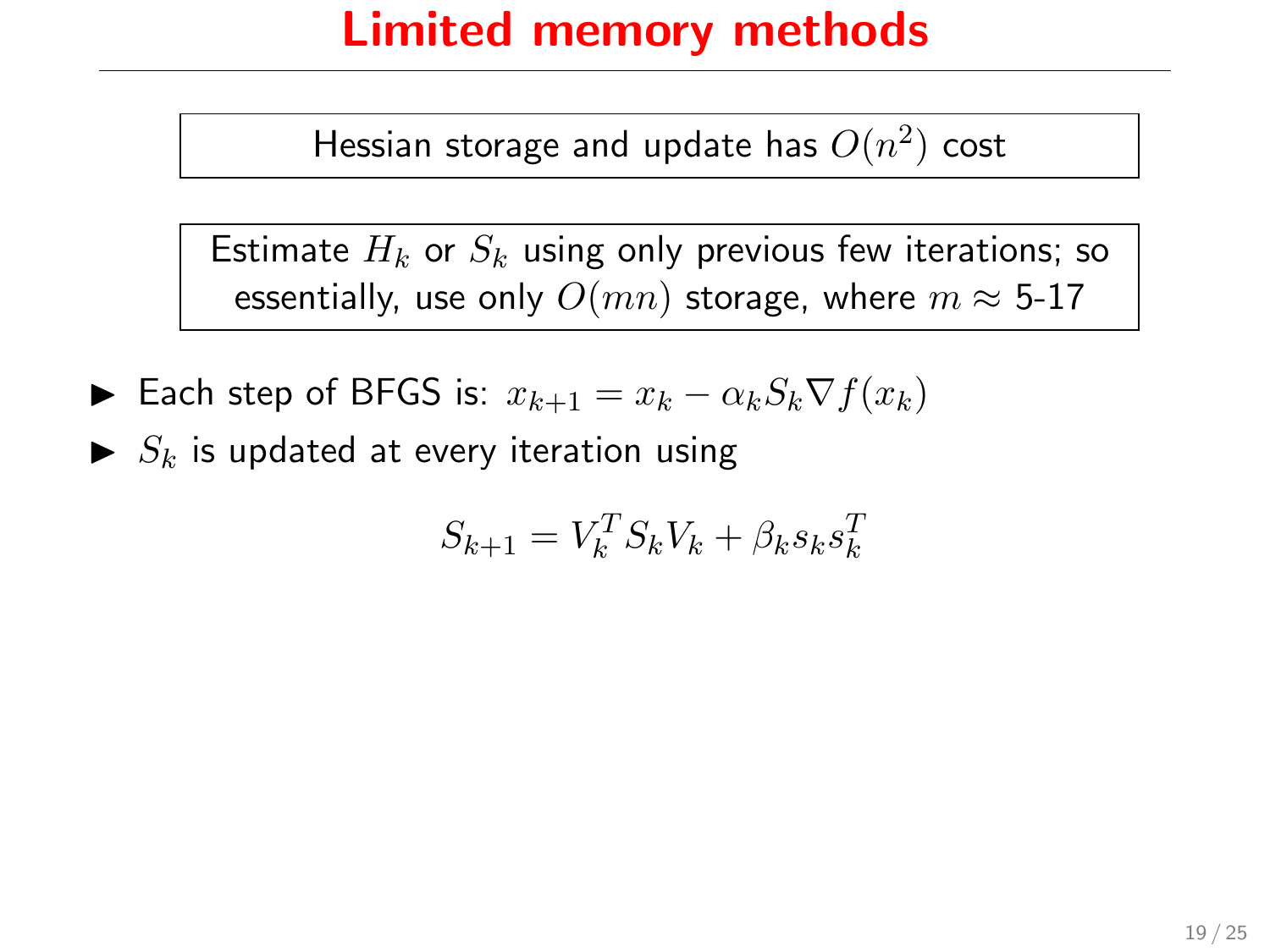Hessian storage and update has  $O(n^2)$  cost

Estimate  $H_k$  or  $S_k$  using only previous few iterations; so essentially, use only  $O(mn)$  storage, where  $m \approx 5-17$ 

- ► Each step of BFGS is:  $x_{k+1} = x_k \alpha_k S_k \nabla f(x_k)$
- $\blacktriangleright$  S<sub>k</sub> is updated at every iteration using

$$
S_{k+1} = V_k^T S_k V_k + \beta_k s_k s_k^T
$$

where, with  $s_k := x_{k+1} - x_k$  and  $y_k := \nabla f(x_{k+1}) - \nabla f(x_k)$ ,

$$
\beta_k = \frac{1}{y_k^T s_k}, \quad V_k = I - \beta_k y_k s_k^T,
$$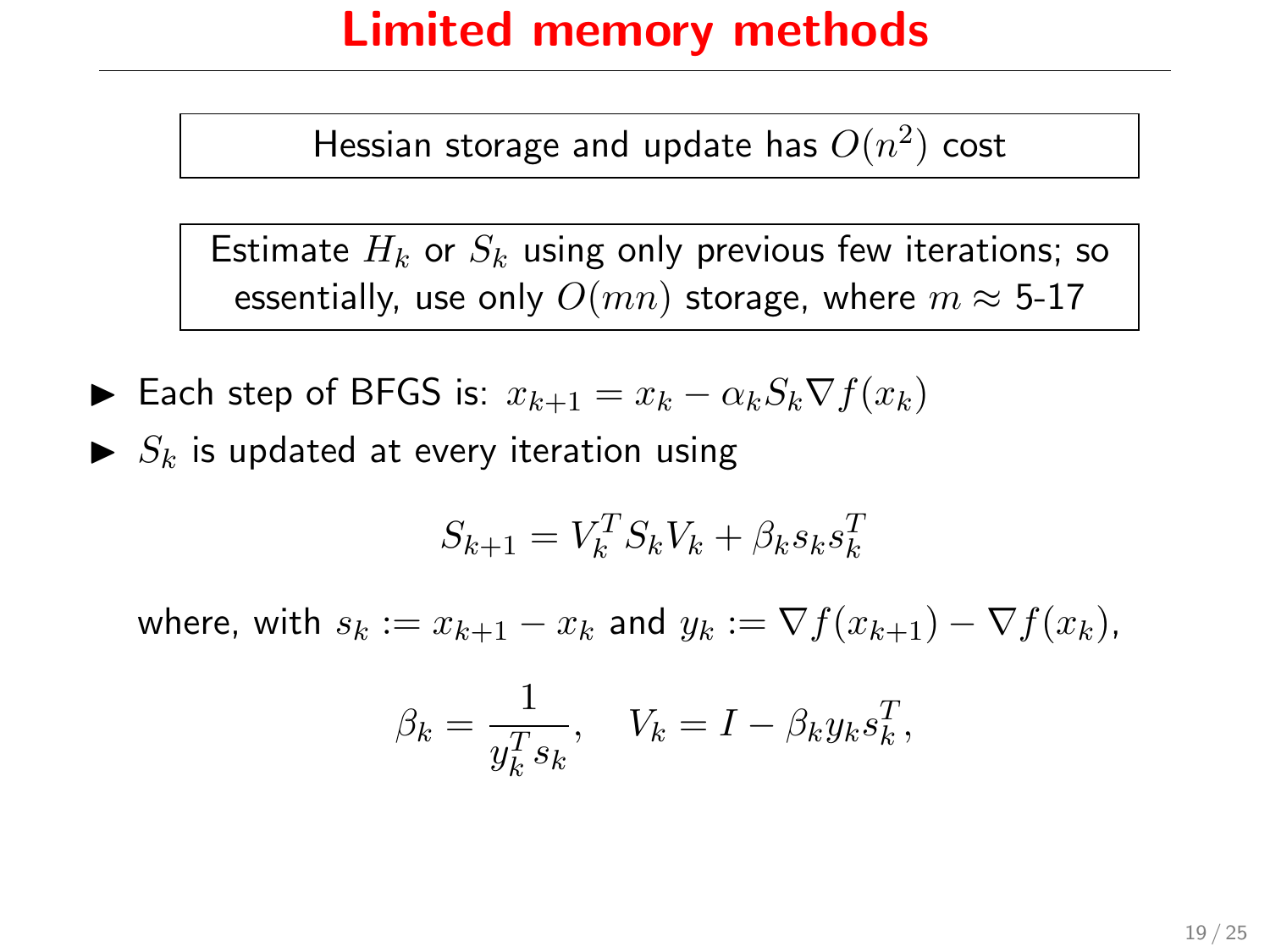Hessian storage and update has  $O(n^2)$  cost

Estimate  $H_k$  or  $S_k$  using only previous few iterations; so essentially, use only  $O(mn)$  storage, where  $m \approx 5-17$ 

- ► Each step of BFGS is:  $x_{k+1} = x_k \alpha_k S_k \nabla f(x_k)$
- $\blacktriangleright$  S<sub>k</sub> is updated at every iteration using

$$
S_{k+1} = V_k^T S_k V_k + \beta_k s_k s_k^T
$$

where, with  $s_k := x_{k+1} - x_k$  and  $y_k := \nabla f(x_{k+1}) - \nabla f(x_k)$ ,

$$
\beta_k = \frac{1}{y_k^T s_k}, \quad V_k = I - \beta_k y_k s_k^T,
$$

Note use m vector pairs  $(s_i, y_i)$ , for  $i = k - m, \ldots, k - 1$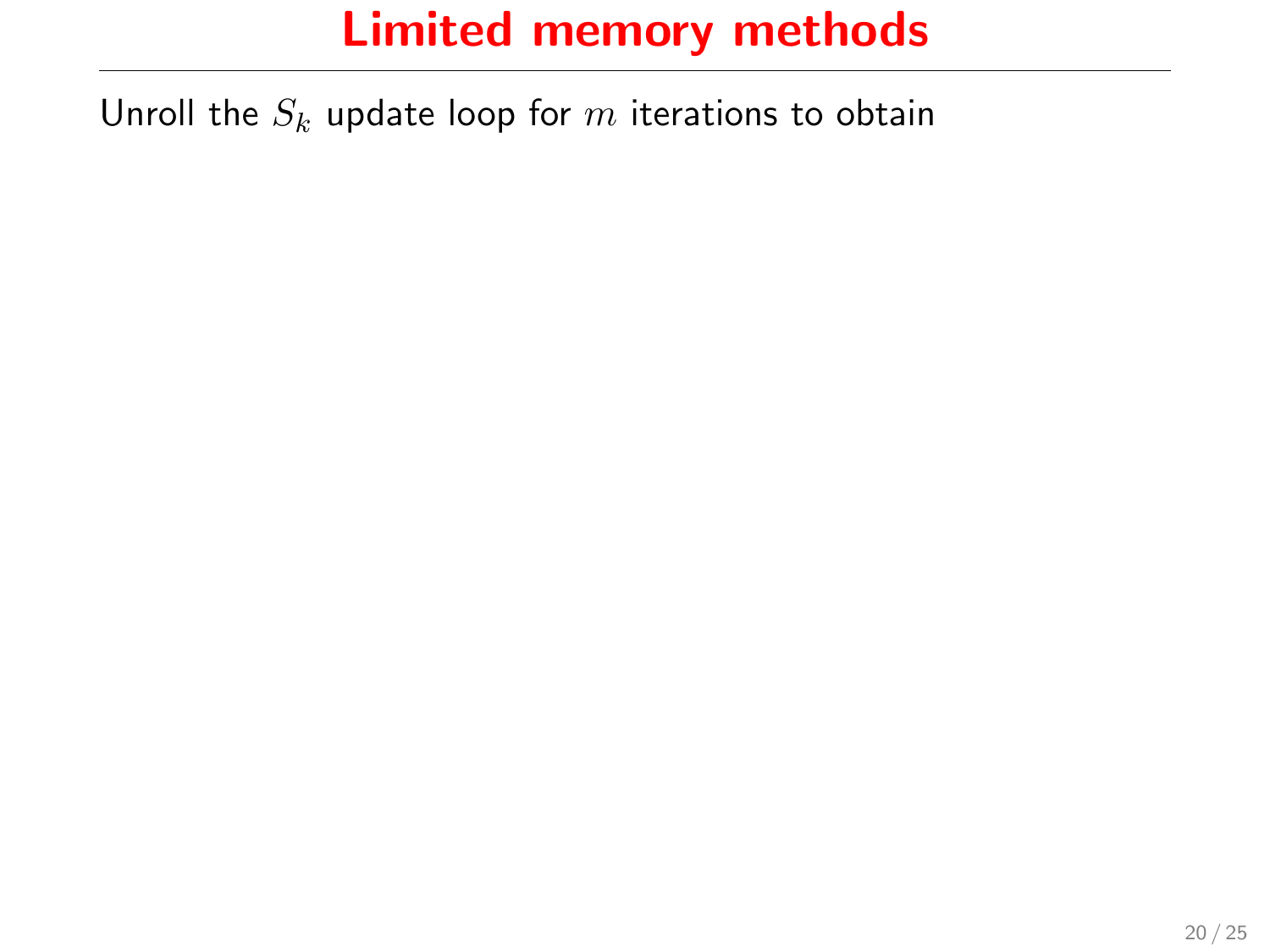$$
S_k = (V_{k-1}^T \cdots V_{k-m}^T) S_k^0 (V_{k-m} \cdots V_{k-1})
$$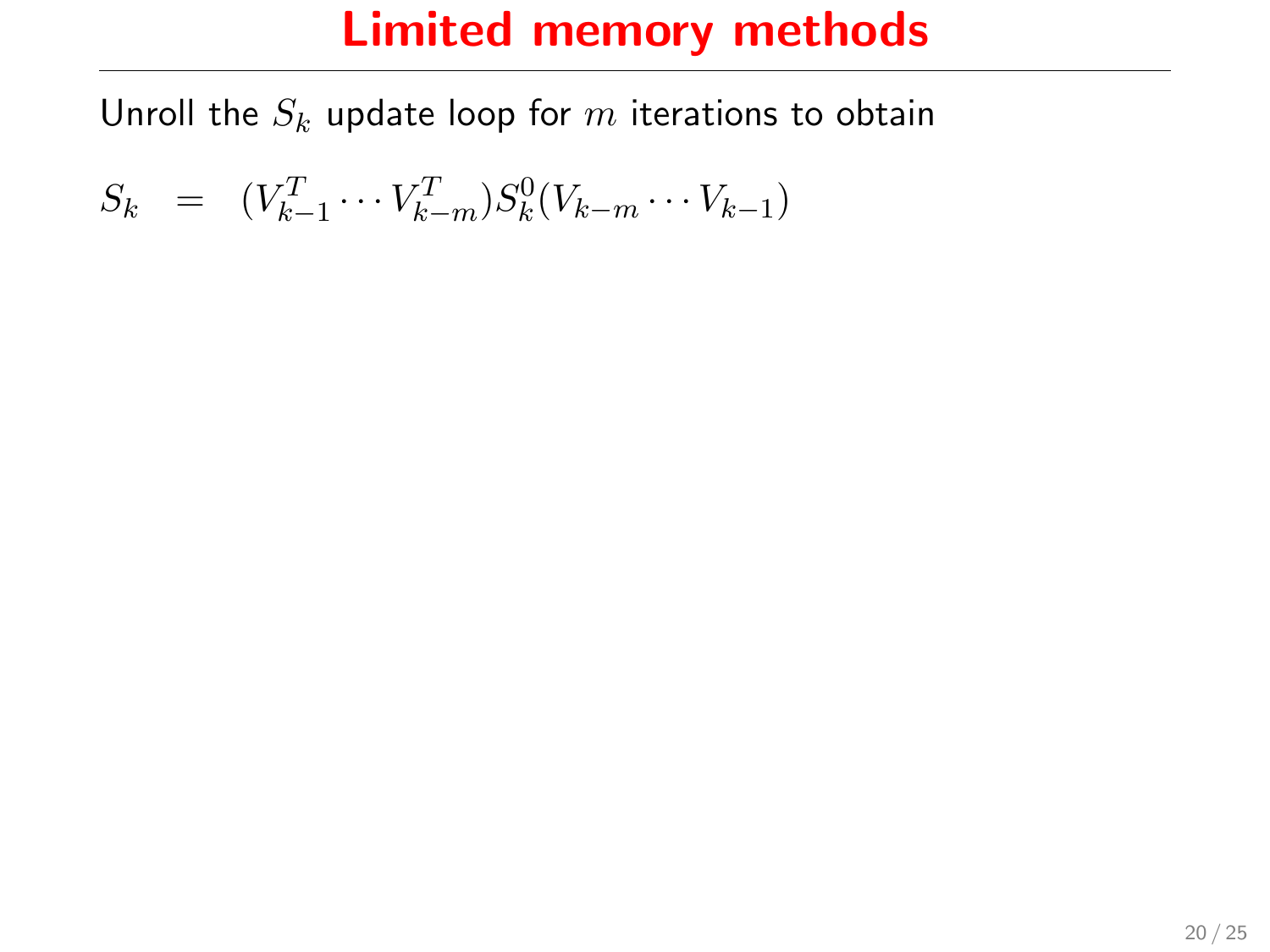$$
S_k = (V_{k-1}^T \cdots V_{k-m}^T) S_k^0 (V_{k-m} \cdots V_{k-1})
$$
  
+  $\beta_{k-m} (V_{k-1}^T \cdots V_{k-m+1}^T) s_{k-m} s_{k-m}^T (V_{k-m+1}^T \cdots V_{k-1}^T)$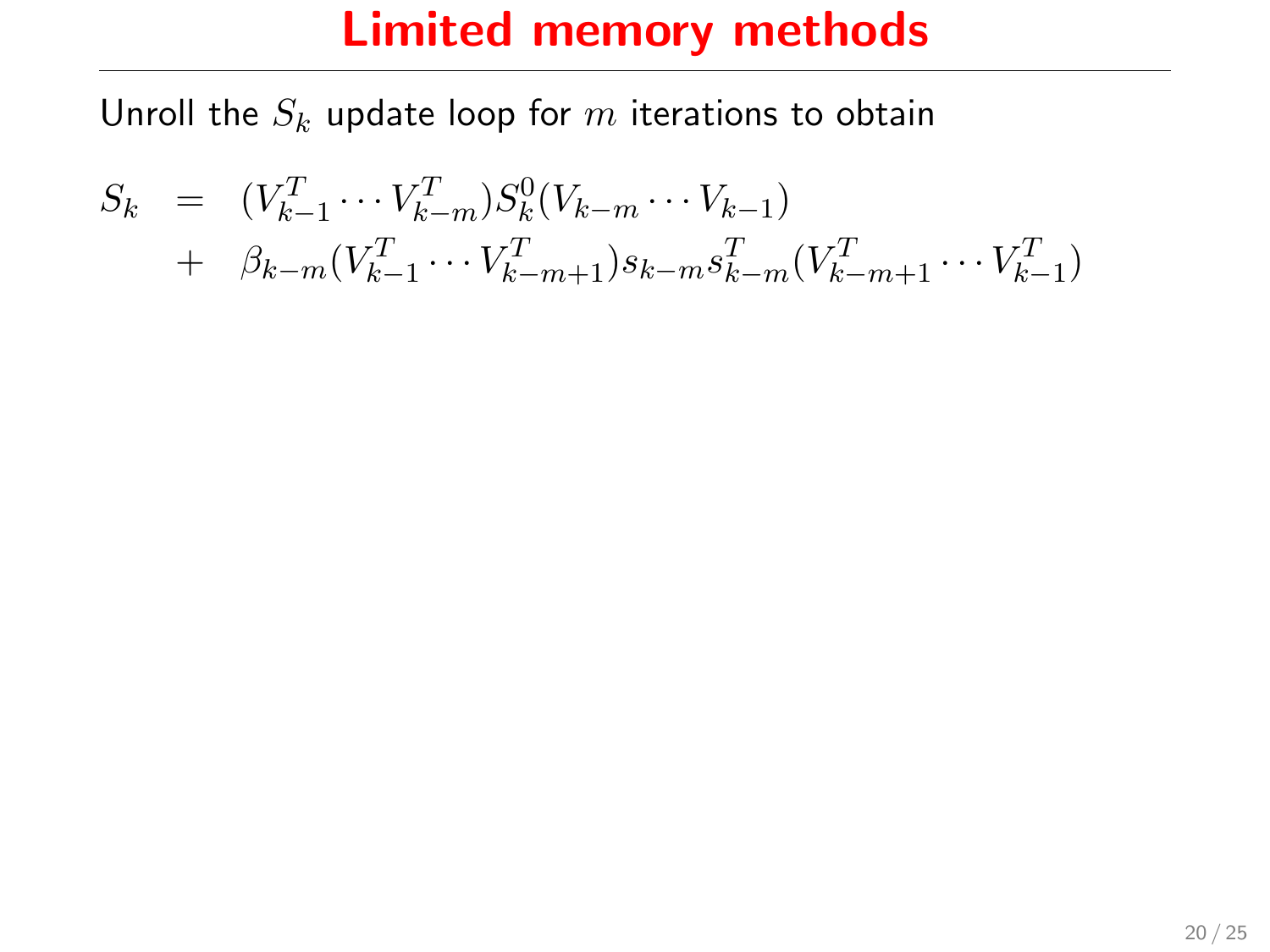$$
S_k = (V_{k-1}^T \cdots V_{k-m}^T) S_k^0 (V_{k-m} \cdots V_{k-1})
$$
  
+  $\beta_{k-m} (V_{k-1}^T \cdots V_{k-m+1}^T) s_{k-m} s_{k-m}^T (V_{k-m+1}^T \cdots V_{k-1}^T)$   
+  $\beta_{k-m+1} (V_{k-1}^T \cdots V_{k-m+2}^T) s_{k-m+1} s_{k-m+1}^T (V_{k-m+2}^T \cdots V_{k-1}^T)$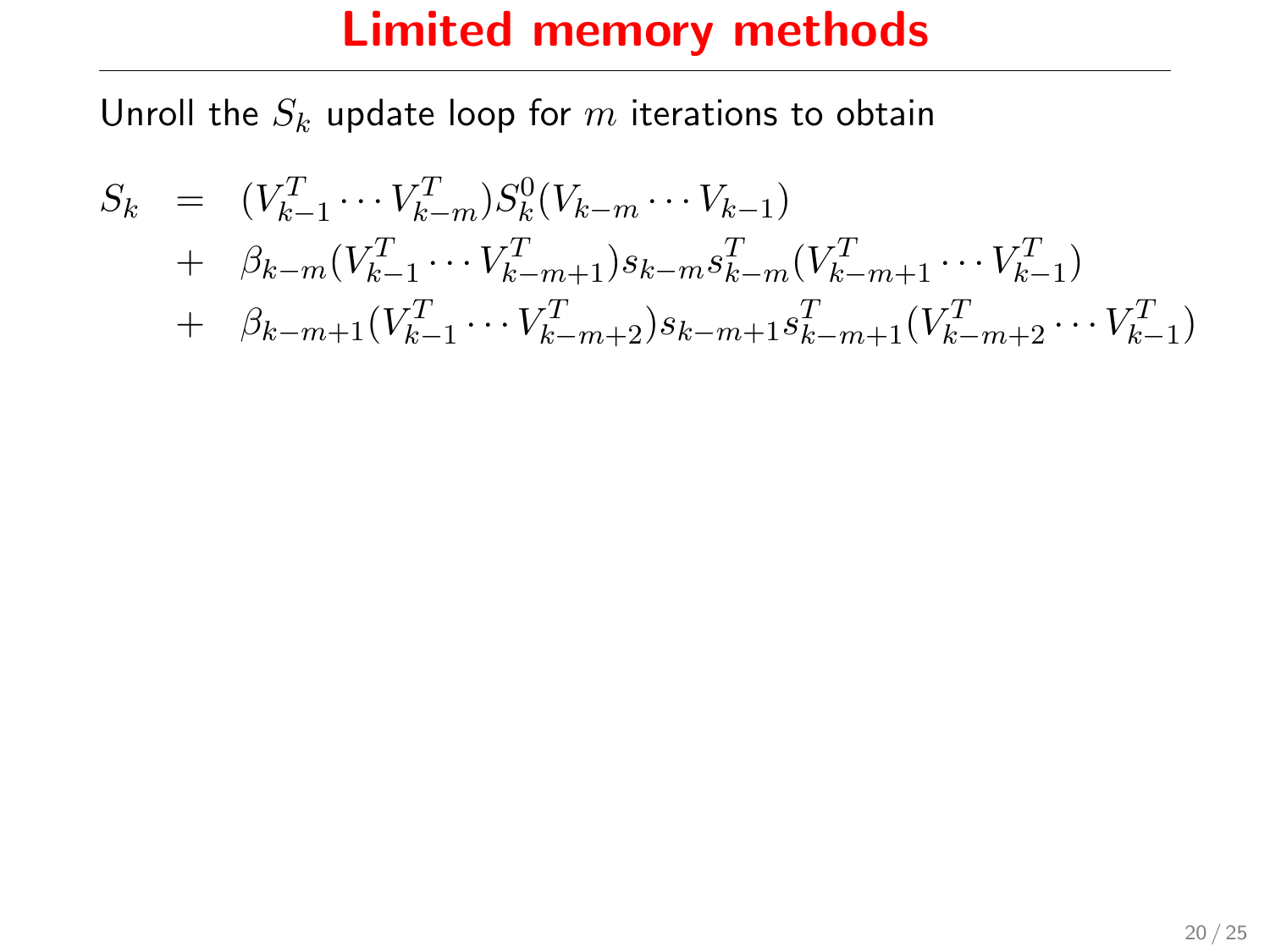Unroll the  $S_k$  update loop for m iterations to obtain

$$
S_k = (V_{k-1}^T \cdots V_{k-m}^T) S_k^0 (V_{k-m} \cdots V_{k-1})
$$
  
+  $\beta_{k-m} (V_{k-1}^T \cdots V_{k-m+1}^T) s_{k-m} s_{k-m}^T (V_{k-m+1}^T \cdots V_{k-1}^T)$   
+  $\beta_{k-m+1} (V_{k-1}^T \cdots V_{k-m+2}^T) s_{k-m+1} s_{k-m+1}^T (V_{k-m+2}^T \cdots V_{k-1}^T)$   
+  $\cdots$   
+  $\beta_{k-1} s_{k-1} s_{k-1}^T$ .

Ultimate aim is to efficiently compute:  $S_k \nabla f(x_k)$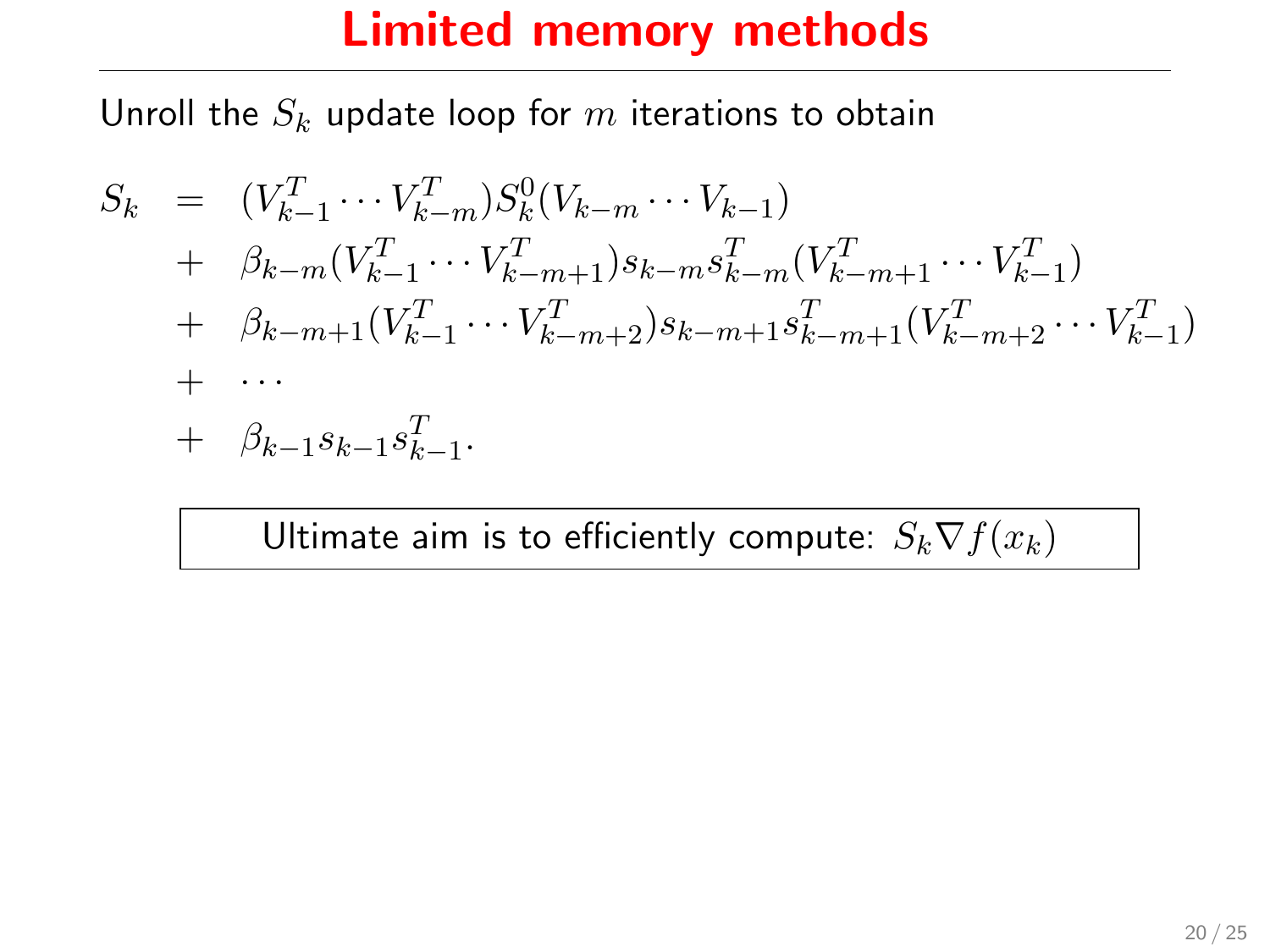Unroll the  $S_k$  update loop for m iterations to obtain

$$
S_k = (V_{k-1}^T \cdots V_{k-m}^T) S_k^0 (V_{k-m} \cdots V_{k-1})
$$
  
+  $\beta_{k-m} (V_{k-1}^T \cdots V_{k-m+1}^T) s_{k-m} s_{k-m}^T (V_{k-m+1}^T \cdots V_{k-1}^T)$   
+  $\beta_{k-m+1} (V_{k-1}^T \cdots V_{k-m+2}^T) s_{k-m+1} s_{k-m+1}^T (V_{k-m+2}^T \cdots V_{k-1}^T)$   
+  $\cdots$   
+  $\beta_{k-1} s_{k-1} s_{k-1}^T$ .

Ultimate aim is to efficiently compute:  $S_k \nabla f(x_k)$ 

**Exercise:** Implement procedure to compute  $S_k \nabla f(x_k)$  efficiently.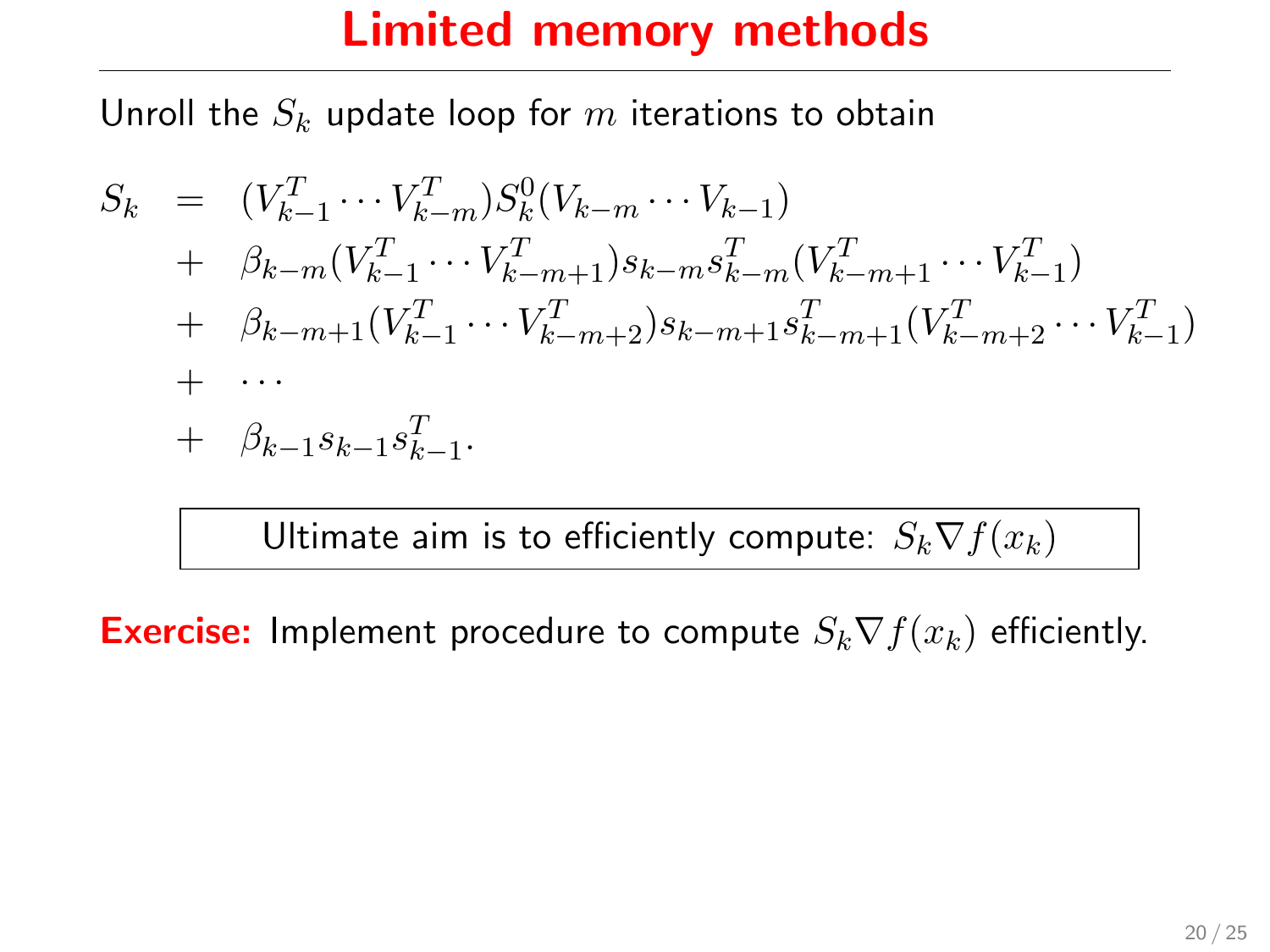Unroll the  $S_k$  update loop for m iterations to obtain

$$
S_k = (V_{k-1}^T \cdots V_{k-m}^T) S_k^0 (V_{k-m} \cdots V_{k-1})
$$
  
+  $\beta_{k-m} (V_{k-1}^T \cdots V_{k-m+1}^T) s_{k-m} s_{k-m}^T (V_{k-m+1}^T \cdots V_{k-1}^T)$   
+  $\beta_{k-m+1} (V_{k-1}^T \cdots V_{k-m+2}^T) s_{k-m+1} s_{k-m+1}^T (V_{k-m+2}^T \cdots V_{k-1}^T)$   
+  $\cdots$   
+  $\beta_{k-1} s_{k-1} s_{k-1}^T$ .

Ultimate aim is to efficiently compute:  $S_k \nabla f(x_k)$ 

**Exercise:** Implement procedure to compute  $S_k \nabla f(x_k)$  efficiently.  $\blacktriangleright$  Typical choice for  $S^0_k =$  $s_{k-1}^T y_{k-1}$  $y_{k-1}^T y_{k-1}$ I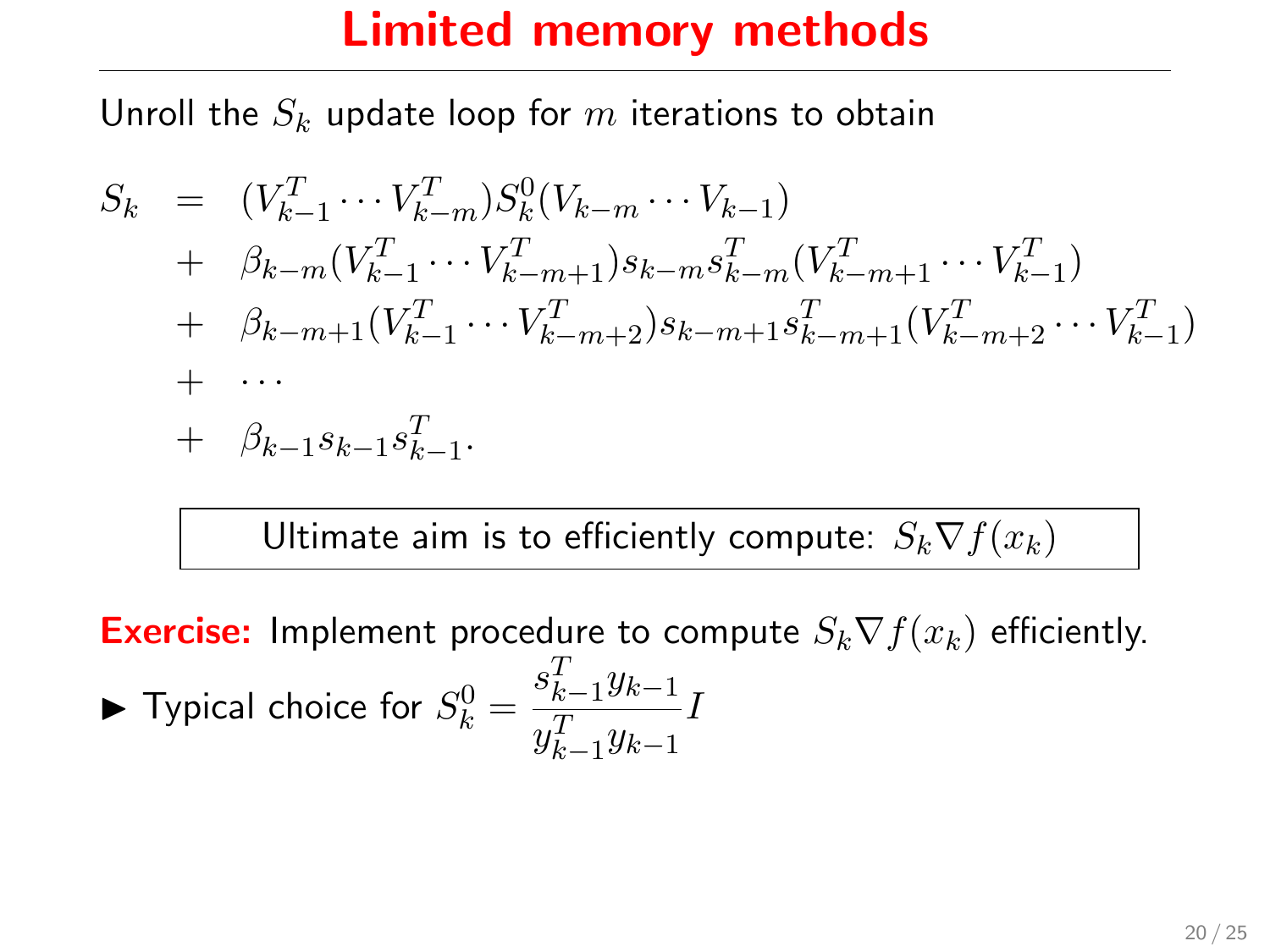Unroll the  $S_k$  update loop for m iterations to obtain

$$
S_k = (V_{k-1}^T \cdots V_{k-m}^T) S_k^0 (V_{k-m} \cdots V_{k-1})
$$
  
+  $\beta_{k-m} (V_{k-1}^T \cdots V_{k-m+1}^T) s_{k-m} s_{k-m}^T (V_{k-m+1}^T \cdots V_{k-1}^T)$   
+  $\beta_{k-m+1} (V_{k-1}^T \cdots V_{k-m+2}^T) s_{k-m+1} s_{k-m+1}^T (V_{k-m+2}^T \cdots V_{k-1}^T)$   
+  $\cdots$   
+  $\beta_{k-1} s_{k-1} s_{k-1}^T$ .

Ultimate aim is to efficiently compute:  $S_k \nabla f(x_k)$ 

**Exercise:** Implement procedure to compute  $S_k \nabla f(x_k)$  efficiently.  $\blacktriangleright$  Typical choice for  $S^0_k =$  $s_{k-1}^T y_{k-1}$  $y_{k-1}^T y_{k-1}$ I  $\blacktriangleright$  This is related to the BB stepsize!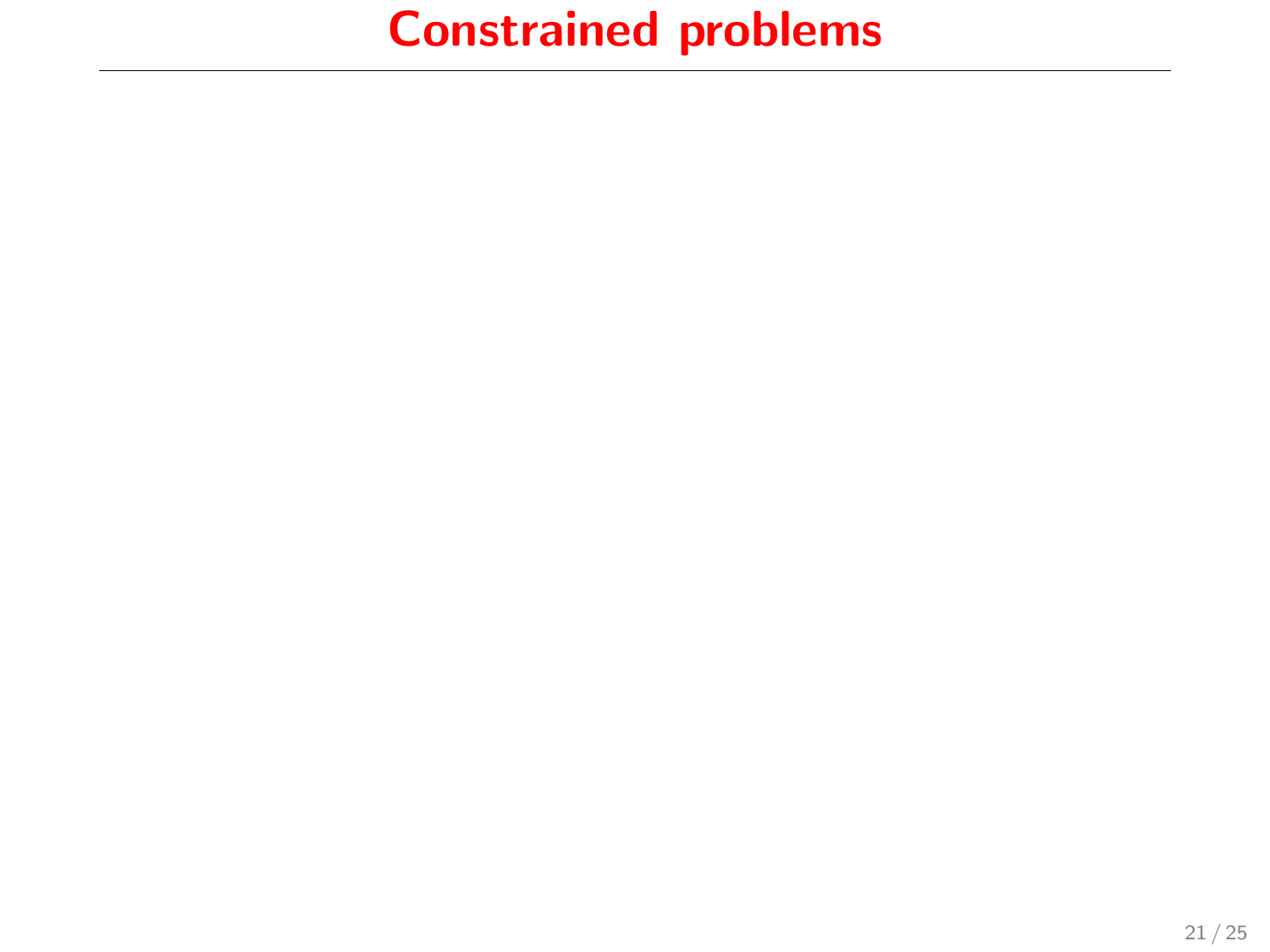#### Two-metric projection method

$$
x_{k+1} = P_{\mathcal{X}}(x_k - \alpha_k S_k \nabla f(x_k))
$$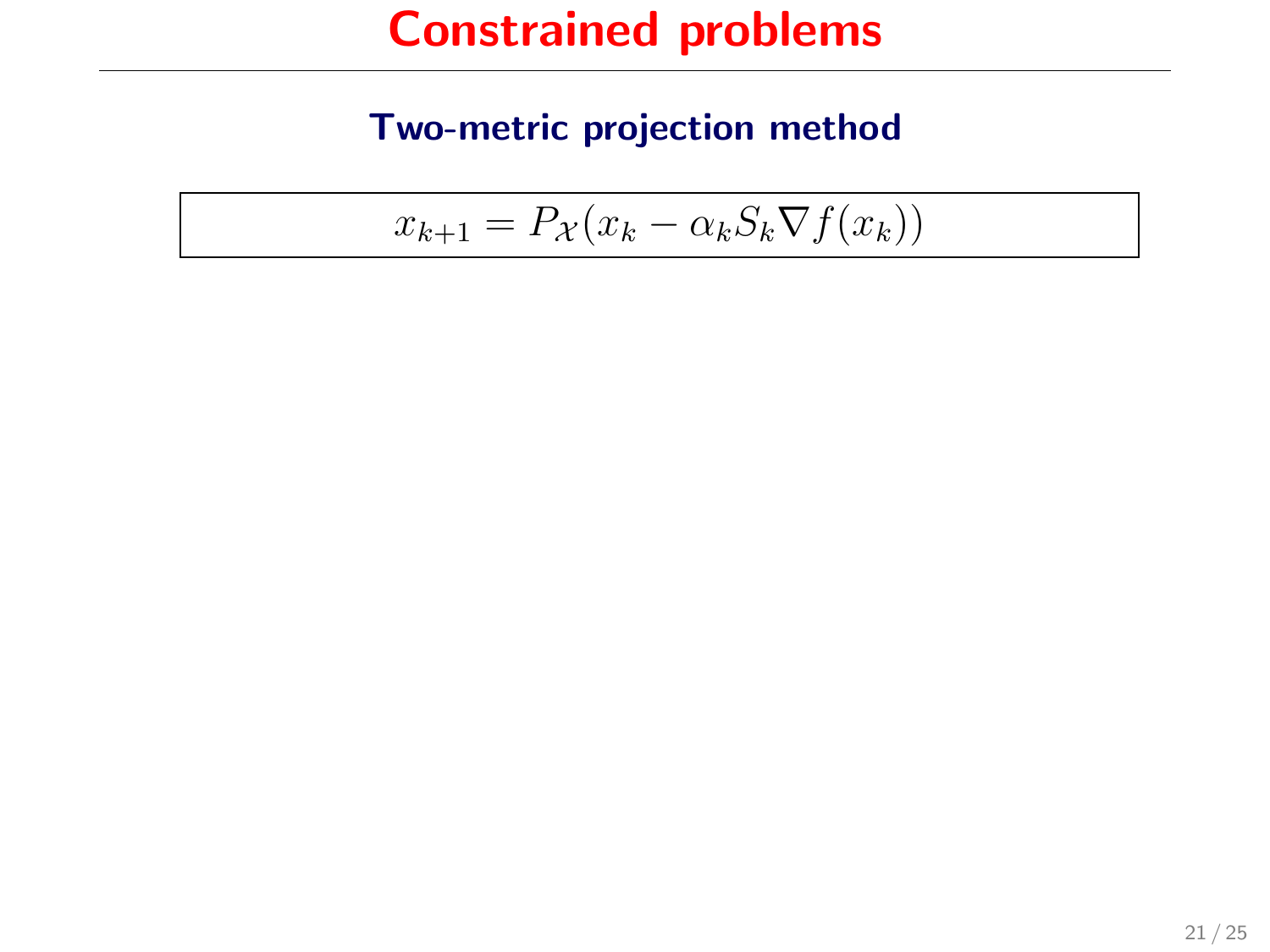#### Two-metric projection method

$$
x_{k+1} = P_{\mathcal{X}}(x_k - \alpha_k S_k \nabla f(x_k))
$$

Fundamental problem: not a descent iteration!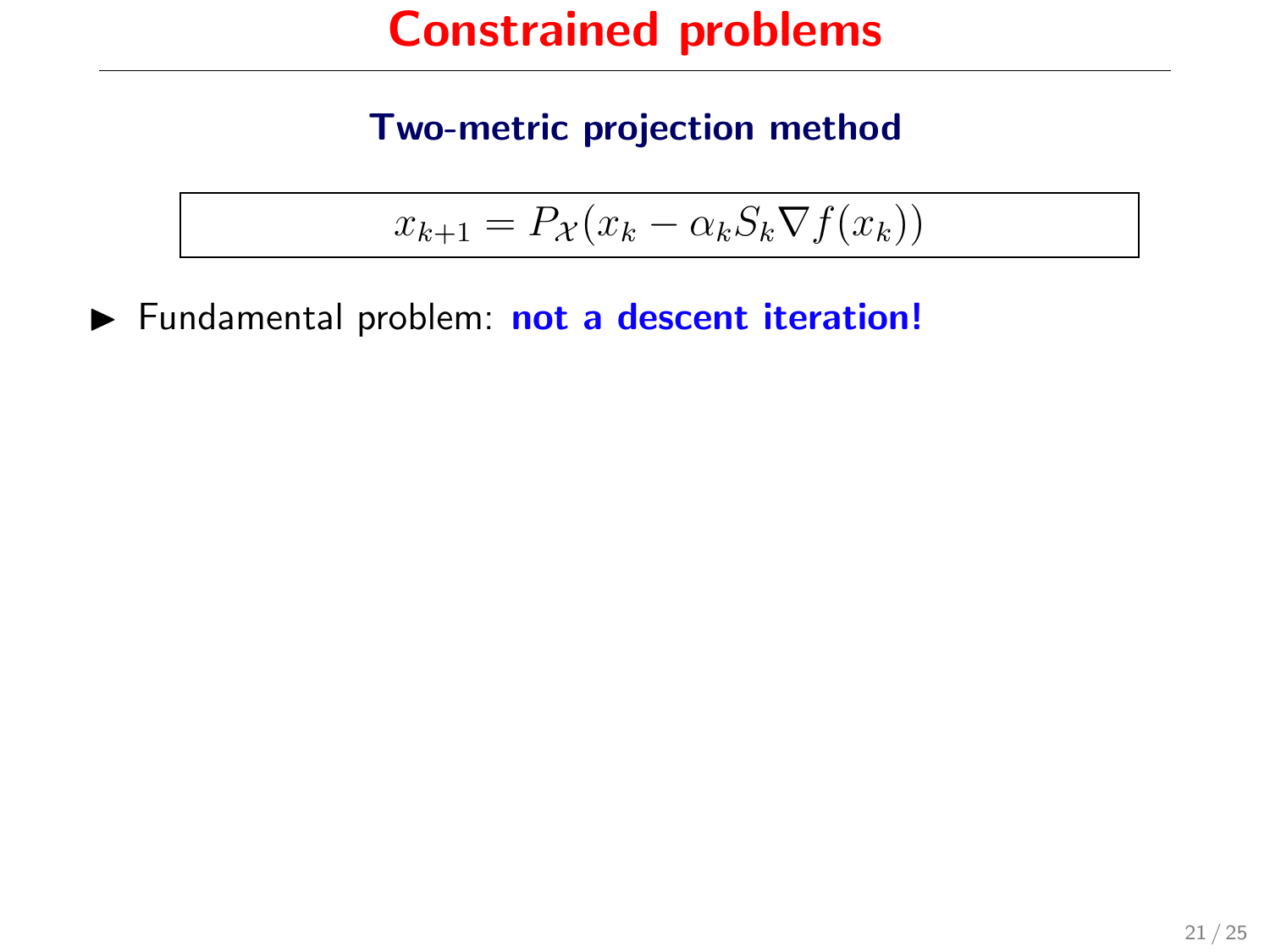#### Two-metric projection method

$$
x_{k+1} = P_{\mathcal{X}}(x_k - \alpha_k S_k \nabla f(x_k))
$$

- Fundamental problem: not a descent iteration!
- $\blacktriangleright$  We may have  $f(x_{k+1}) > f(x_k)$  for all  $\alpha_k > 0$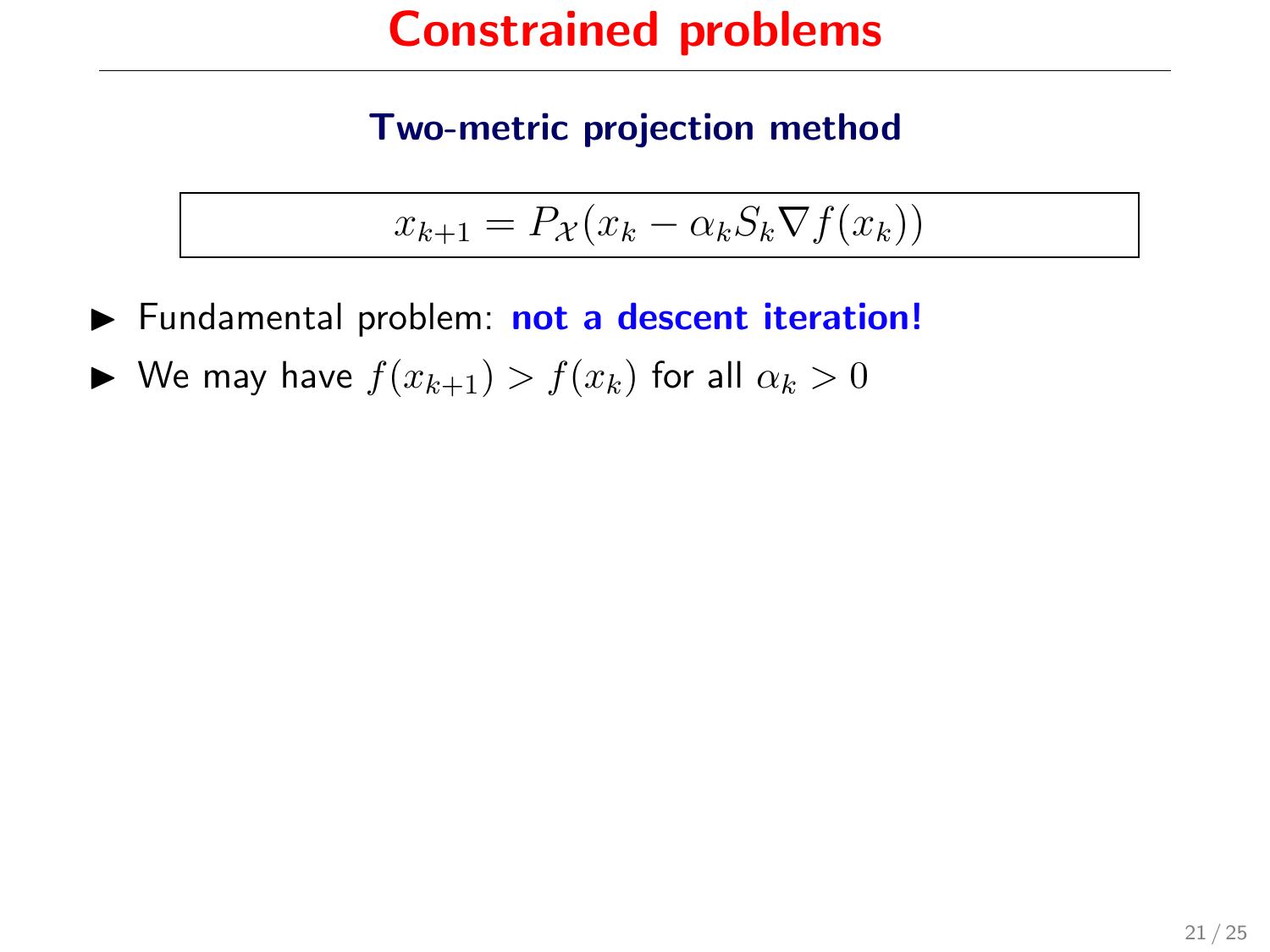#### Two-metric projection method

$$
x_{k+1} = P_{\mathcal{X}}(x_k - \alpha_k S_k \nabla f(x_k))
$$

- Fundamental problem: not a descent iteration!
- $\blacktriangleright$  We may have  $f(x_{k+1}) > f(x_k)$  for all  $\alpha_k > 0$
- ▶ Method might not even recognize a stationary point!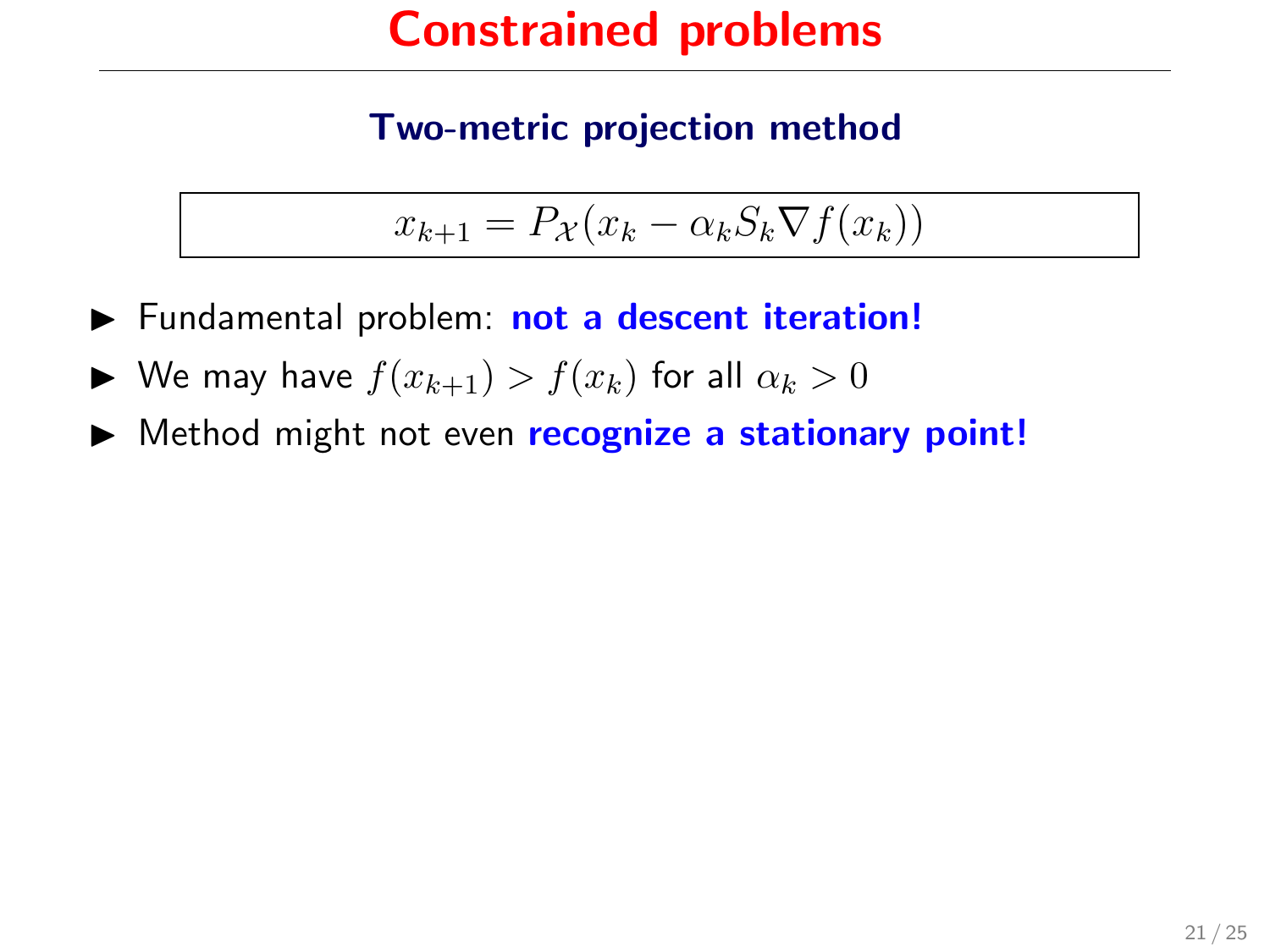#### Failure of projected-Newton methods

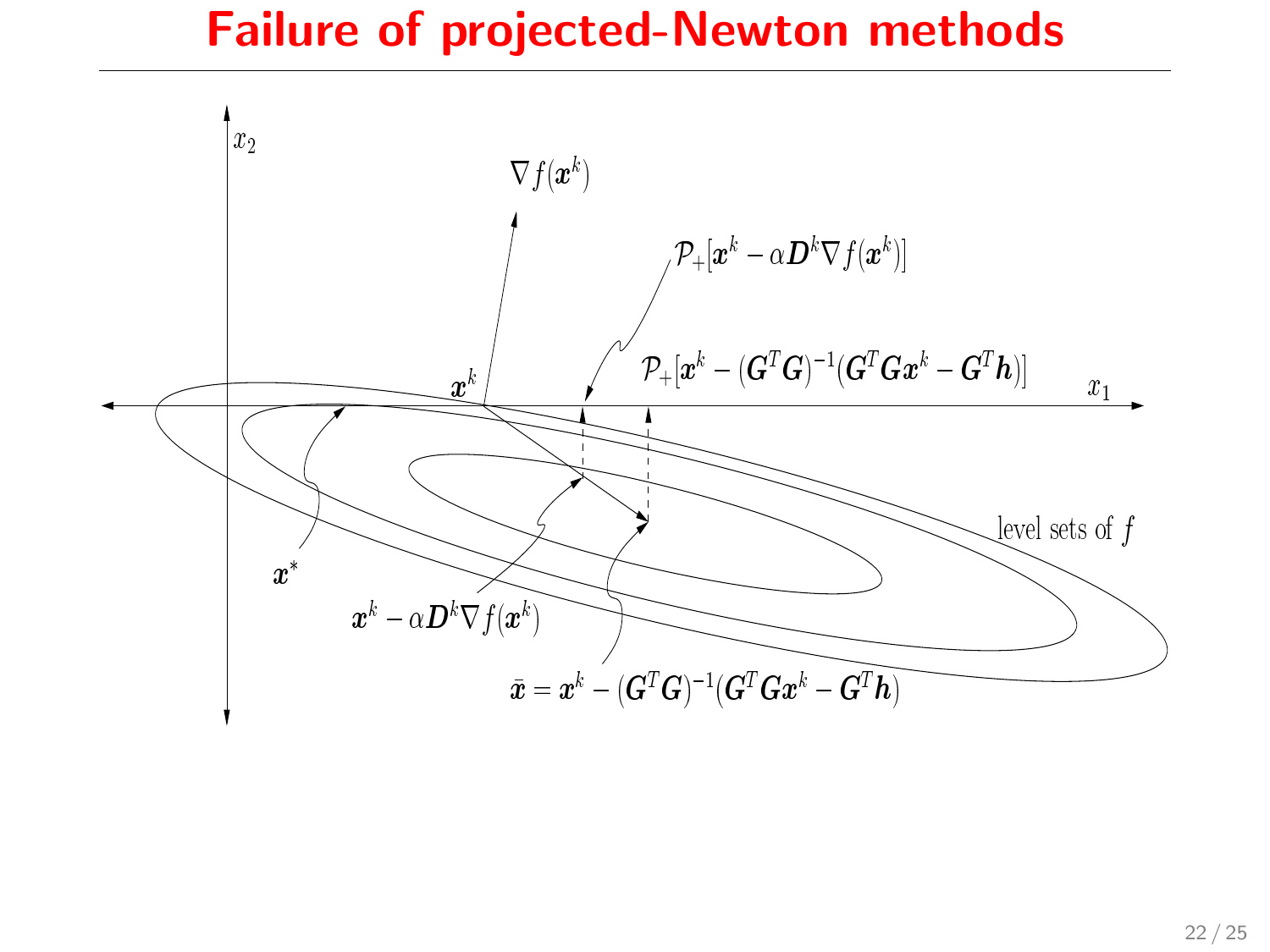Projected-gradient works! BUT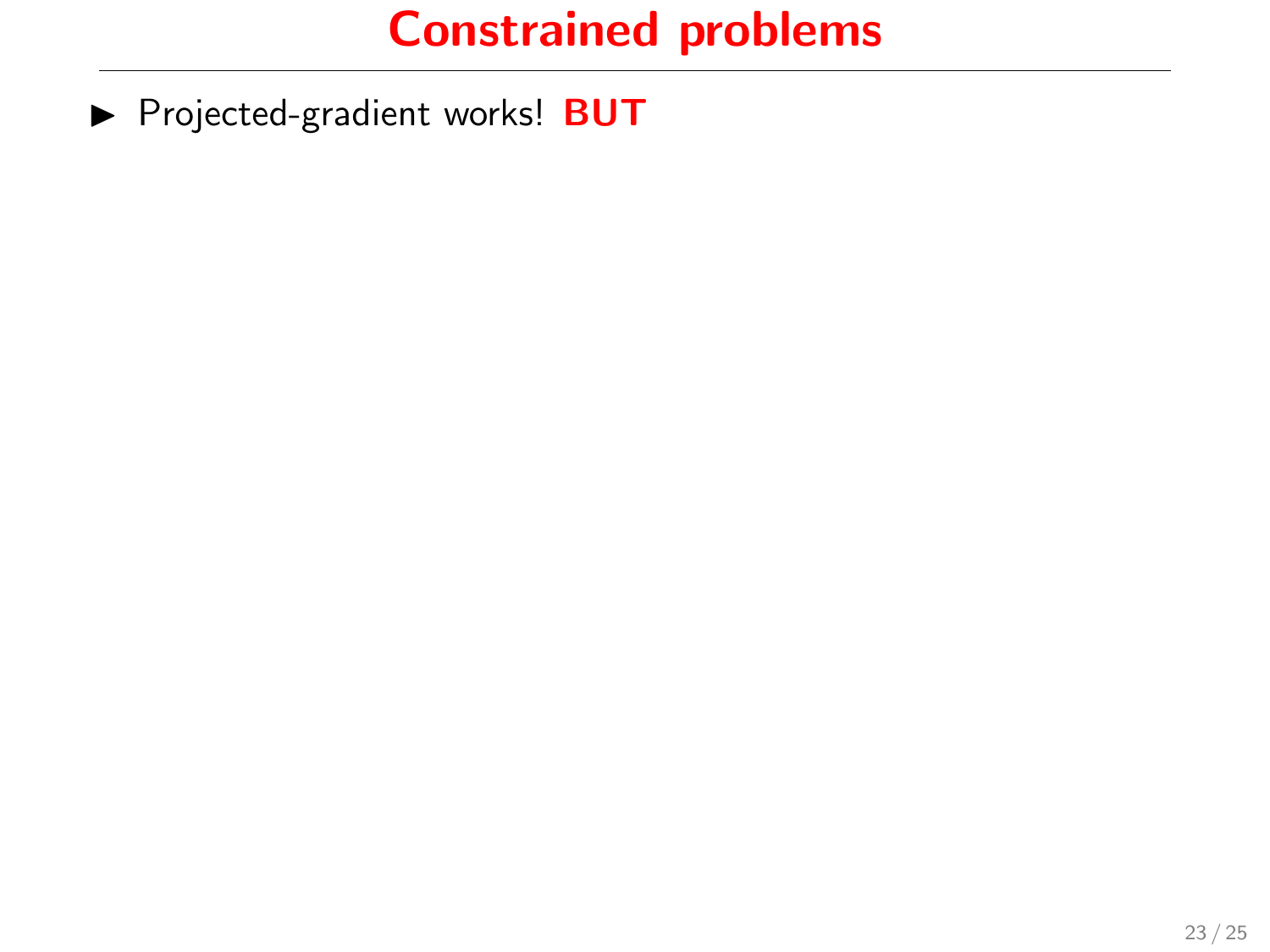- Projected-gradient works! BUT
- Projected Newton or Quasi-Newton do not work!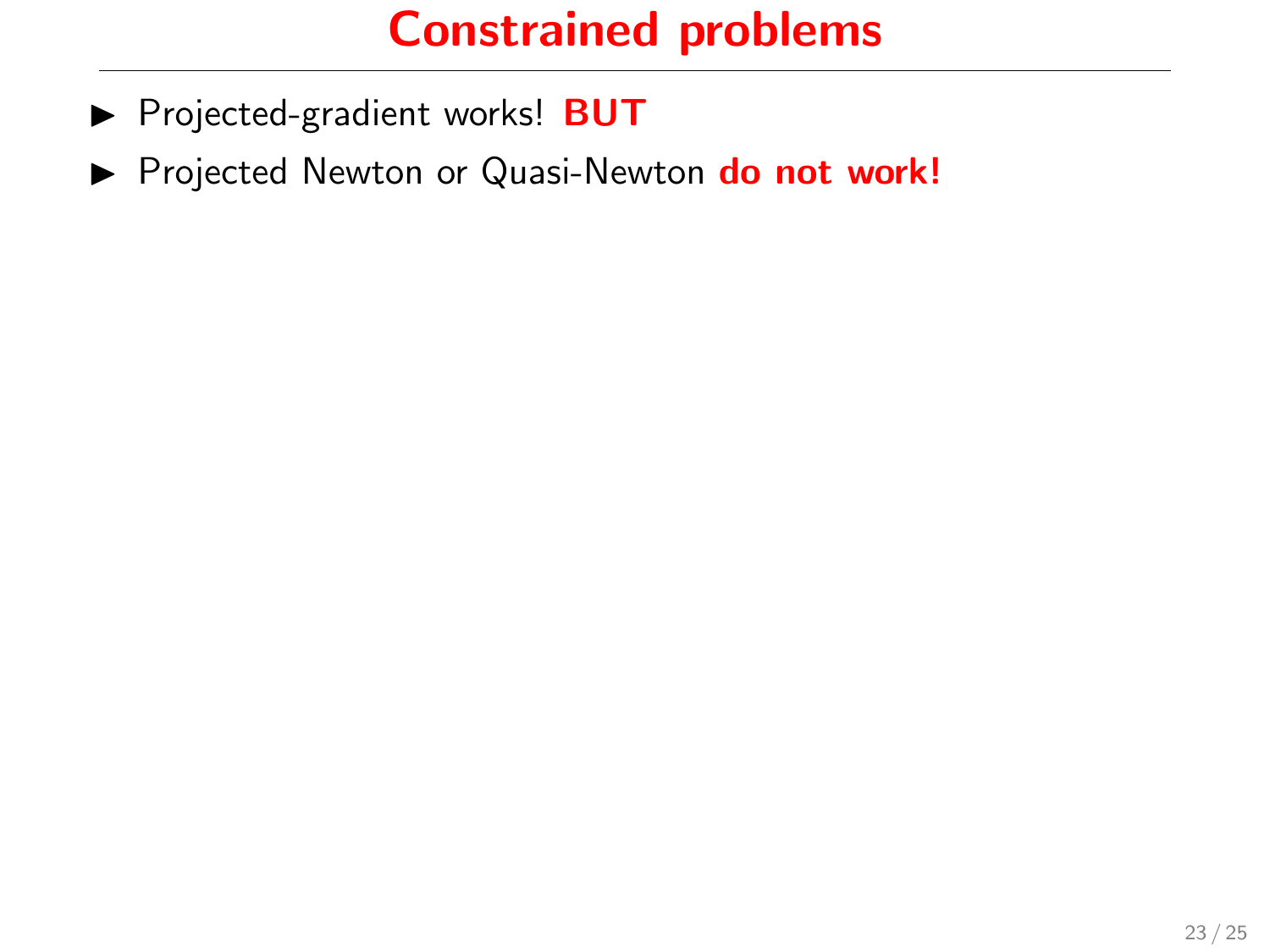- Projected-gradient works! BUT
- Projected Newton or Quasi-Newton do not work!
- $\blacktriangleright$  More careful selection of  $S_k$  (or  $H_k$ ) needed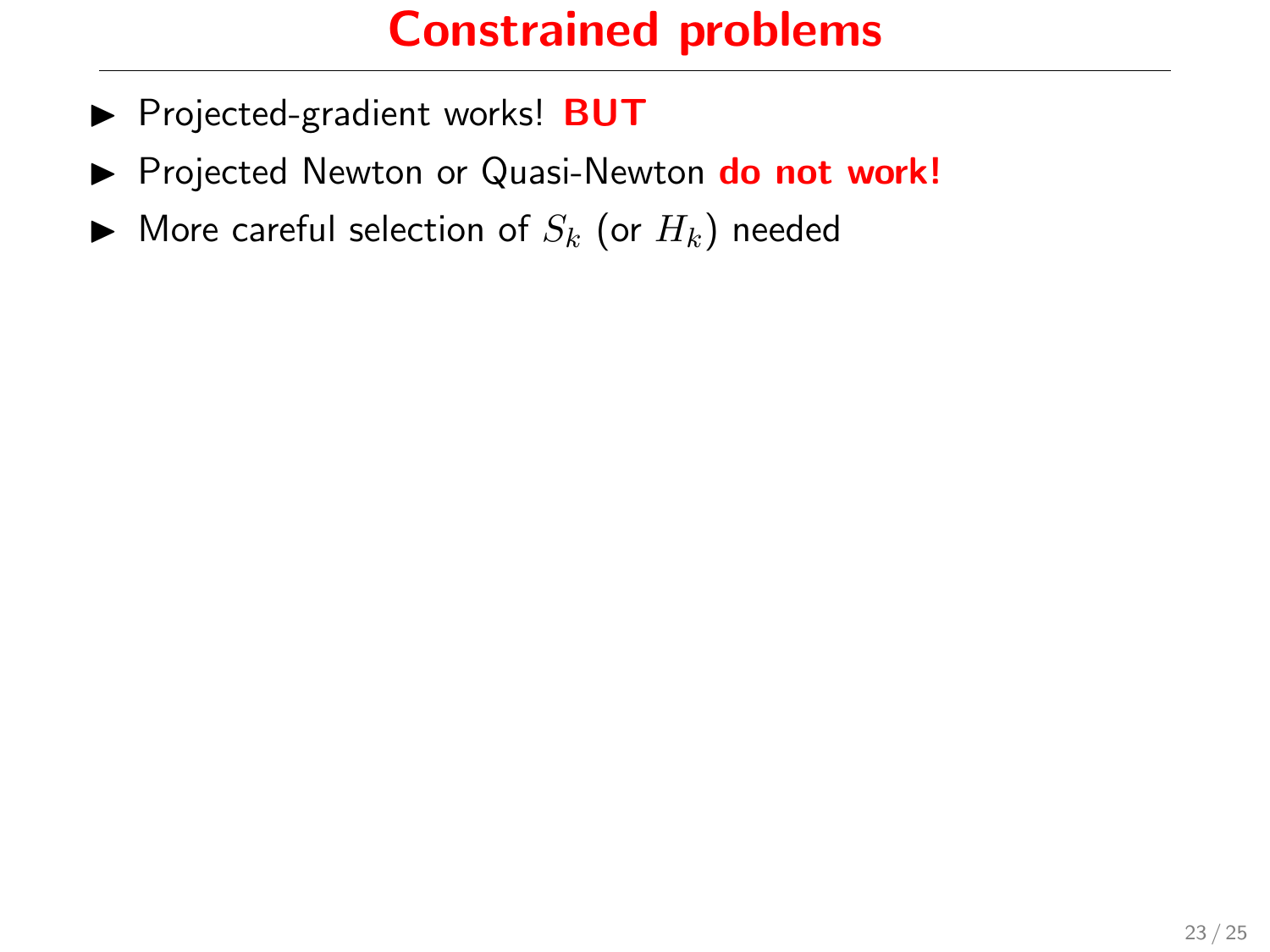- Projected-gradient works! BUT
- Projected Newton or Quasi-Newton do not work!
- $\blacktriangleright$  More careful selection of  $S_k$  (or  $H_k$ ) needed
- ▶ See e.g., Bertsekas and Gafni (Projected QN) (1984)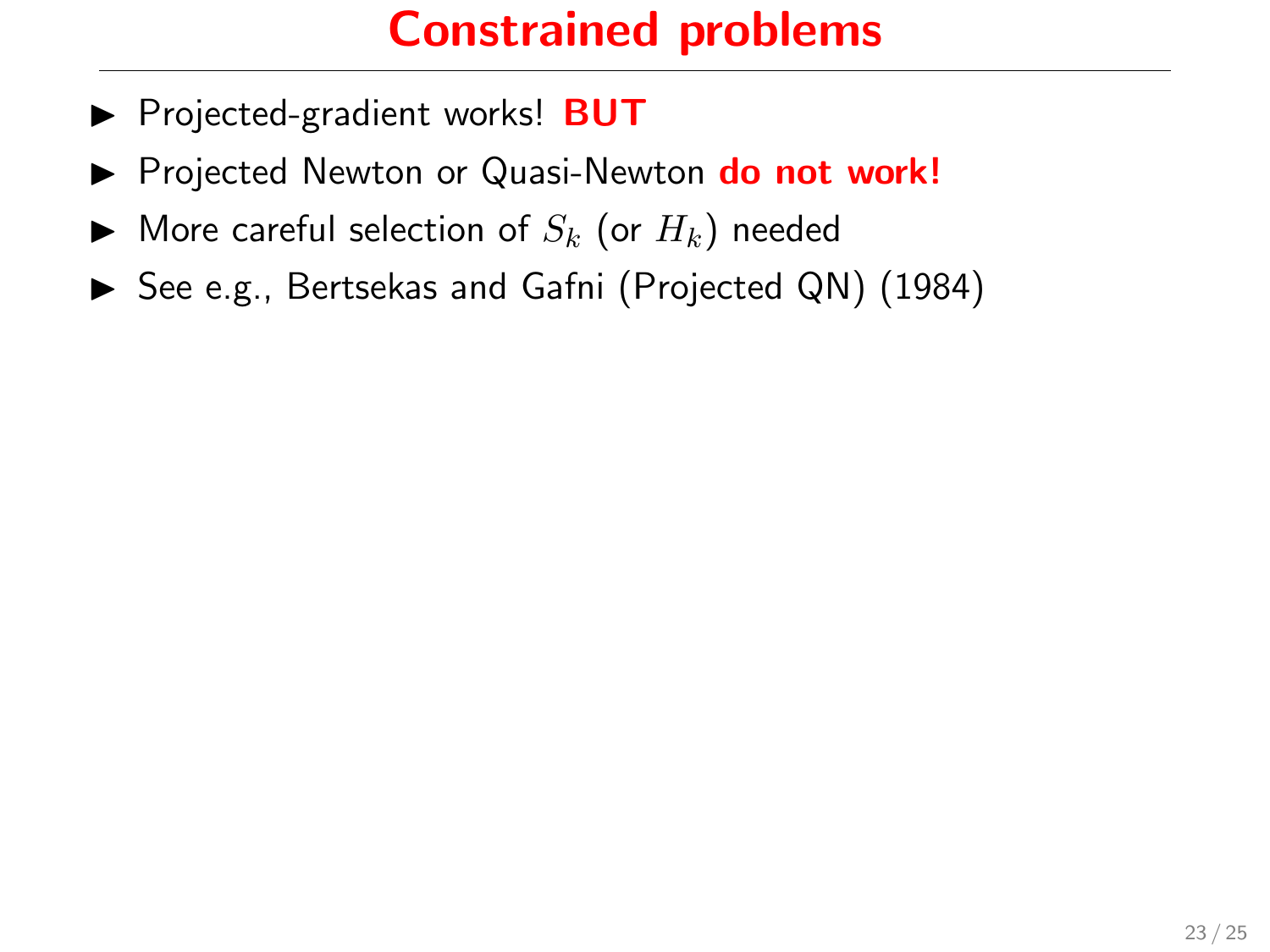- ▶ Projected-gradient works! **BUT**
- **Projected Newton or Quasi-Newton do not work!**
- $\blacktriangleright$  More careful selection of  $S_k$  (or  $H_k$ ) needed
- ▶ See e.g., Bertsekas and Gafni (Projected QN) (1984)
- $\triangleright$  With simple bound constraints: LBFGS-B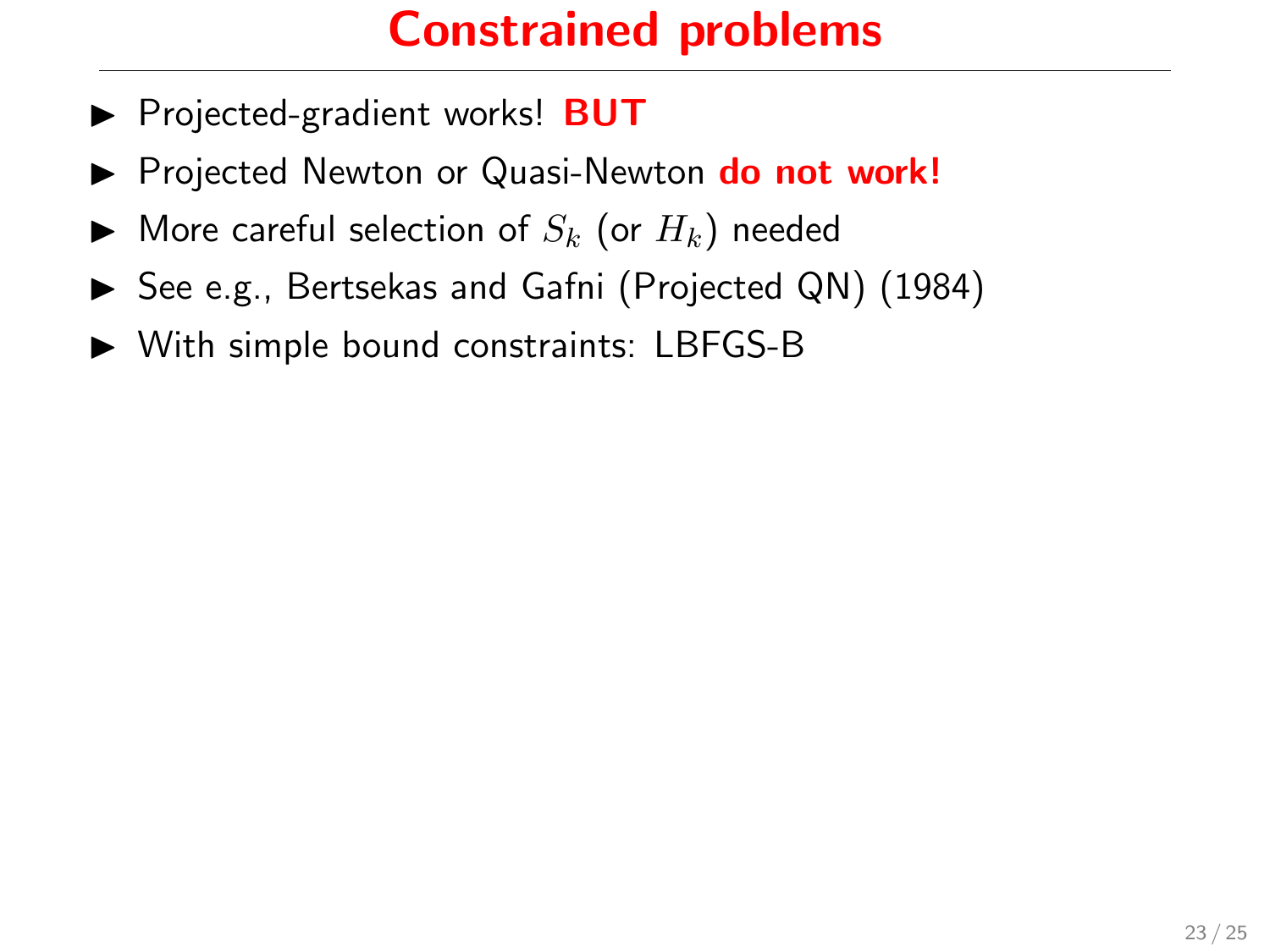# Nonsmooth problems

We did not cover many interesting ideas

- ♠ Proximal Newton methods
- ♦  $f(x) + r(x)$  problems (see book chapter)
- ♠ Nonsmooth BFGS Lewis, Overton
- ♠ Nonsmooth LBFGS